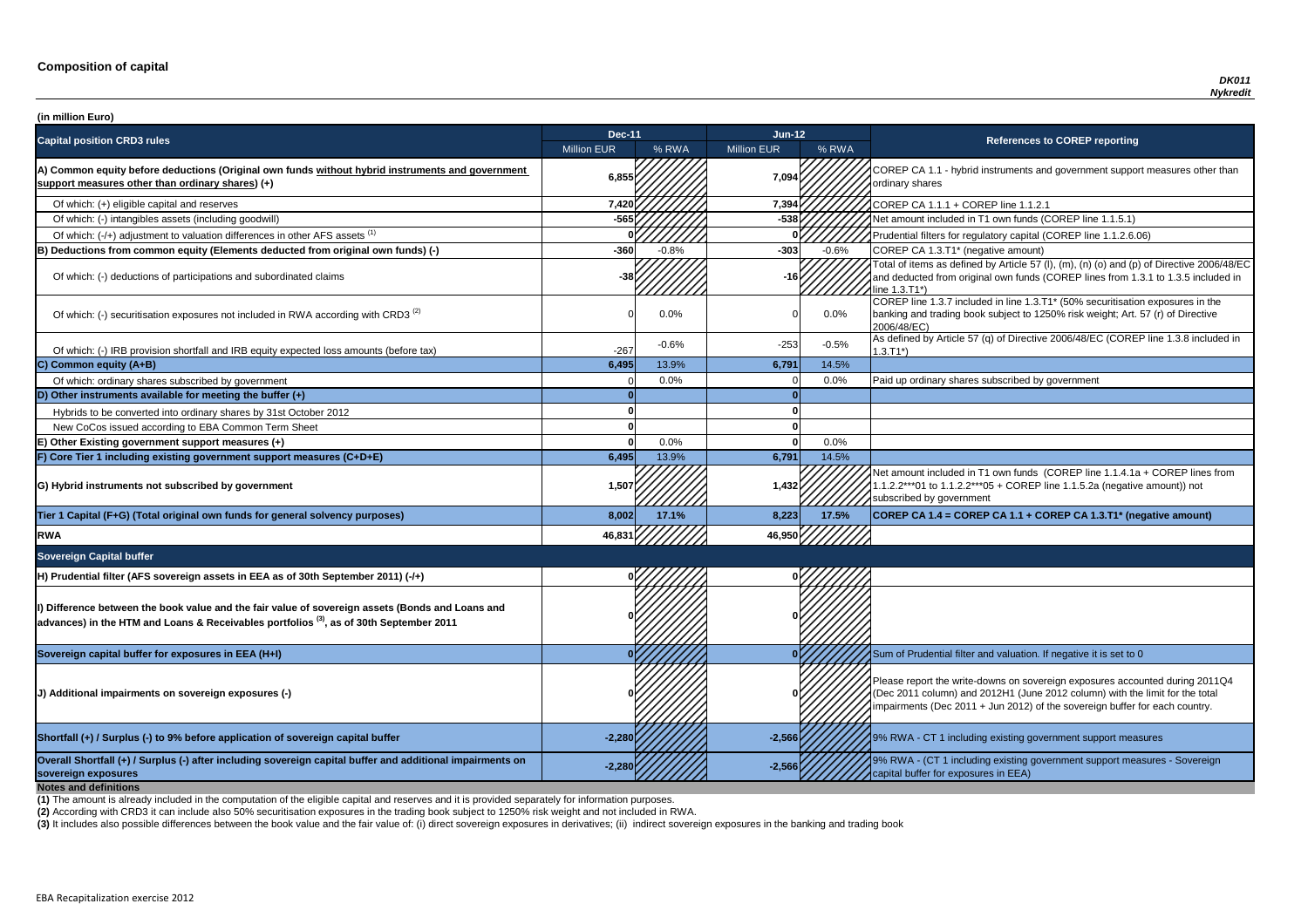### **Composition of RWA**

*DK011 Nykredit*

### **(in million Euro)**

|                                                  | <b>Dec-11</b> | $Jun-12$ |
|--------------------------------------------------|---------------|----------|
| Total RWA <sup>(1)</sup>                         | 46,831        | 46,950   |
| <b>RWA</b> for credit risk                       | 39,164        | 38,857   |
| <b>RWA Securitisation and re-securitisations</b> | 488           | 185      |
| <b>RWA Other credit risk</b>                     | 38,676        | 38,672   |
| <b>RWA</b> for market risk                       | 5,188         | 5,197    |
| <b>RWA</b> operational risk                      | 2,479         | 2,896    |
| <b>Transitional floors</b>                       | 0             | 0        |
| <b>RWA Other</b>                                 | 0             | $\Omega$ |

### **Notes and definitions**

**(1)** The RWA calculated according to CRD III can be based on models that have not yet been approved by the National Supervisory Authority.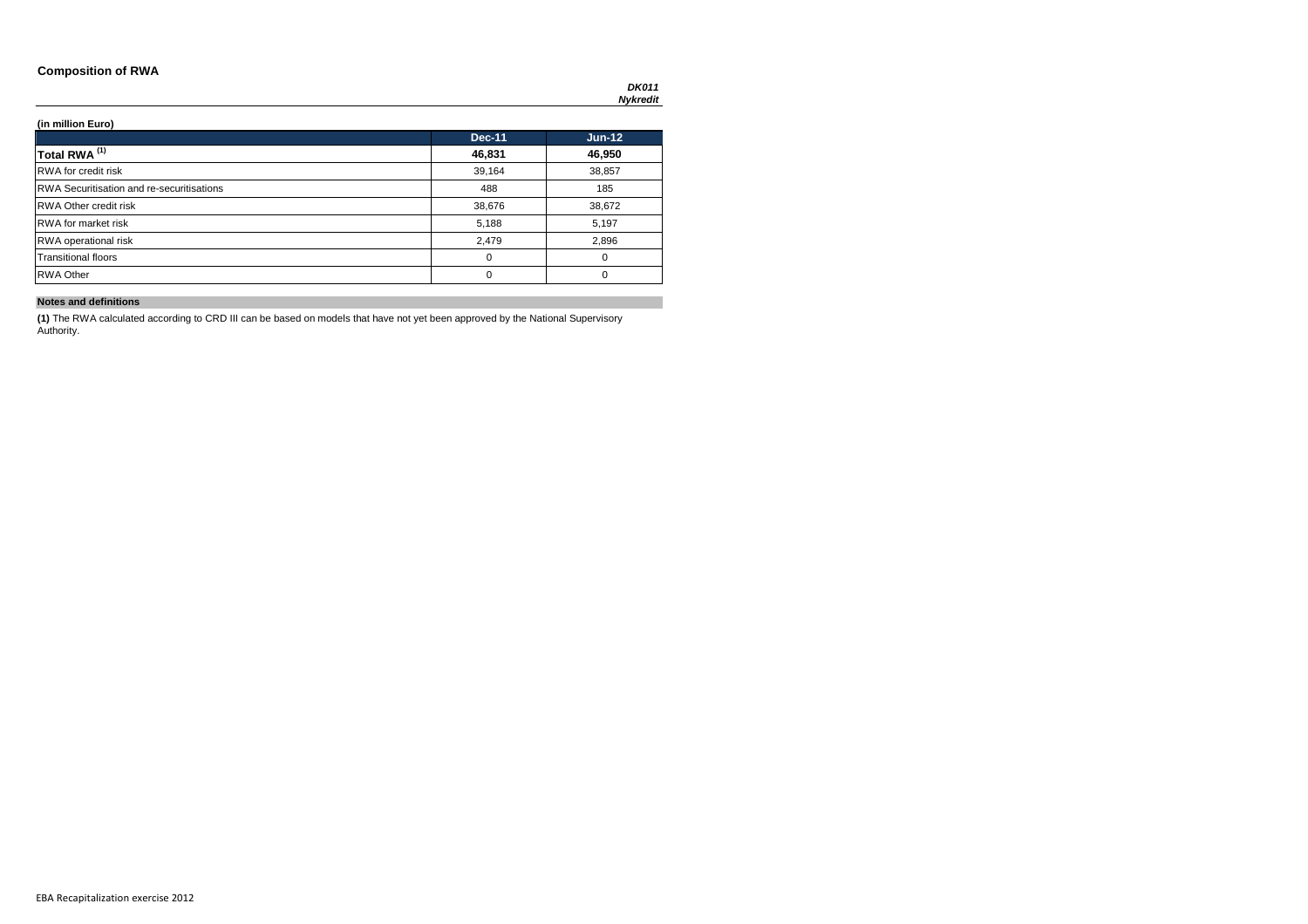#### *Dec-11 DK011 Nykredit*

| (in million Euro)                     |                |                            |                                                                                             |                      |                                                                            |                                                                                              |                                                                                                     |                                                                                                                    |                                                                                                                    |                                                                                       |                                                                          |                                                                                                             |                                                                                                         |                                                   |
|---------------------------------------|----------------|----------------------------|---------------------------------------------------------------------------------------------|----------------------|----------------------------------------------------------------------------|----------------------------------------------------------------------------------------------|-----------------------------------------------------------------------------------------------------|--------------------------------------------------------------------------------------------------------------------|--------------------------------------------------------------------------------------------------------------------|---------------------------------------------------------------------------------------|--------------------------------------------------------------------------|-------------------------------------------------------------------------------------------------------------|---------------------------------------------------------------------------------------------------------|---------------------------------------------------|
|                                       |                |                            | <b>GROSS DIRECT LONG EXPOSURES</b><br>(accounting value gross of provisions) <sup>(1)</sup> |                      | other counterparties only where there is maturity matching) <sup>(1)</sup> | <b>NET DIRECT POSITIONS</b>                                                                  | (gross of provisions and write-off exposures (long) net of cash short position of sovereign debt to | <b>DIRECT SOVEREIGN</b><br><b>EXPOSURES IN</b><br>DERIVATIVES <sup>(1)</sup>                                       | <b>INDIRECT SOVEREIGN</b><br><b>EXPOSURES<sup>(3)</sup></b><br>(on and off balance sheet)                          | <b>Memo Item</b>                                                                      | Provisions and<br>write-off on                                           | <b>Prudential filter</b><br>AFS sovereign assets                                                            | Reserve<br>AFS sovereign assets                                                                         | Fair value<br>flow and f                          |
| <b>Residual Maturity</b>              | <b>Country</b> |                            | of which: loans and<br>advances in the HTM<br>and Loans and<br>receivables portfolios       |                      | of which: Available for<br>sale financial assets<br>(AFS)                  | of which: Financial<br>assets designated at fair<br>value through profit or<br>loss<br>(FVO) | of which: Financial assets<br>held for trading <sup>(2)</sup>                                       | Net position at fair values<br>(Derivatives with positive fair<br>value + Derivatives with<br>negative fair value) | Net position at fair values<br>(Derivatives with positive fair<br>value + Derivatives with<br>negative fair value) | Nominal Value<br>Debt securities<br>in HTM and Loans<br>and Receivables<br>portfolios | Sovereign assets<br>(loans, advances<br>and debt<br>securities)<br>$(+)$ | (including the fair<br>value of Cash flow and<br>fair value hedging<br>contracts)<br>$(+/-)$ <sup>(4)</sup> | (gross the fair value of<br>Cash flow and fair<br>value hedging<br>contracts)<br>$(+/-)$ <sup>(4)</sup> | hedging o<br>on AFS <sub>s</sub><br>ass<br>$(+/-$ |
| $[0 - 3M]$                            |                | $\cap$                     | $\overline{0}$                                                                              | $\Omega$             | $\overline{0}$                                                             | $\overline{0}$                                                                               | $\cap$                                                                                              | $\cap$                                                                                                             | $\Omega$                                                                                                           | - 0                                                                                   | 777777777                                                                | $\overline{0}$                                                                                              | $\overline{0}$                                                                                          |                                                   |
| $[3M - 1Y]$                           |                | $\cap$                     | $\Omega$                                                                                    | $\Omega$             | $\Omega$                                                                   | $\Omega$                                                                                     | $\Omega$<br>$\Omega$                                                                                | $\Omega$<br>$\Omega$                                                                                               | $\Omega$                                                                                                           | $\overline{0}$                                                                        |                                                                          | $\Omega$                                                                                                    | $\Omega$                                                                                                |                                                   |
| $[1Y - 2Y]$<br>$[2Y - 3Y]$            |                | $\Omega$<br>$\Omega$       | $\Omega$<br>$\Omega$                                                                        | $\Omega$<br>$\Omega$ | $\Omega$<br>$\Omega$                                                       | $\Omega$<br>$\Omega$                                                                         | $\Omega$                                                                                            |                                                                                                                    | $\cap$<br>$\cap$                                                                                                   | $\Omega$<br>$\Omega$                                                                  |                                                                          | $\Omega$<br>$\Omega$                                                                                        | $\Omega$<br>$\Omega$                                                                                    |                                                   |
| $[3Y - 5Y]$                           | Austria        | $\Omega$                   | $\Omega$                                                                                    | $\Omega$             | $\overline{0}$                                                             | $\Omega$                                                                                     | $\Omega$                                                                                            | $\Omega$                                                                                                           | $\Omega$                                                                                                           | $\Omega$                                                                              |                                                                          | $\Omega$                                                                                                    | $\Omega$                                                                                                |                                                   |
| $[5Y - 10Y]$                          |                | $\Omega$                   | $\Omega$                                                                                    | $\Omega$             | $\Omega$                                                                   | $\Omega$                                                                                     | $\cap$                                                                                              | $\cap$                                                                                                             | $\Omega$                                                                                                           | $\Omega$                                                                              |                                                                          | $\Omega$                                                                                                    | $\Omega$                                                                                                |                                                   |
| [10Y - more [                         |                | $\cap$                     | $\Omega$                                                                                    | $\Omega$             | $\Omega$                                                                   | $\Omega$                                                                                     | $\cap$                                                                                              | $\Omega$                                                                                                           | $\cap$                                                                                                             | $\overline{0}$                                                                        | 777777777                                                                | $\overline{0}$                                                                                              | $\Omega$                                                                                                |                                                   |
| <b>Total</b>                          |                | $\Omega$<br>31             | $\cap$<br>$\Omega$                                                                          | $\Omega$<br>31       | $\Omega$<br>$\Omega$                                                       | $\cap$<br>$\Omega$                                                                           | $\Omega$<br>31                                                                                      | $\cap$                                                                                                             | $\Omega$                                                                                                           | - 0<br>$\overline{0}$                                                                 | 777777777                                                                | $\Omega$<br>$\Omega$                                                                                        | $\Omega$<br>$\Omega$                                                                                    |                                                   |
| $[0 - 3M]$<br>$[3M - 1Y]$             |                | $\Omega$                   | $\Omega$                                                                                    | $\Omega$             | $\overline{0}$                                                             | $\Omega$                                                                                     | $\cap$                                                                                              | $\Omega$                                                                                                           | $\Omega$                                                                                                           | $\Omega$                                                                              |                                                                          | $\Omega$                                                                                                    | $\overline{0}$                                                                                          |                                                   |
| $[1Y - 2Y]$                           |                | $\Omega$                   | $\overline{0}$                                                                              | $\Omega$             | $\overline{0}$                                                             | $\overline{0}$                                                                               | $\Omega$                                                                                            | $\Omega$                                                                                                           | $\Omega$                                                                                                           | $\overline{0}$                                                                        |                                                                          | $\overline{0}$                                                                                              | $\overline{0}$                                                                                          |                                                   |
| $[2Y - 3Y]$                           | Belgium        | $\Omega$                   | $\Omega$                                                                                    | $\Omega$             | $\overline{0}$                                                             | $\Omega$                                                                                     | $\Omega$                                                                                            | $\Omega$                                                                                                           | $\Omega$                                                                                                           | $\overline{0}$                                                                        |                                                                          | $\overline{0}$                                                                                              | $\overline{0}$                                                                                          |                                                   |
| $[3Y - 5Y]$                           |                | $\Omega$                   | $\Omega$                                                                                    | $\Omega$             | $\Omega$                                                                   | $\Omega$                                                                                     | $\cap$                                                                                              | $\Omega$                                                                                                           | $\cap$                                                                                                             | $\Omega$                                                                              |                                                                          | $\Omega$                                                                                                    | $\Omega$                                                                                                |                                                   |
| $[5Y - 10Y]$<br>[10Y - more [         |                | 65<br>$\Omega$             | $\Omega$<br>$\Omega$                                                                        | 65<br>$\Omega$       | $\Omega$<br>$\Omega$                                                       | $\Omega$<br>$\Omega$                                                                         | 65<br>$\cap$                                                                                        |                                                                                                                    | $\cap$                                                                                                             | $\Omega$<br>$\Omega$                                                                  | 777777777                                                                | $\Omega$<br>$\Omega$                                                                                        | $\Omega$<br>$\Omega$                                                                                    |                                                   |
| <b>Total</b>                          |                | 96                         | $\Omega$                                                                                    | 96                   | $\Omega$                                                                   | $\Omega$                                                                                     | 96                                                                                                  |                                                                                                                    | $\Omega$                                                                                                           | $\overline{0}$                                                                        |                                                                          | $\overline{0}$                                                                                              | $\Omega$                                                                                                |                                                   |
| $[0 - 3M]$                            |                | $\Omega$                   | $\Omega$                                                                                    | $\Omega$             | $\overline{0}$                                                             | $\Omega$                                                                                     | $\cap$                                                                                              |                                                                                                                    | $\cap$                                                                                                             | $\Omega$                                                                              |                                                                          | $\Omega$                                                                                                    | $\Omega$                                                                                                |                                                   |
| $[3M - 1Y]$                           |                | $\Omega$                   | $\Omega$                                                                                    | $\Omega$             | $\Omega$                                                                   | $\Omega$                                                                                     | $\cap$                                                                                              | $\cap$                                                                                                             | $\Omega$                                                                                                           | $\Omega$                                                                              |                                                                          | $\overline{0}$                                                                                              | $\Omega$                                                                                                |                                                   |
| $[1Y - 2Y]$<br>$[2Y - 3Y]$            |                | $\Omega$<br>$\Omega$       | $\Omega$<br>$\Omega$                                                                        | $\Omega$<br>$\Omega$ | $\Omega$<br>$\Omega$                                                       | $\Omega$<br>$\Omega$                                                                         | $\cap$<br>$\Omega$                                                                                  | $\cap$<br>$\cap$                                                                                                   | $\cap$<br>$\cap$                                                                                                   | $\Omega$<br>$\Omega$                                                                  |                                                                          | $\overline{0}$<br>$\Omega$                                                                                  | $\Omega$<br>$\overline{0}$                                                                              |                                                   |
| [3Y - 5Y [                            | Bulgaria       |                            |                                                                                             |                      |                                                                            |                                                                                              |                                                                                                     |                                                                                                                    |                                                                                                                    |                                                                                       | <i>WAHAA</i>                                                             |                                                                                                             |                                                                                                         |                                                   |
| $[5Y - 10Y]$                          |                | $\Omega$                   | $\Omega$                                                                                    | $\Omega$             | $\Omega$                                                                   | $\Omega$                                                                                     |                                                                                                     |                                                                                                                    | $\Omega$                                                                                                           | $\Omega$                                                                              | ( <i>HHHHH</i>                                                           | $\Omega$                                                                                                    | $\Omega$                                                                                                |                                                   |
| [10Y - more [                         |                | $\Omega$                   | $\Omega$                                                                                    | $\Omega$             | $\overline{0}$                                                             | $\Omega$                                                                                     |                                                                                                     |                                                                                                                    | $\Omega$                                                                                                           | $\Omega$                                                                              | /////////                                                                | $\Omega$                                                                                                    | $\Omega$                                                                                                |                                                   |
| <b>Total</b>                          |                | $\overline{0}$<br>$\Omega$ | $\Omega$                                                                                    | $\Omega$             | $\Omega$                                                                   | - 0                                                                                          | $\Omega$                                                                                            | ⌒                                                                                                                  |                                                                                                                    | $\Omega$                                                                              |                                                                          | $\overline{0}$                                                                                              | $\Omega$                                                                                                |                                                   |
| $[0 - 3M]$<br>$[3M - 1Y]$             |                | $\Omega$                   | $\Omega$<br>$\Omega$                                                                        | - ೧<br>$\Omega$      | $\Omega$<br>$\Omega$                                                       | $\Omega$<br>$\Omega$                                                                         |                                                                                                     |                                                                                                                    | $\Omega$<br>∩                                                                                                      | $\cap$<br>$\Omega$                                                                    |                                                                          | $\Omega$<br>$\Omega$                                                                                        | $\Omega$<br>$\Omega$                                                                                    |                                                   |
| $\overline{[1Y-2Y]}$                  |                |                            | $\Omega$                                                                                    | $\Omega$             | $\Omega$                                                                   | $\Omega$                                                                                     |                                                                                                     |                                                                                                                    |                                                                                                                    | $\Omega$                                                                              | <b>17777</b>                                                             | $\Omega$                                                                                                    | $\Omega$                                                                                                |                                                   |
| $\overline{[2Y-3Y]}$                  | Cyprus         |                            | $\Omega$                                                                                    | - ೧                  | $\Omega$                                                                   | $\Omega$                                                                                     | $\Omega$                                                                                            |                                                                                                                    | $\Omega$                                                                                                           | - 0                                                                                   |                                                                          | $\Omega$                                                                                                    | $\Omega$                                                                                                |                                                   |
| $[3Y - 5Y]$                           |                | $\Omega$                   | $\Omega$                                                                                    | - 0                  | $\Omega$                                                                   | $\Omega$                                                                                     | $\cap$                                                                                              | $\cap$                                                                                                             | $\Omega$                                                                                                           | $\Omega$                                                                              |                                                                          | $\Omega$                                                                                                    | $\Omega$                                                                                                |                                                   |
| $[5Y - 10Y]$<br>[10Y - more [         |                | $\cap$<br>$\Omega$         | $\Omega$<br>$\Omega$                                                                        | $\Omega$<br>$\Omega$ | $\Omega$<br>$\Omega$                                                       | $\Omega$<br>$\Omega$                                                                         | $\Omega$<br>$\Omega$                                                                                | $\Omega$                                                                                                           | ∩<br>$\Omega$                                                                                                      | $\Omega$<br>$\Omega$                                                                  |                                                                          | $\Omega$<br>$\overline{0}$                                                                                  | $\Omega$<br>$\Omega$                                                                                    |                                                   |
| <b>Total</b>                          |                | $\Omega$                   |                                                                                             | -0                   | - റ                                                                        |                                                                                              |                                                                                                     |                                                                                                                    |                                                                                                                    | $\Omega$                                                                              |                                                                          | $\Omega$                                                                                                    | $\Omega$                                                                                                |                                                   |
| $[0 - 3M]$                            |                | $\Omega$                   | $\Omega$                                                                                    | $\Omega$             | $\Omega$                                                                   | $\Omega$                                                                                     | $\Omega$                                                                                            |                                                                                                                    | $\Omega$                                                                                                           | $\cap$                                                                                |                                                                          | $\Omega$                                                                                                    | $\Omega$                                                                                                |                                                   |
| $\sqrt{3M-11}$                        |                | $\Omega$                   | $\overline{0}$                                                                              | $\Omega$             | $\overline{0}$                                                             | $\Omega$                                                                                     | $\Omega$                                                                                            | $\Omega$                                                                                                           | $\Omega$                                                                                                           | $\overline{0}$                                                                        | 777777777                                                                | $\overline{0}$                                                                                              | $\Omega$                                                                                                |                                                   |
| $[1Y - 2Y]$                           |                | $\Omega$                   | $\Omega$                                                                                    | $\Omega$             | $\overline{0}$                                                             | $\Omega$                                                                                     | $\Omega$                                                                                            | $\Omega$                                                                                                           | $\Omega$                                                                                                           | $\Omega$                                                                              |                                                                          | $\overline{0}$                                                                                              | $\overline{0}$                                                                                          |                                                   |
| $[2Y - 3Y]$<br>$\overline{[3Y - 5Y]}$ | Czech Republic | $\Omega$                   | $\Omega$<br>$\overline{0}$                                                                  | - റ<br>$\Omega$      | $\overline{0}$<br>$\mathbf 0$                                              | $\Omega$<br>$\Omega$                                                                         |                                                                                                     |                                                                                                                    | $\Omega$<br>$\Omega$                                                                                               | $\Omega$<br>$\Omega$                                                                  |                                                                          | $\Omega$<br>$\overline{0}$                                                                                  | $\Omega$<br>$\overline{0}$                                                                              |                                                   |
| $[5Y - 10Y]$                          |                |                            | $\Omega$                                                                                    | - റ                  | $\Omega$                                                                   | $\Omega$                                                                                     | ∩                                                                                                   |                                                                                                                    | $\Omega$                                                                                                           | $\Omega$                                                                              |                                                                          | $\Omega$                                                                                                    | $\Omega$                                                                                                |                                                   |
| [10Y - more [                         |                | $\cap$                     | $\Omega$                                                                                    | - 0                  | $\Omega$                                                                   | $\Omega$                                                                                     |                                                                                                     |                                                                                                                    | $\cap$                                                                                                             | $\cap$                                                                                | 77777777                                                                 | $\Omega$                                                                                                    | $\Omega$                                                                                                |                                                   |
| <b>Total</b>                          |                | $\Omega$                   | $\overline{0}$                                                                              | $\Omega$             | $\Omega$                                                                   | - 0                                                                                          | $\overline{0}$                                                                                      |                                                                                                                    | $\Omega$                                                                                                           | $\Omega$                                                                              |                                                                          | $\overline{0}$                                                                                              | $\Omega$                                                                                                |                                                   |
| $[0 - 3M]$<br>$[3M - 1Y]$             |                | 2,221<br>27                | $\overline{0}$<br>$\Omega$                                                                  | 2,221<br>27          | $\overline{0}$<br>$\Omega$                                                 | $\Omega$<br>$\Omega$                                                                         | 2,221<br>27                                                                                         | $\Omega$<br>$\cap$                                                                                                 | $\Omega$<br>$\cap$                                                                                                 | $\Omega$<br>$\Omega$                                                                  |                                                                          | $\Omega$<br>$\overline{0}$                                                                                  | $\Omega$<br>$\Omega$                                                                                    |                                                   |
| $[1Y - 2Y]$                           |                | $\overline{0}$             | $\overline{0}$                                                                              | $-7$                 | $\overline{0}$                                                             | $\overline{0}$                                                                               | $-7$                                                                                                | $\Omega$                                                                                                           | $\cap$                                                                                                             | $\Omega$                                                                              |                                                                          | $\overline{0}$                                                                                              | $\Omega$                                                                                                |                                                   |
| $\overline{[2Y-3Y]}$                  | Denmark        | $\Omega$                   | $\Omega$                                                                                    | $-86$                | $\overline{0}$                                                             | $\Omega$                                                                                     | $-86$                                                                                               | $\cap$                                                                                                             | $\cap$                                                                                                             | $\Omega$                                                                              |                                                                          | $\overline{0}$                                                                                              | $\Omega$                                                                                                |                                                   |
| $[3Y - 5Y]$                           |                | 141                        | $\Omega$                                                                                    | 129                  | $\Omega$                                                                   | $\Omega$                                                                                     | 129                                                                                                 | $\Omega$                                                                                                           | $\Omega$                                                                                                           | $\Omega$                                                                              | UMM)                                                                     | $\overline{0}$                                                                                              | $\Omega$                                                                                                |                                                   |
| $[5Y - 10Y]$                          |                | 48<br>12                   | $\overline{0}$<br>$\Omega$                                                                  | $-4$<br>12           | $\overline{0}$<br>$\overline{0}$                                           | $\overline{0}$<br>$\Omega$                                                                   | $-4$<br>12                                                                                          | $\Omega$<br>$\Omega$                                                                                               | $\Omega$<br>$\Omega$                                                                                               | $\Omega$<br>$\Omega$                                                                  |                                                                          | $\overline{0}$<br>$\overline{0}$                                                                            | $\Omega$<br>$\Omega$                                                                                    |                                                   |
| [10Y - more [<br><b>Total</b>         |                | 2,449                      | $\overline{0}$                                                                              | 2,292                | $\Omega$                                                                   | $\cap$                                                                                       | 2,292                                                                                               |                                                                                                                    | $\Omega$                                                                                                           | $\Omega$                                                                              | 77777777                                                                 | $\overline{0}$                                                                                              | $\Omega$                                                                                                |                                                   |
| $[0 - 3M]$                            |                | $\Omega$                   | $\Omega$                                                                                    | $\Omega$             | $\overline{0}$                                                             | $\Omega$                                                                                     | $\cap$                                                                                              |                                                                                                                    | $\Omega$                                                                                                           | $\Omega$                                                                              |                                                                          | $\Omega$                                                                                                    | $\Omega$                                                                                                |                                                   |
| $[3M - 1Y]$                           |                | $\Omega$                   | $\Omega$                                                                                    | $\Omega$             | $\mathbf 0$                                                                | $\Omega$                                                                                     |                                                                                                     |                                                                                                                    |                                                                                                                    | $\Omega$                                                                              |                                                                          | $\Omega$                                                                                                    | $\Omega$                                                                                                |                                                   |
| $[1Y - 2Y]$                           |                | $\Omega$                   | $\Omega$                                                                                    | - 0                  | $\Omega$                                                                   | $\Omega$                                                                                     | $\Omega$                                                                                            |                                                                                                                    | $\Omega$                                                                                                           | $\cap$                                                                                | 177<br>レンプブ                                                              | $\Omega$                                                                                                    | $\Omega$                                                                                                |                                                   |
| $[2Y - 3Y]$<br>$\overline{3Y - 5Y}$   | Estonia        | $\Omega$<br>$\Omega$       | $\Omega$<br>$\Omega$                                                                        | $\Omega$<br>$\Omega$ | $\overline{0}$<br>$\Omega$                                                 | $\Omega$<br>$\Omega$                                                                         | $\cap$<br>$\cap$                                                                                    |                                                                                                                    | $\Omega$<br>$\Omega$                                                                                               | $\cap$<br>$\Omega$                                                                    |                                                                          | $\Omega$<br>$\Omega$                                                                                        | $\Omega$<br>$\Omega$                                                                                    |                                                   |
| $[5Y - 10Y]$                          |                | $\cap$                     | $\Omega$                                                                                    | $\Omega$             | $\Omega$                                                                   | - റ                                                                                          | $\Omega$                                                                                            |                                                                                                                    | $\Omega$                                                                                                           | $\cap$                                                                                | レンプ                                                                      | $\Omega$                                                                                                    | $\Omega$                                                                                                |                                                   |
| [10Y - more [                         |                | $\cap$                     | $\Omega$                                                                                    | - 0                  | $\Omega$                                                                   | റ                                                                                            | $\cap$                                                                                              | $\cap$                                                                                                             | $\cap$                                                                                                             | $\Omega$                                                                              | ' <i>///</i>                                                             | $\Omega$                                                                                                    | $\Omega$                                                                                                |                                                   |
| <b>Total</b>                          |                | $\Omega$                   |                                                                                             | $\Omega$             | $\Omega$                                                                   |                                                                                              |                                                                                                     |                                                                                                                    |                                                                                                                    |                                                                                       |                                                                          | $\Omega$                                                                                                    |                                                                                                         |                                                   |
| $[0 - 3M]$                            |                |                            | $\Omega$                                                                                    | $\cap$               | $\Omega$                                                                   | $\Omega$                                                                                     |                                                                                                     |                                                                                                                    | $\cap$                                                                                                             | $\cap$                                                                                | <i>V7777777</i> 7                                                        | $\Omega$                                                                                                    | $\Omega$                                                                                                |                                                   |
| $[3M - 1Y]$<br>$[1Y - 2Y]$            |                | $\Omega$<br>$\Omega$       | $\Omega$<br>$\overline{0}$                                                                  | $\Omega$<br>-6       | $\overline{0}$<br>$\overline{0}$                                           | $\overline{0}$<br>$\overline{0}$                                                             | $\Omega$<br>-6                                                                                      | $\Omega$<br>$\Omega$                                                                                               | $\Omega$<br>$\overline{0}$                                                                                         | $\Omega$<br>$\overline{0}$                                                            | <i>VIIIIII</i> A                                                         | $\overline{0}$<br>$\overline{0}$                                                                            | $\overline{0}$<br>$\overline{0}$                                                                        |                                                   |
| $[2Y - 3Y]$                           |                | $\overline{4}$             | $\overline{0}$                                                                              | $\overline{4}$       | $\overline{0}$                                                             | $\overline{0}$                                                                               | $\overline{4}$                                                                                      | $\Omega$                                                                                                           | $\Omega$                                                                                                           | $\overline{0}$                                                                        |                                                                          | $\overline{0}$                                                                                              | $\overline{0}$                                                                                          |                                                   |
| $[3Y - 5Y]$                           | Finland        | 11                         | $\overline{0}$                                                                              | $-16$                | $\overline{0}$                                                             | $\Omega$                                                                                     | $-16$                                                                                               | $\Omega$                                                                                                           | $\overline{0}$                                                                                                     | $\Omega$                                                                              |                                                                          | $\overline{0}$                                                                                              | $\Omega$                                                                                                |                                                   |
| $[5Y - 10Y]$                          |                | 107                        | $\overline{0}$                                                                              | 41                   | $\overline{0}$                                                             | $\overline{0}$                                                                               | 41                                                                                                  |                                                                                                                    | $\Omega$                                                                                                           | $\Omega$                                                                              | William                                                                  | $\Omega$                                                                                                    | $\Omega$                                                                                                |                                                   |
| $[10Y - more]$<br><b>Total</b>        |                | $\Omega$<br>122            | $\overline{0}$<br>$\Omega$                                                                  | $-17$                | $\Omega$<br>$\Omega$                                                       | $\overline{0}$<br>$\Omega$                                                                   | $-17$                                                                                               |                                                                                                                    | $\Omega$                                                                                                           | $\Omega$                                                                              |                                                                          | $\Omega$<br>$\Omega$                                                                                        | $\Omega$<br>$\Omega$                                                                                    |                                                   |
|                                       |                |                            |                                                                                             |                      |                                                                            |                                                                                              |                                                                                                     |                                                                                                                    |                                                                                                                    |                                                                                       |                                                                          |                                                                                                             |                                                                                                         |                                                   |

| <b>DIRECT SOVEREIGN</b><br><b>EXPOSURES IN</b><br><b>DERIVATIVES<sup>(1)</sup></b><br>Net position at fair values<br>(Derivatives with positive fair<br>value + Derivatives with<br>negative fair value) | <b>INDIRECT SOVEREIGN</b><br>EXPOSURES <sup>(3)</sup><br>(on and off balance sheet)<br>Net position at fair values<br>(Derivatives with positive fair<br>value + Derivatives with<br>negative fair value) | <b>Memo Item</b><br><b>Nominal Value</b><br>Debt securities<br>in HTM and Loans<br>and Receivables<br>portfolios | Provisions and<br>write-off on<br>Sovereign assets<br>(loans, advances<br>and debt<br>securities)<br>$^{(+)}$ | <b>Prudential filter</b><br>AFS sovereign assets<br>(including the fair<br>value of Cash flow and<br>fair value hedging<br>contracts)<br>$(+/-)$ <sup>(4)</sup> | Reserve<br>AFS sovereign assets<br>(gross the fair value of<br>Cash flow and fair<br>value hedging<br>contracts)<br>$(+/-)$ <sup>(4)</sup> | Fair value of Cash<br>flow and fair value<br>hedging contracts<br>on AFS sovereign<br>assets<br>$(+/-)$ <sup>(4)</sup> |
|----------------------------------------------------------------------------------------------------------------------------------------------------------------------------------------------------------|-----------------------------------------------------------------------------------------------------------------------------------------------------------------------------------------------------------|------------------------------------------------------------------------------------------------------------------|---------------------------------------------------------------------------------------------------------------|-----------------------------------------------------------------------------------------------------------------------------------------------------------------|--------------------------------------------------------------------------------------------------------------------------------------------|------------------------------------------------------------------------------------------------------------------------|
| $\mathbf 0$                                                                                                                                                                                              | 0                                                                                                                                                                                                         | $\mathbf 0$                                                                                                      |                                                                                                               | $\mathbf 0$                                                                                                                                                     | $\mathbf 0$                                                                                                                                | 0                                                                                                                      |
| $\mathbf 0$                                                                                                                                                                                              | $\mathbf 0$                                                                                                                                                                                               | $\mathbf 0$                                                                                                      |                                                                                                               | $\mathbf 0$                                                                                                                                                     | $\mathbf 0$                                                                                                                                | $\mathbf 0$                                                                                                            |
| $\mathbf 0$                                                                                                                                                                                              | $\mathbf 0$                                                                                                                                                                                               | $\mathbf 0$                                                                                                      |                                                                                                               | $\mathbf 0$                                                                                                                                                     | $\mathbf 0$                                                                                                                                | $\overline{0}$                                                                                                         |
| $\mathbf 0$<br>$\mathbf 0$                                                                                                                                                                               | $\mathbf 0$<br>$\mathbf 0$                                                                                                                                                                                | $\mathbf 0$<br>$\mathbf 0$                                                                                       |                                                                                                               | $\mathbf 0$<br>$\mathbf 0$                                                                                                                                      | $\mathbf 0$<br>$\overline{0}$                                                                                                              | $\pmb{0}$<br>$\pmb{0}$                                                                                                 |
| $\mathbf 0$                                                                                                                                                                                              | $\mathbf 0$                                                                                                                                                                                               | $\mathbf 0$                                                                                                      |                                                                                                               | $\overline{0}$                                                                                                                                                  | $\overline{0}$                                                                                                                             | $\mathbf 0$                                                                                                            |
| $\mathbf 0$                                                                                                                                                                                              | $\mathbf 0$                                                                                                                                                                                               | 0                                                                                                                |                                                                                                               | $\mathbf 0$                                                                                                                                                     | $\mathbf 0$                                                                                                                                | $\mathbf 0$                                                                                                            |
| $\overline{0}$                                                                                                                                                                                           | $\overline{0}$                                                                                                                                                                                            | $\overline{0}$                                                                                                   | $\Omega$                                                                                                      | $\overline{0}$                                                                                                                                                  | $\overline{0}$                                                                                                                             | $\overline{0}$                                                                                                         |
| $\mathbf 0$                                                                                                                                                                                              | $\mathbf 0$                                                                                                                                                                                               | 0                                                                                                                |                                                                                                               | $\mathbf 0$                                                                                                                                                     | $\mathbf 0$                                                                                                                                | $\overline{0}$                                                                                                         |
| $\mathbf 0$                                                                                                                                                                                              | $\mathbf 0$                                                                                                                                                                                               | $\mathbf 0$                                                                                                      |                                                                                                               | $\mathbf 0$                                                                                                                                                     | $\mathbf 0$                                                                                                                                | $\mathbf 0$                                                                                                            |
| $\mathbf 0$                                                                                                                                                                                              | $\mathbf 0$                                                                                                                                                                                               | $\mathbf 0$                                                                                                      |                                                                                                               | $\mathbf 0$                                                                                                                                                     | $\mathbf 0$                                                                                                                                | $\mathbf 0$                                                                                                            |
| $\mathbf 0$                                                                                                                                                                                              | 0                                                                                                                                                                                                         | $\mathbf 0$                                                                                                      |                                                                                                               | $\mathbf 0$                                                                                                                                                     | $\Omega$                                                                                                                                   | 0                                                                                                                      |
| $\boldsymbol{0}$<br>$\pmb{0}$                                                                                                                                                                            | $\mathbf 0$<br>$\mathbf 0$                                                                                                                                                                                | $\pmb{0}$<br>$\mathbf 0$                                                                                         |                                                                                                               | 0<br>$\mathbf 0$                                                                                                                                                | $\mathbf 0$<br>$\mathbf 0$                                                                                                                 | $\mathbf 0$<br>$\mathbf 0$                                                                                             |
| $\mathbf 0$                                                                                                                                                                                              | $\mathbf 0$                                                                                                                                                                                               | $\pmb{0}$                                                                                                        |                                                                                                               | $\mathbf 0$                                                                                                                                                     | $\mathbf 0$                                                                                                                                | $\overline{0}$                                                                                                         |
| $\overline{0}$                                                                                                                                                                                           | $\overline{0}$                                                                                                                                                                                            | $\overline{0}$                                                                                                   |                                                                                                               | $\overline{0}$                                                                                                                                                  | $\overline{0}$                                                                                                                             | $\overline{0}$                                                                                                         |
| $\mathbf 0$                                                                                                                                                                                              | $\mathbf 0$                                                                                                                                                                                               | 0                                                                                                                |                                                                                                               | $\mathbf 0$                                                                                                                                                     | $\overline{0}$                                                                                                                             | $\mathbf 0$                                                                                                            |
| $\mathbf 0$                                                                                                                                                                                              | $\mathbf 0$                                                                                                                                                                                               | $\mathbf 0$                                                                                                      |                                                                                                               | $\overline{0}$                                                                                                                                                  | $\overline{0}$                                                                                                                             | $\overline{0}$                                                                                                         |
| $\mathbf 0$                                                                                                                                                                                              | $\mathbf 0$                                                                                                                                                                                               | $\mathbf 0$                                                                                                      |                                                                                                               | $\mathbf 0$                                                                                                                                                     | $\mathbf 0$                                                                                                                                | $\mathbf 0$                                                                                                            |
| $\mathbf 0$                                                                                                                                                                                              | $\pmb{0}$                                                                                                                                                                                                 | $\pmb{0}$                                                                                                        |                                                                                                               | $\mathsf{O}\xspace$                                                                                                                                             | $\mathbf 0$                                                                                                                                | $\mathbf 0$                                                                                                            |
| $\Omega$                                                                                                                                                                                                 | $\Omega$                                                                                                                                                                                                  | $\Omega$                                                                                                         |                                                                                                               | $\Omega$                                                                                                                                                        | $\Omega$                                                                                                                                   | $\Omega$                                                                                                               |
| 0                                                                                                                                                                                                        | 0                                                                                                                                                                                                         | 0                                                                                                                |                                                                                                               | 0                                                                                                                                                               | 0                                                                                                                                          | 0                                                                                                                      |
| 0                                                                                                                                                                                                        | 0<br>$\overline{0}$                                                                                                                                                                                       | $\mathbf 0$                                                                                                      |                                                                                                               | $\mathbf 0$<br>$\overline{0}$                                                                                                                                   | $\Omega$                                                                                                                                   | $\mathbf 0$<br>$\overline{0}$                                                                                          |
| $\overline{0}$<br>0                                                                                                                                                                                      |                                                                                                                                                                                                           | $\overline{0}$<br>$\,0\,$                                                                                        | $\overline{0}$                                                                                                | $\mathbf 0$                                                                                                                                                     | $\overline{0}$<br>0                                                                                                                        | 0                                                                                                                      |
| $\mathbf 0$                                                                                                                                                                                              | 0<br>$\mathbf 0$                                                                                                                                                                                          | $\mathbf 0$                                                                                                      |                                                                                                               | $\mathbf 0$                                                                                                                                                     | $\mathbf 0$                                                                                                                                | $\pmb{0}$                                                                                                              |
| $\mathbf 0$                                                                                                                                                                                              | $\mathbf 0$                                                                                                                                                                                               | $\pmb{0}$                                                                                                        |                                                                                                               | $\mathbf 0$                                                                                                                                                     | 0                                                                                                                                          | $\mathbf 0$                                                                                                            |
| $\mathbf 0$                                                                                                                                                                                              | $\mathbf 0$                                                                                                                                                                                               | $\pmb{0}$                                                                                                        |                                                                                                               | $\mathbf 0$                                                                                                                                                     | $\mathbf 0$                                                                                                                                | $\mathbf 0$                                                                                                            |
| $\mathbf 0$                                                                                                                                                                                              | $\mathbf 0$                                                                                                                                                                                               | $\mathbf 0$                                                                                                      |                                                                                                               | $\overline{0}$                                                                                                                                                  | $\mathbf 0$                                                                                                                                | $\mathbf 0$                                                                                                            |
| 0                                                                                                                                                                                                        | $\mathbf 0$                                                                                                                                                                                               | $\mathbf 0$                                                                                                      |                                                                                                               | $\mathbf 0$                                                                                                                                                     | 0                                                                                                                                          | 0                                                                                                                      |
| $\mathbf 0$                                                                                                                                                                                              | $\mathbf 0$                                                                                                                                                                                               | 0                                                                                                                |                                                                                                               | 0                                                                                                                                                               | $\mathbf 0$                                                                                                                                | 0                                                                                                                      |
| $\mathbf{0}$                                                                                                                                                                                             | $\overline{0}$                                                                                                                                                                                            | $\overline{0}$                                                                                                   | $\overline{0}$                                                                                                | $\overline{0}$                                                                                                                                                  | $\overline{0}$                                                                                                                             | $\overline{0}$                                                                                                         |
| 0<br>$\mathbf 0$                                                                                                                                                                                         | 0<br>0                                                                                                                                                                                                    | $\boldsymbol{0}$<br>$\boldsymbol{0}$                                                                             |                                                                                                               | 0<br>$\mathbf 0$                                                                                                                                                | 0<br>0                                                                                                                                     | 0<br>0                                                                                                                 |
| 0                                                                                                                                                                                                        | 0                                                                                                                                                                                                         | $\boldsymbol{0}$                                                                                                 |                                                                                                               | 0                                                                                                                                                               | 0                                                                                                                                          | 0                                                                                                                      |
| 0                                                                                                                                                                                                        | 0                                                                                                                                                                                                         | $\mathbf 0$                                                                                                      |                                                                                                               | $\mathbf 0$                                                                                                                                                     | $\Omega$                                                                                                                                   | 0                                                                                                                      |
| 0                                                                                                                                                                                                        | 0                                                                                                                                                                                                         | $\boldsymbol{0}$                                                                                                 |                                                                                                               | 0                                                                                                                                                               | 0                                                                                                                                          | 0                                                                                                                      |
| $\boldsymbol{0}$                                                                                                                                                                                         | 0                                                                                                                                                                                                         | $\pmb{0}$                                                                                                        |                                                                                                               | $\mathbf 0$                                                                                                                                                     | $\mathbf 0$                                                                                                                                | $\mathbf 0$                                                                                                            |
| $\boldsymbol{0}$                                                                                                                                                                                         | 0                                                                                                                                                                                                         | $\boldsymbol{0}$                                                                                                 |                                                                                                               | 0                                                                                                                                                               | $\mathbf 0$                                                                                                                                | $\mathbf 0$                                                                                                            |
| $\overline{0}$                                                                                                                                                                                           | $\overline{0}$                                                                                                                                                                                            | $\mathbf 0$                                                                                                      | $\overline{0}$<br>$\hat{\mathbb{Z}}$                                                                          | $\overline{0}$                                                                                                                                                  | $\overline{0}$                                                                                                                             | $\overline{0}$                                                                                                         |
| $\mathbf 0$                                                                                                                                                                                              | 0                                                                                                                                                                                                         | 0                                                                                                                |                                                                                                               | $\mathbf 0$                                                                                                                                                     | $\mathbf 0$                                                                                                                                | 0                                                                                                                      |
| 0<br>$\mathbf 0$                                                                                                                                                                                         | $\mathbf 0$<br>0                                                                                                                                                                                          | $\mathbf 0$<br>$\boldsymbol{0}$                                                                                  |                                                                                                               | $\mathbf 0$<br>$\overline{0}$                                                                                                                                   | $\overline{0}$<br>$\overline{0}$                                                                                                           | $\mathbf 0$<br>$\mathbf 0$                                                                                             |
| $\boldsymbol{0}$                                                                                                                                                                                         | $\mathbf 0$                                                                                                                                                                                               | $\boldsymbol{0}$                                                                                                 |                                                                                                               | $\mathbf 0$                                                                                                                                                     | $\mathbf 0$                                                                                                                                | $\mathbf 0$                                                                                                            |
| $\mathbf 0$                                                                                                                                                                                              | $\mathbf 0$                                                                                                                                                                                               | $\pmb{0}$                                                                                                        |                                                                                                               | $\mathbf 0$                                                                                                                                                     | $\mathbf 0$                                                                                                                                | $\mathbf 0$                                                                                                            |
| $\mathbf 0$                                                                                                                                                                                              | $\mathbf 0$                                                                                                                                                                                               | $\boldsymbol{0}$                                                                                                 |                                                                                                               | $\mathbf 0$                                                                                                                                                     | $\mathbf 0$                                                                                                                                | $\mathbf 0$                                                                                                            |
| $\mathbf 0$                                                                                                                                                                                              | 0                                                                                                                                                                                                         | $\boldsymbol{0}$                                                                                                 |                                                                                                               | $\mathbf 0$                                                                                                                                                     | 0                                                                                                                                          | $\mathbf 0$                                                                                                            |
| $\mathbf{0}$                                                                                                                                                                                             | $\overline{0}$                                                                                                                                                                                            | $\overline{0}$                                                                                                   | $\overline{0}$                                                                                                | $\mathbf{0}$                                                                                                                                                    | $\mathbf{0}$                                                                                                                               | $\overline{0}$                                                                                                         |
| $\mathbf 0$                                                                                                                                                                                              | 0                                                                                                                                                                                                         | $\pmb{0}$                                                                                                        |                                                                                                               | $\mathbf 0$                                                                                                                                                     | 0                                                                                                                                          | 0                                                                                                                      |
| 0                                                                                                                                                                                                        | 0                                                                                                                                                                                                         | $\mathbf 0$<br>$\pmb{0}$                                                                                         |                                                                                                               | $\mathbf 0$                                                                                                                                                     | $\mathbf 0$                                                                                                                                | $\pmb{0}$                                                                                                              |
| $\mathbf 0$<br>$\mathbf 0$                                                                                                                                                                               | $\mathbf 0$<br>$\mathbf 0$                                                                                                                                                                                | $\pmb{0}$                                                                                                        |                                                                                                               | $\mathbf 0$<br>$\mathbf 0$                                                                                                                                      | 0<br>$\mathbf 0$                                                                                                                           | $\mathbf 0$<br>$\pmb{0}$                                                                                               |
| $\mathbf 0$                                                                                                                                                                                              | $\mathbf 0$                                                                                                                                                                                               | $\pmb{0}$                                                                                                        |                                                                                                               | $\overline{0}$                                                                                                                                                  | $\mathbf 0$                                                                                                                                | 0                                                                                                                      |
| $\mathbf 0$                                                                                                                                                                                              | $\mathbf 0$                                                                                                                                                                                               | $\boldsymbol{0}$                                                                                                 |                                                                                                               | $\overline{0}$                                                                                                                                                  | 0                                                                                                                                          | 0                                                                                                                      |
| $\mathbf 0$                                                                                                                                                                                              | $\mathbf 0$                                                                                                                                                                                               | $\boldsymbol{0}$                                                                                                 |                                                                                                               | $\mathbf 0$                                                                                                                                                     | 0                                                                                                                                          | 0                                                                                                                      |
| $\mathbf{0}$                                                                                                                                                                                             | $\overline{0}$                                                                                                                                                                                            | $\overline{0}$                                                                                                   | $\mathbf{0}$                                                                                                  | $\overline{0}$                                                                                                                                                  | $\overline{0}$                                                                                                                             | $\overline{0}$                                                                                                         |
| 0                                                                                                                                                                                                        | 0                                                                                                                                                                                                         | 0                                                                                                                |                                                                                                               | 0                                                                                                                                                               | 0                                                                                                                                          | 0                                                                                                                      |
| 0                                                                                                                                                                                                        | $\pmb{0}$                                                                                                                                                                                                 | 0                                                                                                                | 777777777                                                                                                     | $\mathsf 0$                                                                                                                                                     | $\mathbf 0$                                                                                                                                | $\mathbf 0$                                                                                                            |
| $\mathbf 0$<br>$\mathbf 0$                                                                                                                                                                               | 0                                                                                                                                                                                                         | $\mathbf 0$<br>$\mathbf 0$                                                                                       |                                                                                                               | $\mathbf 0$                                                                                                                                                     | $\overline{0}$                                                                                                                             | $\mathbf 0$<br>$\overline{0}$                                                                                          |
| $\mathbf 0$                                                                                                                                                                                              | $\mathbf 0$<br>$\mathbf 0$                                                                                                                                                                                | $\mathbf 0$                                                                                                      |                                                                                                               | $\mathbf 0$<br>$\overline{0}$                                                                                                                                   | $\mathbf 0$<br>$\mathbf 0$                                                                                                                 | $\mathbf 0$                                                                                                            |
| $\overline{0}$                                                                                                                                                                                           | $\mathbf 0$                                                                                                                                                                                               | $\mathbf 0$                                                                                                      |                                                                                                               | $\overline{0}$                                                                                                                                                  | $\overline{0}$                                                                                                                             | $\overline{0}$                                                                                                         |
| $\mathbf 0$                                                                                                                                                                                              | $\mathbf 0$                                                                                                                                                                                               | $\pmb{0}$                                                                                                        |                                                                                                               | $\overline{0}$                                                                                                                                                  | $\mathbf 0$                                                                                                                                | $\overline{0}$                                                                                                         |
| $\overline{0}$                                                                                                                                                                                           | $\overline{0}$                                                                                                                                                                                            | $\overline{0}$                                                                                                   | $\Omega$                                                                                                      | $\overline{0}$                                                                                                                                                  | $\overline{0}$                                                                                                                             | $\overline{0}$                                                                                                         |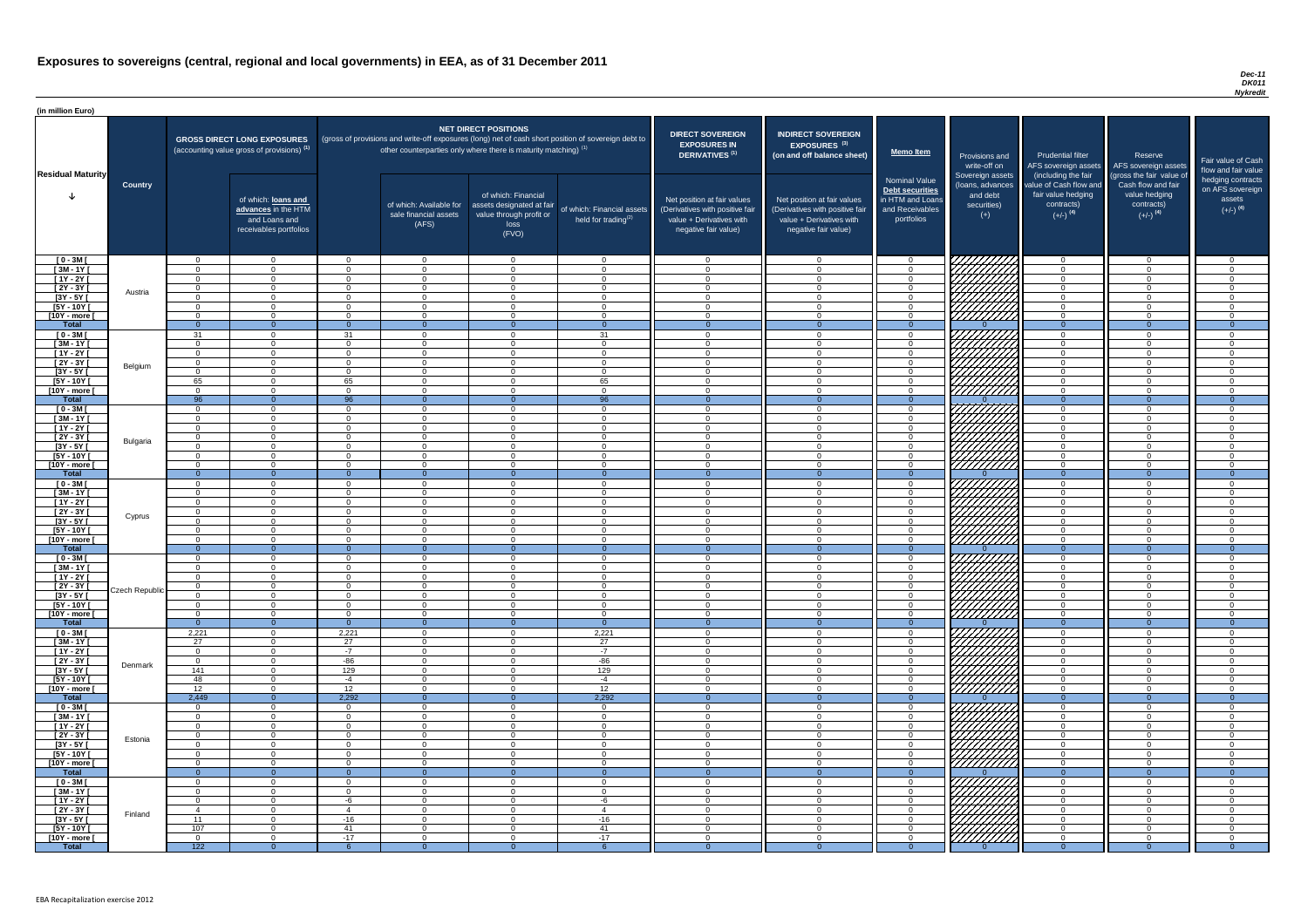#### *Dec-11 DK011 Nykredit*

| (in million Euro)             |                       |                                  |                                                                                             |                            |                                                                            |                                                                                              |                                                                                                     |                                                                                                                    |                                                                                                                    |                                                                                                     |                                                                          |                                                                                                             |                                                                                                         |                                                                           |
|-------------------------------|-----------------------|----------------------------------|---------------------------------------------------------------------------------------------|----------------------------|----------------------------------------------------------------------------|----------------------------------------------------------------------------------------------|-----------------------------------------------------------------------------------------------------|--------------------------------------------------------------------------------------------------------------------|--------------------------------------------------------------------------------------------------------------------|-----------------------------------------------------------------------------------------------------|--------------------------------------------------------------------------|-------------------------------------------------------------------------------------------------------------|---------------------------------------------------------------------------------------------------------|---------------------------------------------------------------------------|
|                               |                       |                                  | <b>GROSS DIRECT LONG EXPOSURES</b><br>(accounting value gross of provisions) <sup>(1)</sup> |                            | other counterparties only where there is maturity matching) <sup>(1)</sup> | <b>NET DIRECT POSITIONS</b>                                                                  | (gross of provisions and write-off exposures (long) net of cash short position of sovereign debt to | <b>DIRECT SOVEREIGN</b><br><b>EXPOSURES IN</b><br><b>DERIVATIVES (1)</b>                                           | <b>INDIRECT SOVEREIGN</b><br>EXPOSURES <sup>(3)</sup><br>(on and off balance sheet)                                | <b>Memo Item</b>                                                                                    | Provisions and<br>write-off on                                           | <b>Prudential filter</b><br>AFS sovereign assets                                                            | Reserve<br>AFS sovereign assets                                                                         | Fair value of Cash<br>flow and fair value                                 |
| <b>Residual Maturity</b>      | <b>Country</b>        |                                  | of which: loans and<br>advances in the HTM<br>and Loans and<br>receivables portfolios       |                            | of which: Available for<br>sale financial assets<br>(AFS)                  | of which: Financial<br>assets designated at fair<br>value through profit or<br>loss<br>(FVO) | of which: Financial assets<br>held for trading <sup>(2)</sup>                                       | Net position at fair values<br>(Derivatives with positive fair<br>value + Derivatives with<br>negative fair value) | Net position at fair values<br>(Derivatives with positive fair<br>value + Derivatives with<br>negative fair value) | <b>Nominal Value</b><br><b>Debt securities</b><br>in HTM and Loans<br>and Receivables<br>portfolios | Sovereign assets<br>(loans, advances<br>and debt<br>securities)<br>$(+)$ | (including the fair<br>value of Cash flow and<br>fair value hedging<br>contracts)<br>$(+/-)$ <sup>(4)</sup> | (gross the fair value of<br>Cash flow and fair<br>value hedging<br>contracts)<br>$(+/-)$ <sup>(4)</sup> | hedging contracts<br>on AFS sovereign<br>assets<br>$(+/-)$ <sup>(4)</sup> |
| $[0 - 3M]$                    |                       | $\overline{0}$                   | $\Omega$                                                                                    | $\Omega$                   | $\overline{0}$                                                             | $\Omega$                                                                                     | $\overline{0}$                                                                                      | $\overline{0}$                                                                                                     | $\overline{0}$                                                                                                     | $\Omega$<br>$\Omega$                                                                                | <i>777777777</i>                                                         | $\overline{0}$                                                                                              | $\overline{0}$                                                                                          | $\overline{0}$                                                            |
| $[3M - 1Y]$<br>$[1Y - 2Y]$    |                       | - റ<br>$\Omega$                  | $\Omega$<br>$\Omega$                                                                        | $\cap$<br>$\cap$           | $\Omega$<br>$\Omega$                                                       | $\cap$<br>$\Omega$                                                                           | $\Omega$<br>$\overline{0}$                                                                          | $\Omega$<br>$\Omega$                                                                                               | $\Omega$<br>$\Omega$                                                                                               | $\cap$                                                                                              | MANA<br>MANA                                                             | $\cap$<br>$\Omega$                                                                                          | $\Omega$<br>$\Omega$                                                                                    | $\Omega$<br>$\overline{0}$                                                |
| $[2Y - 3Y]$                   |                       | $\overline{0}$                   | $\overline{0}$                                                                              | $\Omega$                   | $\overline{0}$                                                             | $\Omega$                                                                                     | $\overline{0}$                                                                                      | $\Omega$                                                                                                           | $\Omega$                                                                                                           | $\cap$                                                                                              |                                                                          | $\overline{0}$                                                                                              | $\Omega$                                                                                                | $\overline{0}$                                                            |
| $[3Y - 5Y]$                   | France                | $\Omega$                         | $\Omega$                                                                                    | $-11$                      | $\Omega$                                                                   | $\cap$                                                                                       | $-11$                                                                                               | $\Omega$                                                                                                           | $\Omega$                                                                                                           | $\cap$                                                                                              |                                                                          | $\Omega$                                                                                                    | $\Omega$                                                                                                | $\overline{0}$                                                            |
| $[5Y - 10Y]$                  |                       | $\Omega$                         | $\Omega$                                                                                    | $-133$                     | $\Omega$                                                                   | $\Omega$                                                                                     | $-133$                                                                                              | $\overline{0}$                                                                                                     | $\Omega$                                                                                                           | $\Omega$                                                                                            |                                                                          | $\Omega$                                                                                                    | $\Omega$                                                                                                | $\overline{0}$                                                            |
| [10Y - more [                 |                       | 126                              | $\overline{0}$                                                                              | 19                         | $\overline{0}$                                                             | $\Omega$                                                                                     | 19<br>$-125$                                                                                        | $\overline{0}$                                                                                                     | $\Omega$                                                                                                           | $\Omega$                                                                                            |                                                                          | $\overline{0}$<br>$\overline{0}$                                                                            | $\Omega$                                                                                                | $\overline{0}$                                                            |
| <b>Total</b><br>$[0 - 3M]$    |                       | 126<br>$\Omega$                  | $\overline{0}$<br>$\overline{0}$                                                            | $-125$<br>$\Omega$         | $\Omega$<br>$\Omega$                                                       | $\Omega$                                                                                     | $\overline{0}$                                                                                      | - 0<br>$\Omega$                                                                                                    | $\Omega$                                                                                                           | $\Omega$<br>$\Omega$                                                                                |                                                                          | $\Omega$                                                                                                    | $\Omega$<br>$\overline{0}$                                                                              | $\overline{0}$<br>$\overline{0}$                                          |
| $[3M - 1Y]$                   |                       | $\Omega$                         | $\overline{0}$                                                                              | $-18$                      | $\Omega$                                                                   | $\Omega$                                                                                     | $-18$                                                                                               | $\Omega$                                                                                                           | $\Omega$                                                                                                           | $\cap$                                                                                              |                                                                          | $\Omega$                                                                                                    | $\Omega$                                                                                                | $\overline{0}$                                                            |
| $[1Y - 2Y]$                   |                       | $\Omega$                         | $\Omega$                                                                                    | $-50$                      | $\Omega$                                                                   | $\Omega$                                                                                     | $-50$                                                                                               | $\Omega$                                                                                                           | $-82$                                                                                                              | $\cap$                                                                                              | <i>ШШН</i>                                                               | $\Omega$                                                                                                    | $\Omega$                                                                                                | $\overline{0}$                                                            |
| [2Y - 3Y [                    | Germany               | 109                              | $\Omega$                                                                                    | 75                         | $\Omega$                                                                   | $\Omega$                                                                                     | 75                                                                                                  | - റ                                                                                                                | $\overline{0}$                                                                                                     | $\sqrt{ }$                                                                                          |                                                                          | $\Omega$                                                                                                    | $\Omega$                                                                                                | $\overline{0}$                                                            |
| $[3Y - 5Y]$<br>$[5Y - 10Y]$   |                       | 109<br>110                       | $\Omega$<br>$\Omega$                                                                        | 95<br>$-171$               | $\Omega$<br>$\Omega$                                                       | $\Omega$<br>$\Omega$                                                                         | 95<br>$-171$                                                                                        | $\overline{0}$<br>$\Omega$                                                                                         | $-440$<br>$-93$                                                                                                    | $\cap$<br>$\cap$                                                                                    |                                                                          | $\Omega$<br>$\Omega$                                                                                        | $\Omega$<br>$\Omega$                                                                                    | $\overline{0}$<br>$\overline{0}$                                          |
| [10Y - more [                 |                       | $\Omega$                         | $\Omega$                                                                                    | $-9$                       | $\Omega$                                                                   | $\cap$                                                                                       | -9                                                                                                  | $\cap$                                                                                                             | $\Omega$                                                                                                           |                                                                                                     | \'H <u>HHHH</u>                                                          | $\cap$                                                                                                      | $\Omega$                                                                                                | $\overline{0}$                                                            |
| <b>Total</b>                  |                       | 328                              | $\overline{0}$                                                                              | $-78$                      | $\Omega$                                                                   |                                                                                              | $-78$                                                                                               | - 0                                                                                                                | $-615$                                                                                                             | $\Omega$                                                                                            |                                                                          | $\Omega$                                                                                                    | $\Omega$                                                                                                | $\overline{0}$                                                            |
| $[0 - 3M]$                    |                       | $\Omega$                         | $\Omega$                                                                                    | $\Omega$                   | $\Omega$                                                                   | $\cap$                                                                                       | $\Omega$                                                                                            | $\cap$                                                                                                             | $\Omega$                                                                                                           |                                                                                                     |                                                                          | $\cap$                                                                                                      | $\Omega$                                                                                                | $\overline{0}$                                                            |
| $[3M - 1Y]$                   |                       | $\Omega$                         | $\Omega$                                                                                    | $\Omega$                   | $\Omega$                                                                   | $\cap$                                                                                       | $\Omega$                                                                                            | $\Omega$                                                                                                           | $\Omega$                                                                                                           |                                                                                                     |                                                                          | $\Omega$                                                                                                    | $\Omega$                                                                                                | $\Omega$                                                                  |
| $[1Y - 2Y]$<br>$[2Y - 3Y]$    |                       | $\Omega$<br>$\Omega$             | $\Omega$<br>$\cap$                                                                          | $\Omega$<br>$\cap$         | $\Omega$<br>$\Omega$                                                       | $\cap$                                                                                       | $\Omega$<br>$\Omega$                                                                                | $\Omega$<br>$\cap$                                                                                                 | $\Omega$<br>$\Omega$                                                                                               |                                                                                                     | $\mathbb{Z}/\mathbb{Z}/\mathbb{Z}$                                       | $\Omega$                                                                                                    | $\Omega$<br>$\Omega$                                                                                    | $\overline{0}$<br>$\Omega$                                                |
| $[3Y - 5Y]$                   | Greece <sup>(5)</sup> |                                  |                                                                                             |                            |                                                                            |                                                                                              |                                                                                                     |                                                                                                                    |                                                                                                                    |                                                                                                     |                                                                          |                                                                                                             |                                                                                                         |                                                                           |
| $[5Y - 10Y]$                  |                       | - 0                              |                                                                                             | $\Omega$                   | $\Omega$                                                                   |                                                                                              | $\Omega$                                                                                            | $\Omega$                                                                                                           | $\Omega$                                                                                                           |                                                                                                     | <i>UHHH</i>                                                              | $\cap$                                                                                                      | $\Omega$                                                                                                | $\Omega$                                                                  |
| [10Y - more [                 |                       | - Q                              |                                                                                             |                            | $\Omega$                                                                   | ∩                                                                                            |                                                                                                     | $\Omega$                                                                                                           | $\Omega$                                                                                                           |                                                                                                     | 777777777                                                                | $\Omega$                                                                                                    | $\Omega$                                                                                                | $\Omega$                                                                  |
| <b>Total</b><br>$[0 - 3M]$    |                       | - റ                              | $\Omega$<br>$\Omega$                                                                        | $\Omega$                   | $\Omega$<br>$\Omega$                                                       | $\Omega$                                                                                     | $\Omega$                                                                                            | $\Omega$                                                                                                           | $\Omega$<br>$\Omega$                                                                                               | $\Omega$                                                                                            |                                                                          | $\Omega$<br>$\Omega$                                                                                        | $\Omega$<br>$\Omega$                                                                                    | $\Omega$<br>$\Omega$                                                      |
| $\sqrt{3M-1Y}$                |                       | - റ                              | $\Omega$                                                                                    | $\Omega$                   | $\Omega$                                                                   | $\Omega$                                                                                     | $\Omega$                                                                                            | $\Omega$                                                                                                           | $\Omega$                                                                                                           |                                                                                                     |                                                                          | $\cap$                                                                                                      | $\Omega$                                                                                                | $\Omega$                                                                  |
| $[1Y - 2Y]$                   |                       | $\overline{0}$                   | $\Omega$                                                                                    | $\Omega$                   | $\Omega$                                                                   | $\Omega$                                                                                     | $\overline{0}$                                                                                      | $\Omega$                                                                                                           | $\Omega$                                                                                                           | $\Omega$                                                                                            | , процентири<br>Спортири                                                 | $\overline{0}$                                                                                              | $\Omega$                                                                                                | $\Omega$                                                                  |
| $[2Y - 3Y]$                   | Hungary               | $\Omega$                         | $\Omega$                                                                                    | $\Omega$                   | $\Omega$                                                                   | $\Omega$                                                                                     | $\overline{0}$                                                                                      | $\Omega$                                                                                                           | $\Omega$                                                                                                           | $\Omega$                                                                                            |                                                                          | $\Omega$                                                                                                    | $\Omega$                                                                                                | $\Omega$                                                                  |
| $[3Y - 5Y]$                   |                       | $\Omega$                         | $\Omega$                                                                                    | $\Omega$                   | $\Omega$                                                                   | $\Omega$                                                                                     | $\overline{0}$                                                                                      | $\Omega$                                                                                                           | $\Omega$                                                                                                           | $\Omega$<br>$\Omega$                                                                                |                                                                          | $\Omega$                                                                                                    | $\Omega$                                                                                                | $\Omega$                                                                  |
| $[5Y - 10Y]$<br>[10Y - more [ |                       | $\Omega$<br>$\Omega$             | $\Omega$<br>$\Omega$                                                                        | $\Omega$<br>$\Omega$       | $\Omega$<br>$\Omega$                                                       | $\Omega$<br>$\Omega$                                                                         | $\overline{0}$<br>$\overline{0}$                                                                    | $\Omega$<br>$\overline{0}$                                                                                         | $\Omega$<br>$\Omega$                                                                                               | $\cap$                                                                                              | <i>VIIIIIIII</i><br><u>777777777</u>                                     | $\overline{0}$<br>$\overline{0}$                                                                            | $\Omega$<br>$\overline{0}$                                                                              | $\overline{0}$<br>$\overline{0}$                                          |
| <b>Total</b>                  |                       | $\Omega$                         | $\overline{0}$                                                                              | $\Omega$                   | $\Omega$                                                                   | $\Omega$                                                                                     | $\overline{0}$                                                                                      | $\Omega$                                                                                                           | $\Omega$                                                                                                           | $\Omega$                                                                                            |                                                                          | $\overline{0}$                                                                                              | $\Omega$                                                                                                | $\Omega$                                                                  |
| $[0 - 3M]$                    |                       | $\Omega$                         | $\Omega$                                                                                    | $\Omega$                   | $\Omega$                                                                   | $\Omega$                                                                                     | $\overline{0}$                                                                                      | $\Omega$                                                                                                           | $\overline{0}$                                                                                                     | $\Omega$                                                                                            |                                                                          | $\overline{0}$                                                                                              | $\overline{0}$                                                                                          | $\overline{0}$                                                            |
| $[3M - 1Y]$                   |                       | - 0                              | $\Omega$                                                                                    | $\Omega$                   | $\Omega$                                                                   | $\Omega$                                                                                     | $\Omega$                                                                                            | $\Omega$                                                                                                           | $\Omega$                                                                                                           | $\cap$<br>$\Omega$                                                                                  | VIIIIIII                                                                 | $\Omega$                                                                                                    | $\Omega$                                                                                                | $\Omega$                                                                  |
| $[1Y - 2Y]$<br>$[2Y - 3Y]$    |                       | $\overline{0}$<br>$\overline{0}$ | $\Omega$<br>$\overline{0}$                                                                  | $\Omega$<br>$\overline{0}$ | $\Omega$<br>$\Omega$                                                       | $\Omega$<br>$\Omega$                                                                         | $\overline{0}$<br>$\overline{0}$                                                                    | $\Omega$<br>$\Omega$                                                                                               | $\Omega$<br>$\Omega$                                                                                               | $\Omega$                                                                                            | <b>77</b>                                                                | $\Omega$<br>$\overline{0}$                                                                                  | $\Omega$<br>$\overline{0}$                                                                              | $\Omega$<br>$\overline{0}$                                                |
| $[3Y - 5Y]$                   | Iceland               | $\Omega$                         | $\Omega$                                                                                    | $\Omega$                   | $\Omega$                                                                   | $\Omega$                                                                                     | $\Omega$                                                                                            | $\Omega$                                                                                                           | $\Omega$                                                                                                           | $\cap$                                                                                              |                                                                          | $\Omega$                                                                                                    | $\Omega$                                                                                                | $\overline{0}$                                                            |
| $[5Y - 10Y]$                  |                       | $\Omega$                         | $\Omega$                                                                                    | $\Omega$                   | $\Omega$                                                                   | $\Omega$                                                                                     | $\Omega$                                                                                            | $\Omega$                                                                                                           | $\Omega$                                                                                                           | $\Omega$                                                                                            |                                                                          | $\Omega$                                                                                                    | $\Omega$                                                                                                | $\Omega$                                                                  |
| [10Y - more [<br><b>Total</b> |                       | $\Omega$                         | $\Omega$                                                                                    | - റ                        | $\Omega$                                                                   | $\Omega$                                                                                     | $\Omega$                                                                                            | $\cap$                                                                                                             | $\Omega$                                                                                                           | റ                                                                                                   | 7777777                                                                  | $\overline{0}$<br>$\Omega$                                                                                  | $\Omega$<br>$\Omega$                                                                                    | $\overline{0}$                                                            |
| $[0 - 3M]$                    |                       | - റ<br>$\Omega$                  | $\overline{0}$<br>$\Omega$                                                                  | $\Omega$<br>$\Omega$       | - റ<br>$\Omega$                                                            | $\cap$                                                                                       | $\overline{0}$<br>$\Omega$                                                                          | - 0<br>$\cap$                                                                                                      | $\Omega$                                                                                                           | $\Omega$<br>$\Omega$                                                                                |                                                                          | $\Omega$                                                                                                    | $\Omega$                                                                                                | $\overline{0}$<br>$\Omega$                                                |
| $[3M - 1Y]$                   |                       | $\Omega$                         | $\Omega$                                                                                    | $\Omega$                   | $\Omega$                                                                   | $\Omega$                                                                                     | $\Omega$                                                                                            | $\Omega$                                                                                                           | $\overline{0}$                                                                                                     | $\cap$                                                                                              |                                                                          | $\Omega$                                                                                                    | $\Omega$                                                                                                | $\overline{0}$                                                            |
| $[1Y - 2Y]$                   |                       | $\Omega$                         | $\Omega$                                                                                    | $\Omega$                   | $\Omega$                                                                   | $\Omega$                                                                                     | $\Omega$                                                                                            | $\Omega$                                                                                                           | $\Omega$                                                                                                           |                                                                                                     |                                                                          | $\Omega$                                                                                                    | $\Omega$                                                                                                | $\Omega$                                                                  |
| [2Y - 3Y [                    | Ireland               | $\Omega$                         | $\Omega$<br>$\cap$                                                                          | $\Omega$                   | $\Omega$                                                                   | $\Omega$                                                                                     | $\Omega$                                                                                            | $\Omega$                                                                                                           | $\Omega$                                                                                                           |                                                                                                     |                                                                          | $\cap$<br>$\cap$                                                                                            | $\Omega$                                                                                                | $\Omega$                                                                  |
| $[3Y - 5Y]$<br>$[5Y - 10Y]$   |                       | $\Omega$<br>$\Omega$             | $\cap$                                                                                      | $\Omega$<br>$\Omega$       | $\Omega$<br>$\Omega$                                                       | $\Omega$<br>∩                                                                                | $\Omega$<br>$\Omega$                                                                                | $\Omega$<br>$\Omega$                                                                                               | $\Omega$<br>$\Omega$                                                                                               |                                                                                                     | VHHHH,                                                                   |                                                                                                             | $\Omega$<br>$\Omega$                                                                                    | $\Omega$<br>$\Omega$                                                      |
| [10Y - more [                 |                       | $\Omega$                         | $\cap$                                                                                      | $\Omega$                   | $\Omega$                                                                   | $\cap$                                                                                       | $\Omega$                                                                                            | $\Omega$                                                                                                           | $\Omega$                                                                                                           |                                                                                                     | 777777777                                                                | $\Omega$                                                                                                    | $\Omega$                                                                                                | $\Omega$                                                                  |
| <b>Total</b>                  |                       | $\Omega$                         | $\Omega$                                                                                    | $\Omega$                   | - 0                                                                        | $\Omega$                                                                                     | $\Omega$                                                                                            |                                                                                                                    | $\Omega$                                                                                                           | $\Omega$                                                                                            |                                                                          | $\Omega$                                                                                                    | $\Omega$                                                                                                | $\Omega$                                                                  |
| $[0 - 3M]$                    |                       | $\Omega$                         | $\cap$                                                                                      | $\Omega$                   | $\Omega$                                                                   | $\Omega$                                                                                     | $\Omega$                                                                                            | $\Omega$                                                                                                           | $\Omega$                                                                                                           |                                                                                                     | 777777777<br><i>77777777</i>                                             | $\cap$                                                                                                      | $\Omega$                                                                                                | $\Omega$                                                                  |
| $[3M - 1Y]$<br>$[1Y - 2Y]$    |                       | $\Omega$<br>$\Omega$             | $\Omega$<br>$\Omega$                                                                        | $\Omega$<br>$\Omega$       | $\Omega$<br>$\Omega$                                                       | $\Omega$<br>$\Omega$                                                                         | $\overline{0}$<br>$\overline{0}$                                                                    | $\Omega$<br>$\Omega$                                                                                               | $\Omega$<br>$\Omega$                                                                                               | $\Omega$                                                                                            |                                                                          | $\Omega$<br>$\overline{0}$                                                                                  | $\Omega$<br>$\Omega$                                                                                    | $\Omega$<br>$\overline{0}$                                                |
| $[2Y - 3Y]$                   |                       | $\Omega$                         | $\Omega$                                                                                    | $\Omega$                   | $\Omega$                                                                   | $\Omega$                                                                                     | $\overline{0}$                                                                                      | $\Omega$                                                                                                           | $\Omega$                                                                                                           | $\Omega$                                                                                            |                                                                          | $\Omega$                                                                                                    | $\Omega$                                                                                                | $\Omega$                                                                  |
| $[3Y - 5Y]$                   | Italy                 | $\Omega$                         | $\Omega$                                                                                    | $\Omega$                   | $\Omega$                                                                   | $\Omega$                                                                                     | $\Omega$                                                                                            | $\Omega$                                                                                                           | $\Omega$                                                                                                           | $\Omega$                                                                                            |                                                                          | $\Omega$                                                                                                    | $\Omega$                                                                                                | $\Omega$                                                                  |
| $[5Y - 10Y]$                  |                       | $\Omega$                         | $\Omega$                                                                                    | $\Omega$                   | $\Omega$                                                                   | $\Omega$                                                                                     | $\overline{0}$                                                                                      | $\Omega$                                                                                                           | $\Omega$                                                                                                           | $\Omega$                                                                                            |                                                                          | $\overline{0}$                                                                                              | $\Omega$                                                                                                | $\overline{0}$                                                            |
| [10Y - more [<br><b>Total</b> |                       | $\Omega$                         | $\Omega$<br>$\overline{0}$                                                                  | $\Omega$                   | $\Omega$<br>$\Omega$                                                       | $\Omega$                                                                                     | $\overline{0}$<br>$\overline{0}$                                                                    | $\Omega$<br>$\Omega$                                                                                               | $\Omega$                                                                                                           | $\Omega$<br>$\Omega$                                                                                | ///////////                                                              | $\Omega$<br>$\Omega$                                                                                        | $\Omega$<br>$\Omega$                                                                                    | $\overline{0}$<br>$\overline{0}$                                          |
| $[0 - 3M]$                    |                       | $\Omega$                         | $\Omega$                                                                                    | $\Omega$                   | $\Omega$                                                                   | ∩                                                                                            | $\Omega$                                                                                            | $\Omega$                                                                                                           | $\Omega$                                                                                                           |                                                                                                     | <i>VIIIIIII</i> 7                                                        | $\Omega$                                                                                                    | $\Omega$                                                                                                |                                                                           |
| $[3M-1Y]$                     |                       | - 0                              | - 0                                                                                         | $\Omega$                   | $\Omega$                                                                   | $\Omega$                                                                                     | $\Omega$                                                                                            | $\Omega$                                                                                                           | $\overline{0}$                                                                                                     |                                                                                                     | HANA<br>HANA                                                             | $\Omega$                                                                                                    | $\Omega$                                                                                                | $\overline{0}$                                                            |
| $[1Y - 2Y]$                   |                       | $\Omega$                         | $\Omega$                                                                                    | $\Omega$                   | $\Omega$                                                                   | $\Omega$                                                                                     | $\overline{0}$                                                                                      | $\Omega$                                                                                                           | $\Omega$                                                                                                           | $\Omega$                                                                                            |                                                                          | $\Omega$                                                                                                    | $\overline{0}$                                                                                          | $\overline{0}$                                                            |
| [2Y - 3Y [                    | Latvia                | $\overline{0}$                   | $\Omega$                                                                                    | $\overline{0}$             | $\Omega$                                                                   | $\Omega$                                                                                     | $\overline{0}$                                                                                      | $\overline{0}$                                                                                                     | $\overline{0}$                                                                                                     | - 0                                                                                                 |                                                                          | $\overline{0}$                                                                                              | $\overline{0}$                                                                                          | $\overline{0}$                                                            |
| $[3Y - 5Y]$<br>$[5Y - 10Y]$   |                       | $\Omega$<br>$\Omega$             | $\overline{0}$<br>$\Omega$                                                                  | $\overline{0}$<br>$\Omega$ | $\Omega$<br>$\Omega$                                                       | $\overline{0}$<br>$\Omega$                                                                   | $\overline{0}$<br>$\overline{0}$                                                                    | $\overline{0}$<br>$\overline{0}$                                                                                   | $\overline{0}$<br>$\overline{0}$                                                                                   | . റ<br>$\cap$                                                                                       |                                                                          | $\overline{0}$<br>$\overline{0}$                                                                            | $\overline{0}$<br>$\Omega$                                                                              | $\overline{0}$<br>$\overline{0}$                                          |
| [10Y - more [                 |                       | $\Omega$                         | $\overline{0}$                                                                              | $\overline{0}$             | $\Omega$                                                                   | $\overline{0}$                                                                               | $\overline{0}$                                                                                      | - 0                                                                                                                | - 0                                                                                                                | $\cap$                                                                                              |                                                                          | $\overline{0}$                                                                                              | $\overline{0}$                                                                                          | $\overline{0}$                                                            |
| <b>Total</b>                  |                       | - 0                              | $\Omega$                                                                                    | $\Omega$                   | - 0                                                                        |                                                                                              | $\Omega$                                                                                            |                                                                                                                    |                                                                                                                    |                                                                                                     |                                                                          |                                                                                                             |                                                                                                         | $\overline{0}$                                                            |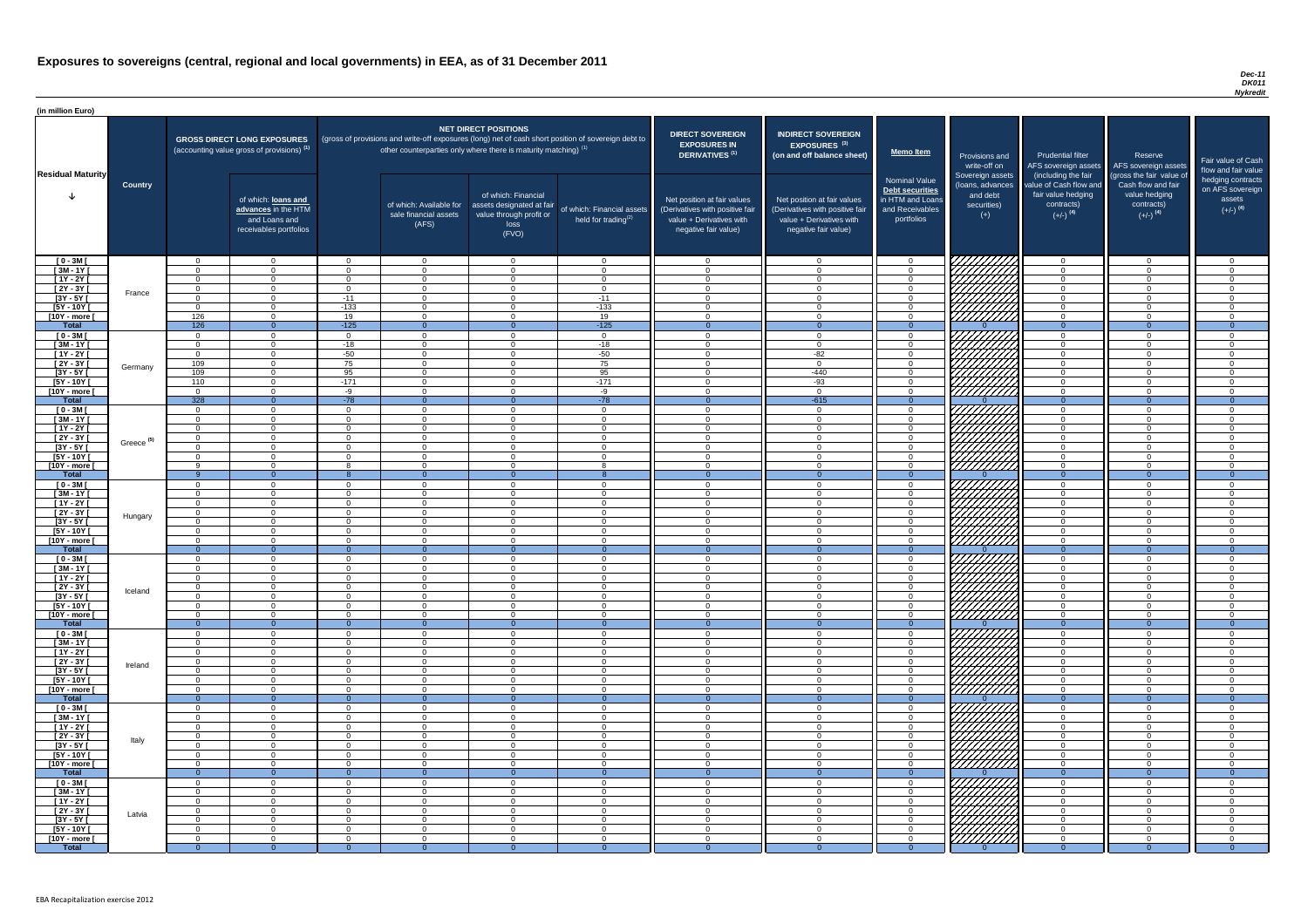#### *Dec-11 DK011 Nykredit*

| <b>DIRECT SOVEREIGN</b><br><b>EXPOSURES IN</b>                                                                     | <b>INDIRECT SOVEREIGN</b><br>EXPOSURES <sup>(3)</sup>                                                              |                                                                                              |                                                                          |                                                                                                             |                                                                                                         |                                                                           |
|--------------------------------------------------------------------------------------------------------------------|--------------------------------------------------------------------------------------------------------------------|----------------------------------------------------------------------------------------------|--------------------------------------------------------------------------|-------------------------------------------------------------------------------------------------------------|---------------------------------------------------------------------------------------------------------|---------------------------------------------------------------------------|
| <b>DERIVATIVES<sup>(1)</sup></b>                                                                                   | (on and off balance sheet)                                                                                         | <b>Memo Item</b>                                                                             | Provisions and<br>write-off on                                           | <b>Prudential filter</b><br>AFS sovereign assets                                                            | Reserve<br>AFS sovereign assets                                                                         | Fair value of Cash<br>flow and fair value                                 |
| Net position at fair values<br>(Derivatives with positive fair<br>value + Derivatives with<br>negative fair value) | Net position at fair values<br>(Derivatives with positive fair<br>value + Derivatives with<br>negative fair value) | <b>Nominal Value</b><br>Debt securities<br>in HTM and Loans<br>and Receivables<br>portfolios | Sovereign assets<br>(loans, advances<br>and debt<br>securities)<br>$(+)$ | (including the fair<br>value of Cash flow and<br>fair value hedging<br>contracts)<br>$(+/-)$ <sup>(4)</sup> | (gross the fair value of<br>Cash flow and fair<br>value hedging<br>contracts)<br>$(+/-)$ <sup>(4)</sup> | hedging contracts<br>on AFS sovereign<br>assets<br>$(+/-)$ <sup>(4)</sup> |
| 0                                                                                                                  | $\mathbf 0$                                                                                                        | 0                                                                                            |                                                                          | $\mathbf 0$                                                                                                 | $\mathbf 0$                                                                                             | $\mathbf 0$                                                               |
| $\mathbf 0$                                                                                                        | $\mathbf 0$                                                                                                        | $\mathbf 0$                                                                                  |                                                                          | $\mathbf 0$                                                                                                 | $\mathbf 0$                                                                                             | $\mathbf 0$                                                               |
| $\mathbf 0$                                                                                                        | $\mathbf 0$                                                                                                        | 0                                                                                            |                                                                          | $\pmb{0}$                                                                                                   | $\mathsf 0$                                                                                             | $\mathbf 0$                                                               |
| $\mathbf 0$                                                                                                        | $\mathbf 0$                                                                                                        | $\mathbf 0$                                                                                  |                                                                          | $\mathbf 0$                                                                                                 | $\mathbf 0$                                                                                             | $\mathbf 0$                                                               |
| $\mathbf 0$<br>$\mathbf 0$                                                                                         | $\mathbf 0$<br>$\mathbf 0$                                                                                         | $\mathbf 0$<br>$\mathbf 0$                                                                   |                                                                          | $\mathbf 0$<br>$\mathbf 0$                                                                                  | $\mathbf 0$<br>$\mathbf 0$                                                                              | $\mathbf 0$<br>$\mathbf 0$                                                |
| $\mathbf 0$                                                                                                        | $\mathbf 0$                                                                                                        | $\mathbf 0$                                                                                  |                                                                          | $\mathbf 0$                                                                                                 | $\mathbf 0$                                                                                             | $\mathbf 0$                                                               |
| $\overline{0}$                                                                                                     | $\overline{0}$                                                                                                     | $\overline{0}$                                                                               | $\Omega$                                                                 | $\overline{0}$                                                                                              | $\overline{0}$                                                                                          | $\overline{0}$                                                            |
| $\boldsymbol{0}$                                                                                                   | $\mathbf 0$                                                                                                        | $\boldsymbol{0}$                                                                             |                                                                          | $\mathbf 0$                                                                                                 | $\mathsf 0$                                                                                             | $\mathbf 0$                                                               |
| $\pmb{0}$                                                                                                          | $\mathbf 0$                                                                                                        | $\mathbf 0$                                                                                  |                                                                          | $\pmb{0}$                                                                                                   | $\mathbf 0$                                                                                             | $\mathbf 0$                                                               |
| $\pmb{0}$<br>$\mathbf 0$                                                                                           | $\mathbf 0$<br>$\mathbf 0$                                                                                         | $\mathbf 0$<br>$\mathbf 0$                                                                   |                                                                          | $\mathbf 0$<br>$\mathbf 0$                                                                                  | $\mathbf 0$<br>$\mathbf 0$                                                                              | $\mathbf 0$<br>$\mathbf 0$                                                |
| $\mathbf 0$                                                                                                        | $\mathbf 0$                                                                                                        | $\mathbf 0$                                                                                  |                                                                          | $\mathbf 0$                                                                                                 | $\mathbf 0$                                                                                             | $\overline{0}$                                                            |
| $\mathbf 0$                                                                                                        | $\mathbf 0$                                                                                                        | $\mathbf 0$                                                                                  |                                                                          | $\mathbf 0$                                                                                                 | $\mathbf 0$                                                                                             | $\mathbf 0$                                                               |
| $\boldsymbol{0}$                                                                                                   | $\mathbf 0$                                                                                                        | $\boldsymbol{0}$                                                                             |                                                                          | $\pmb{0}$                                                                                                   | $\mathbf 0$                                                                                             | $\mathbf 0$                                                               |
| $\overline{0}$                                                                                                     | $\overline{0}$                                                                                                     | $\overline{0}$                                                                               | $\Omega$                                                                 | $\overline{0}$                                                                                              | $\overline{0}$                                                                                          | $\overline{0}$                                                            |
| $\mathbf 0$                                                                                                        | $\mathbf 0$                                                                                                        | $\boldsymbol{0}$                                                                             |                                                                          | $\mathbf 0$                                                                                                 | $\mathbf 0$                                                                                             | $\mathbf 0$                                                               |
| $\mathbf 0$<br>$\mathbf 0$                                                                                         | $\mathbf 0$<br>$\mathbf 0$                                                                                         | $\pmb{0}$<br>$\mathbf 0$                                                                     |                                                                          | $\mathbf 0$<br>$\mathbf 0$                                                                                  | $\mathbf 0$<br>$\mathbf 0$                                                                              | $\mathbf 0$<br>$\overline{0}$                                             |
| 0                                                                                                                  | 0                                                                                                                  | $\mathbf 0$                                                                                  |                                                                          | 0                                                                                                           | $\mathbf 0$                                                                                             | $\mathbf 0$                                                               |
| $\Omega$                                                                                                           | $\Omega$                                                                                                           | $\Omega$                                                                                     |                                                                          | $\Omega$                                                                                                    | $\Omega$                                                                                                | $\Omega$                                                                  |
| $\mathbf 0$                                                                                                        | 0                                                                                                                  | 0                                                                                            |                                                                          | 0                                                                                                           | 0                                                                                                       | 0                                                                         |
| 0                                                                                                                  | $\mathbf 0$                                                                                                        | 0                                                                                            | 77777777                                                                 | $\mathbf 0$                                                                                                 | 0                                                                                                       | $\mathbf 0$                                                               |
| $\mathbf{0}$                                                                                                       | $\overline{0}$                                                                                                     | $\pmb{0}$                                                                                    | $\overline{0}$                                                           | $\overline{0}$                                                                                              | $\overline{0}$                                                                                          | $\overline{0}$                                                            |
| $\mathbf 0$<br>0                                                                                                   | $\mathbf 0$<br>0                                                                                                   | 0<br>$\mathbf 0$                                                                             |                                                                          | $\mathbf 0$<br>0                                                                                            | $\mathbf 0$<br>0                                                                                        | 0<br>0                                                                    |
| $\mathbf 0$                                                                                                        | $\mathbf 0$                                                                                                        | 0                                                                                            |                                                                          | $\mathbf 0$                                                                                                 | 0                                                                                                       | 0                                                                         |
| $\mathbf 0$                                                                                                        | $\mathbf 0$                                                                                                        | $\pmb{0}$                                                                                    |                                                                          | $\mathbf 0$                                                                                                 | 0                                                                                                       | 0                                                                         |
| 0                                                                                                                  | 0                                                                                                                  | $\pmb{0}$                                                                                    |                                                                          | 0                                                                                                           | 0                                                                                                       | 0                                                                         |
| $\mathbf 0$                                                                                                        | 0                                                                                                                  | $\pmb{0}$                                                                                    |                                                                          | 0                                                                                                           | 0                                                                                                       | 0                                                                         |
| 0<br>$\mathbf{0}$                                                                                                  | 0<br>$\mathbf{0}$                                                                                                  | $\pmb{0}$<br>$\boldsymbol{0}$                                                                | $\overline{0}$                                                           | 0<br>$\overline{0}$                                                                                         | 0<br>$\mathbf{0}$                                                                                       | 0<br>$\overline{0}$                                                       |
| 0                                                                                                                  | 0                                                                                                                  | 0                                                                                            |                                                                          | 0                                                                                                           | 0                                                                                                       | 0                                                                         |
| $\mathbf 0$                                                                                                        | 0                                                                                                                  | $\pmb{0}$                                                                                    |                                                                          | $\mathbf 0$                                                                                                 | $\mathsf 0$                                                                                             | $\mathbf 0$                                                               |
| 0                                                                                                                  | 0                                                                                                                  | $\mathbf 0$                                                                                  |                                                                          | 0                                                                                                           | 0                                                                                                       | $\mathbf 0$                                                               |
| $\mathbf 0$                                                                                                        | 0                                                                                                                  | $\pmb{0}$                                                                                    |                                                                          | $\mathbf 0$                                                                                                 | $\mathbf 0$                                                                                             | $\mathbf 0$                                                               |
| $\mathbf 0$                                                                                                        | $\mathbf 0$                                                                                                        | $\mathbf 0$                                                                                  |                                                                          | $\mathbf 0$                                                                                                 | $\mathbf 0$                                                                                             | $\mathbf 0$                                                               |
| $\mathbf 0$<br>$\mathbf 0$                                                                                         | 0<br>0                                                                                                             | $\mathbf 0$<br>0                                                                             |                                                                          | $\mathbf 0$<br>$\mathbf 0$                                                                                  | 0<br>$\mathbf 0$                                                                                        | $\mathbf 0$<br>0                                                          |
| $\overline{0}$                                                                                                     | $\overline{0}$                                                                                                     | $\mathbf 0$                                                                                  | $\overline{0}$                                                           | $\overline{0}$                                                                                              | $\overline{0}$                                                                                          | $\overline{0}$                                                            |
| $\mathbf 0$                                                                                                        | $\mathbf 0$                                                                                                        | $\pmb{0}$                                                                                    |                                                                          | $\mathbf 0$                                                                                                 | 0                                                                                                       | 0                                                                         |
| $\mathbf 0$                                                                                                        | $\mathbf 0$                                                                                                        | $\pmb{0}$                                                                                    |                                                                          | $\mathbf 0$                                                                                                 | $\mathbf 0$                                                                                             | $\mathbf 0$                                                               |
| $\mathbf 0$                                                                                                        | $\mathbf 0$                                                                                                        | $\pmb{0}$                                                                                    |                                                                          | $\mathbf 0$                                                                                                 | 0                                                                                                       | $\mathbf 0$                                                               |
| $\mathbf 0$<br>0                                                                                                   | $\mathbf 0$<br>$\mathbf 0$                                                                                         | $\pmb{0}$<br>0                                                                               |                                                                          | $\mathbf 0$<br>0                                                                                            | 0<br>$\mathbf 0$                                                                                        | $\mathbf 0$<br>$\mathbf 0$                                                |
| $\mathbf 0$                                                                                                        | $\mathbf 0$                                                                                                        | $\pmb{0}$                                                                                    |                                                                          | $\pmb{0}$                                                                                                   | $\mathsf 0$                                                                                             | $\mathbf 0$                                                               |
| $\mathbf 0$                                                                                                        | $\mathbf 0$                                                                                                        | $\mathbf 0$                                                                                  |                                                                          | 0                                                                                                           | $\mathbf 0$                                                                                             | $\mathbf 0$                                                               |
| $\mathbf{0}$                                                                                                       | $\overline{0}$                                                                                                     | $\overline{0}$                                                                               | $\overline{0}$                                                           | $\overline{0}$                                                                                              | $\overline{0}$                                                                                          | $\overline{0}$                                                            |
| $\mathbf 0$                                                                                                        | $\mathbf 0$                                                                                                        | 0                                                                                            |                                                                          | $\mathbf 0$                                                                                                 | $\mathbf 0$                                                                                             | 0                                                                         |
| $\mathbf 0$                                                                                                        | 0                                                                                                                  | $\pmb{0}$                                                                                    |                                                                          | $\mathbf 0$                                                                                                 | 0                                                                                                       | 0                                                                         |
| $\mathbf 0$<br>$\mathbf 0$                                                                                         | 0<br>$\mathbf 0$                                                                                                   | 0<br>$\pmb{0}$                                                                               |                                                                          | $\mathbf 0$<br>0                                                                                            | 0<br>0                                                                                                  | 0<br>0                                                                    |
| 0                                                                                                                  | 0                                                                                                                  | $\pmb{0}$                                                                                    |                                                                          | 0                                                                                                           | 0                                                                                                       | 0                                                                         |
| $\mathbf 0$                                                                                                        | 0                                                                                                                  | $\pmb{0}$                                                                                    |                                                                          | 0                                                                                                           | 0                                                                                                       | 0                                                                         |
| 0                                                                                                                  | 0                                                                                                                  | $\pmb{0}$                                                                                    |                                                                          | 0                                                                                                           | 0                                                                                                       | $\mathbf 0$                                                               |
| $\overline{0}$                                                                                                     | $\overline{0}$                                                                                                     | $\mathbf{0}$                                                                                 | $\overline{0}$                                                           | $\mathbf{0}$                                                                                                | $\mathbf{0}$                                                                                            | $\overline{0}$                                                            |
| 0                                                                                                                  | 0                                                                                                                  | 0                                                                                            |                                                                          | 0                                                                                                           | 0                                                                                                       | 0                                                                         |
| $\pmb{0}$<br>$\mathbf 0$                                                                                           | 0<br>$\mathbf 0$                                                                                                   | 0<br>$\mathbf 0$                                                                             | 77777777                                                                 | 0<br>$\mathbf 0$                                                                                            | $\mathbf 0$<br>$\overline{0}$                                                                           | $\boldsymbol{0}$<br>$\mathbf 0$                                           |
| $\overline{0}$                                                                                                     | $\overline{0}$                                                                                                     | $\mathbf 0$                                                                                  |                                                                          | $\overline{0}$                                                                                              | $\overline{0}$                                                                                          | $\mathbf 0$                                                               |
| $\overline{0}$                                                                                                     | $\overline{0}$                                                                                                     | $\mathbf 0$                                                                                  |                                                                          | $\overline{0}$                                                                                              | $\overline{0}$                                                                                          | $\mathsf{O}\xspace$                                                       |
| $\overline{0}$                                                                                                     | $\overline{0}$                                                                                                     | $\mathbf 0$                                                                                  |                                                                          | $\overline{0}$                                                                                              | $\overline{0}$                                                                                          | $\overline{0}$                                                            |
| $\mathbf 0$                                                                                                        | $\mathbf 0$                                                                                                        | $\mathbf 0$                                                                                  |                                                                          | $\overline{0}$                                                                                              | $\overline{0}$                                                                                          | $\overline{0}$                                                            |
| $\overline{0}$                                                                                                     | $\overline{0}$                                                                                                     | $\overline{0}$                                                                               | $\overline{0}$                                                           | $\overline{0}$                                                                                              | $\overline{0}$                                                                                          | $\overline{0}$                                                            |

| (in million Euro)                   |                |                            |                                                                                             |                      |                                                                   |                                                                                              |                                                                                                     |                                                                                                                    |                                                                                                                    |                                                                                       |                                                                                          |                                                                                                                                     |                                                                                                                                 |                                                                                      |
|-------------------------------------|----------------|----------------------------|---------------------------------------------------------------------------------------------|----------------------|-------------------------------------------------------------------|----------------------------------------------------------------------------------------------|-----------------------------------------------------------------------------------------------------|--------------------------------------------------------------------------------------------------------------------|--------------------------------------------------------------------------------------------------------------------|---------------------------------------------------------------------------------------|------------------------------------------------------------------------------------------|-------------------------------------------------------------------------------------------------------------------------------------|---------------------------------------------------------------------------------------------------------------------------------|--------------------------------------------------------------------------------------|
|                                     |                |                            | <b>GROSS DIRECT LONG EXPOSURES</b><br>(accounting value gross of provisions) <sup>(1)</sup> |                      | other counterparties only where there is maturity matching) $(1)$ | <b>NET DIRECT POSITIONS</b>                                                                  | (gross of provisions and write-off exposures (long) net of cash short position of sovereign debt to | <b>DIRECT SOVEREIGN</b><br><b>EXPOSURES IN</b><br>DERIVATIVES <sup>(1)</sup>                                       | <b>INDIRECT SOVEREIGN</b><br><b>EXPOSURES<sup>(3)</sup></b><br>(on and off balance sheet)                          | <b>Memo Item</b>                                                                      | Provisions and                                                                           | <b>Prudential filter</b>                                                                                                            | Reserve                                                                                                                         |                                                                                      |
| <b>Residual Maturity</b>            | <b>Country</b> |                            | of which: loans and<br>advances in the HTM<br>and Loans and<br>receivables portfolios       |                      | of which: Available for<br>sale financial assets<br>(AFS)         | of which: Financial<br>assets designated at fair<br>value through profit or<br>loss<br>(FVO) | of which: Financial assets<br>held for trading <sup>(2)</sup>                                       | Net position at fair values<br>(Derivatives with positive fair<br>value + Derivatives with<br>negative fair value) | Net position at fair values<br>(Derivatives with positive fair<br>value + Derivatives with<br>negative fair value) | Nominal Value<br>Debt securities<br>in HTM and Loans<br>and Receivables<br>portfolios | write-off on<br>Sovereign assets<br>(loans, advances<br>and debt<br>securities)<br>$(+)$ | AFS sovereign assets<br>(including the fair<br>value of Cash flow and<br>fair value hedging<br>contracts)<br>$(+/-)$ <sup>(4)</sup> | AFS sovereign assets<br>(gross the fair value of<br>Cash flow and fair<br>value hedging<br>contracts)<br>$(+/-)$ <sup>(4)</sup> | <b>Fair value</b><br>flow and f<br>hedging o<br>on AFS <sub>s</sub><br>ass<br>$(+/-$ |
| $[0 - 3M]$                          |                | $\Omega$                   | $\Omega$                                                                                    | $\Omega$             | $\overline{0}$                                                    | $\Omega$                                                                                     | $\cap$                                                                                              | $\cap$                                                                                                             | $\Omega$                                                                                                           | $\overline{0}$                                                                        | 777777777                                                                                | $\Omega$                                                                                                                            | $\Omega$                                                                                                                        |                                                                                      |
| $\sqrt{3M-1Y}$                      |                | $\cap$                     | $\Omega$                                                                                    | $\Omega$             | $\Omega$                                                          | $\Omega$                                                                                     | $\Omega$                                                                                            |                                                                                                                    | $\Omega$                                                                                                           | $\Omega$                                                                              |                                                                                          | $\Omega$                                                                                                                            | $\Omega$                                                                                                                        |                                                                                      |
| $[1Y - 2Y]$<br>$[2Y - 3Y]$          |                | $\Omega$<br>$\Omega$       | $\Omega$<br>$\Omega$                                                                        | $\Omega$<br>$\Omega$ | $\Omega$<br>$\Omega$                                              | $\Omega$<br>$\Omega$                                                                         | $\Omega$<br>$\cap$                                                                                  | $\Omega$<br>$\Omega$                                                                                               | $\cap$<br>$\cap$                                                                                                   | $\Omega$<br>$\Omega$                                                                  |                                                                                          | $\overline{0}$<br>$\Omega$                                                                                                          | $\Omega$<br>$\Omega$                                                                                                            |                                                                                      |
| $[3Y - 5Y]$                         | Liechtenstein  | $\Omega$                   | $\Omega$                                                                                    | $\Omega$             | $\Omega$                                                          | $\Omega$                                                                                     | $\Omega$                                                                                            | $\Omega$                                                                                                           | $\cap$                                                                                                             | $\Omega$                                                                              |                                                                                          | $\overline{0}$                                                                                                                      | $\Omega$                                                                                                                        |                                                                                      |
| $[5Y - 10Y]$                        |                | $\Omega$                   | $\Omega$                                                                                    | $\Omega$             | $\overline{0}$                                                    | $\Omega$                                                                                     | $\Omega$                                                                                            | $\Omega$                                                                                                           | $\Omega$                                                                                                           | $\Omega$                                                                              | HATARA KADALLAR<br>HATARA                                                                | $\Omega$                                                                                                                            | $\Omega$                                                                                                                        |                                                                                      |
| [10Y - more [                       |                | $\Omega$<br>$\overline{0}$ | $\Omega$<br>$\Omega$                                                                        | $\Omega$<br>- 0      | $\overline{0}$<br>$\Omega$                                        | $\Omega$<br>$\cap$                                                                           | $\Omega$                                                                                            | $\Omega$                                                                                                           | $\Omega$                                                                                                           | $\Omega$<br>$\Omega$                                                                  | /////////                                                                                | $\overline{0}$<br>$\overline{0}$                                                                                                    | $\Omega$<br>$\Omega$                                                                                                            |                                                                                      |
| <b>Total</b><br>$[0 - 3M]$          |                | $\Omega$                   | $\Omega$                                                                                    | $\Omega$             | $\Omega$                                                          | $\Omega$                                                                                     | $\Omega$<br>$\Omega$                                                                                | $\Omega$                                                                                                           | $\cap$                                                                                                             | $\Omega$                                                                              |                                                                                          | $\overline{0}$                                                                                                                      | $\Omega$                                                                                                                        |                                                                                      |
| $[3M - 1Y]$                         |                | $\Omega$                   | $\Omega$                                                                                    | $\Omega$             | $\Omega$                                                          | $\Omega$                                                                                     | $\Omega$                                                                                            | $\cap$                                                                                                             | $\cap$                                                                                                             | $\Omega$                                                                              |                                                                                          | $\Omega$                                                                                                                            | $\Omega$                                                                                                                        |                                                                                      |
| $[1Y - 2Y]$                         |                | $\cap$                     | $\Omega$                                                                                    | $\Omega$             | $\Omega$                                                          | $\Omega$                                                                                     |                                                                                                     |                                                                                                                    | $\Omega$                                                                                                           | $\Omega$                                                                              |                                                                                          | $\Omega$                                                                                                                            | $\Omega$                                                                                                                        |                                                                                      |
| $[2Y - 3Y]$                         | Lithuania      | $\Omega$<br>$\Omega$       | $\Omega$<br>$\Omega$                                                                        | $\Omega$<br>$\Omega$ | $\Omega$<br>$\Omega$                                              | $\Omega$<br>$\Omega$                                                                         | $\cap$                                                                                              | $\cap$                                                                                                             | $\cap$<br>$\Omega$                                                                                                 | $\Omega$<br>$\Omega$                                                                  |                                                                                          | $\Omega$<br>$\Omega$                                                                                                                | $\Omega$<br>$\Omega$                                                                                                            |                                                                                      |
| $[3Y - 5Y]$<br>$[5Y - 10Y]$         |                | $\cap$                     | $\Omega$                                                                                    | $\Omega$             | $\Omega$                                                          | $\Omega$                                                                                     |                                                                                                     | $\Omega$                                                                                                           | $\cap$                                                                                                             | $\Omega$                                                                              |                                                                                          | $\Omega$                                                                                                                            | $\Omega$                                                                                                                        |                                                                                      |
| [10Y - more [                       |                | $\cap$                     | $\Omega$                                                                                    | $\Omega$             | $\Omega$                                                          | $\Omega$                                                                                     | $\Omega$                                                                                            | $\Omega$                                                                                                           | $\cap$                                                                                                             | $\Omega$                                                                              | 7777777777                                                                               | $\overline{0}$                                                                                                                      | $\Omega$                                                                                                                        |                                                                                      |
| <b>Total</b>                        |                | $\overline{0}$             | - റ                                                                                         | - 0                  | $\Omega$                                                          | $\Omega$                                                                                     | $\Omega$<br>$\Omega$                                                                                | $\Omega$                                                                                                           |                                                                                                                    | $\Omega$                                                                              | 77777777                                                                                 | $\Omega$                                                                                                                            | $\Omega$                                                                                                                        |                                                                                      |
| $[0 - 3M]$<br>$[3M - 1Y]$           |                | $\Omega$<br>$\Omega$       | $\Omega$<br>$\Omega$                                                                        | $\Omega$<br>$\Omega$ | $\Omega$<br>$\Omega$                                              | $\Omega$<br>$\Omega$                                                                         | $\Omega$                                                                                            | $\Omega$                                                                                                           | $\Omega$<br>$\cap$                                                                                                 | . വ<br>$\Omega$                                                                       |                                                                                          | $\Omega$<br>$\Omega$                                                                                                                | $\Omega$<br>$\Omega$                                                                                                            |                                                                                      |
| $[1Y - 2Y]$                         |                | $\Omega$                   | $\Omega$                                                                                    | $\Omega$             | $\overline{0}$                                                    | $\Omega$                                                                                     | $\Omega$                                                                                            | $\Omega$                                                                                                           | $\Omega$                                                                                                           | $\Omega$                                                                              |                                                                                          | $\overline{0}$                                                                                                                      | $\overline{0}$                                                                                                                  |                                                                                      |
| $[2Y - 3Y]$                         | Luxembourg     | $\Omega$                   | $\cap$                                                                                      | $\Omega$             | $\Omega$                                                          | $\Omega$                                                                                     |                                                                                                     |                                                                                                                    | $\cap$                                                                                                             | $\Omega$                                                                              | <i>VIIIII</i> IA                                                                         | $\Omega$                                                                                                                            | $\Omega$                                                                                                                        |                                                                                      |
| $[3Y - 5Y]$<br>[5Y - 10Y [          |                | $\Omega$                   |                                                                                             |                      |                                                                   |                                                                                              |                                                                                                     |                                                                                                                    | $\Omega$                                                                                                           | $\Omega$                                                                              | .<br>V <i>HHHH</i> ]                                                                     | $\Omega$                                                                                                                            | $\Omega$                                                                                                                        |                                                                                      |
| [10Y - more [                       |                | $\cap$                     | $\overline{0}$<br>$\Omega$                                                                  | - 0<br>$\Omega$      | $\overline{0}$<br>$\Omega$                                        | $\overline{0}$<br>$\Omega$                                                                   |                                                                                                     |                                                                                                                    | $\Omega$                                                                                                           | റ                                                                                     | <u>777777777</u>                                                                         | $\Omega$                                                                                                                            | $\Omega$                                                                                                                        |                                                                                      |
| <b>Total</b>                        |                | $\Omega$                   | $\Omega$                                                                                    | $\Omega$             | $\Omega$                                                          | - 0                                                                                          | $\Omega$                                                                                            |                                                                                                                    | $\Omega$                                                                                                           | $\Omega$                                                                              |                                                                                          | $\Omega$                                                                                                                            | $\Omega$                                                                                                                        |                                                                                      |
| $[0 - 3M]$                          |                | $\Omega$                   | $\Omega$                                                                                    | $\Omega$             | $\overline{0}$                                                    | - 0                                                                                          | $\Omega$                                                                                            | $\Omega$                                                                                                           | $\Omega$                                                                                                           | $\Omega$                                                                              |                                                                                          | $\Omega$                                                                                                                            | $\Omega$                                                                                                                        |                                                                                      |
| $[3M - 1Y]$<br>$[1Y - 2Y]$          |                | $\cap$<br>$\cap$           | $\Omega$<br>$\Omega$                                                                        | $\Omega$<br>$\Omega$ | $\Omega$<br>$\overline{0}$                                        | $\Omega$<br>$\Omega$                                                                         | $\cap$<br>$\Omega$                                                                                  | $\cap$<br>$\cap$                                                                                                   | $\Omega$<br>$\Omega$                                                                                               | $\Omega$<br>$\Omega$                                                                  | Н                                                                                        | $\Omega$<br>$\overline{0}$                                                                                                          | $\Omega$<br>$\Omega$                                                                                                            |                                                                                      |
| $[2Y - 3Y]$                         | Malta          | $\cap$                     | $\Omega$                                                                                    | $\Omega$             | $\overline{0}$                                                    | $\Omega$                                                                                     | $\Omega$                                                                                            | $\Omega$                                                                                                           | $\Omega$                                                                                                           | $\Omega$                                                                              | HAAA                                                                                     | $\Omega$                                                                                                                            | $\Omega$                                                                                                                        |                                                                                      |
| $[3Y - 5Y]$                         |                | $\Omega$                   | $\Omega$                                                                                    | $\Omega$             | $\overline{0}$                                                    | $\Omega$                                                                                     | $\Omega$                                                                                            | $\Omega$                                                                                                           | $\Omega$                                                                                                           | $\Omega$                                                                              |                                                                                          | $\overline{0}$                                                                                                                      | $\Omega$                                                                                                                        |                                                                                      |
| $[5Y - 10Y]$                        |                | $\Omega$<br>$\Omega$       | $\overline{0}$                                                                              | $\Omega$<br>$\Omega$ | $\overline{0}$                                                    | $\overline{0}$<br>$\Omega$                                                                   | $\Omega$<br>$\Omega$                                                                                | $\Omega$                                                                                                           | $\Omega$<br>$\Omega$                                                                                               | $\Omega$<br>$\Omega$                                                                  |                                                                                          | $\overline{0}$<br>$\Omega$                                                                                                          | $\Omega$<br>$\Omega$                                                                                                            |                                                                                      |
| [10Y - more [<br><b>Total</b>       |                | $\overline{0}$             | $\Omega$<br>$\overline{0}$                                                                  | $\Omega$             | $\overline{0}$<br>$\Omega$                                        | $\Omega$                                                                                     | $\overline{0}$                                                                                      |                                                                                                                    | $\Omega$                                                                                                           | $\Omega$                                                                              | ////////////                                                                             | $\overline{0}$                                                                                                                      | $\Omega$                                                                                                                        |                                                                                      |
| $[0 - 3M]$                          |                | $\Omega$                   | $\Omega$                                                                                    | $\Omega$             | $\overline{0}$                                                    | $\Omega$                                                                                     | $\Omega$                                                                                            | $\cap$                                                                                                             | $\Omega$                                                                                                           | $\Omega$                                                                              |                                                                                          | $\Omega$                                                                                                                            | $\Omega$                                                                                                                        |                                                                                      |
| $\sqrt{3M-1Y}$                      |                |                            | $\Omega$                                                                                    | $\Omega$             | $\Omega$                                                          | $\Omega$                                                                                     |                                                                                                     |                                                                                                                    |                                                                                                                    | $\Omega$                                                                              |                                                                                          | $\Omega$                                                                                                                            | $\Omega$                                                                                                                        |                                                                                      |
| $[1Y - 2Y]$<br>$[2Y - 3Y]$          |                | $\Omega$                   | $\overline{0}$<br>$\overline{0}$                                                            | - റ<br>$\Omega$      | $\Omega$<br>$\overline{0}$                                        | $\Omega$<br>$\Omega$                                                                         | $\cap$                                                                                              |                                                                                                                    | $\Omega$<br>$\Omega$                                                                                               | $\Omega$<br>റ                                                                         |                                                                                          | $\Omega$<br>$\Omega$                                                                                                                | $\Omega$<br>$\Omega$                                                                                                            |                                                                                      |
| $\overline{[3Y - 5Y]}$              | Netherlands    | 11                         | $\Omega$                                                                                    | 11                   | $\Omega$                                                          | $\Omega$                                                                                     | 11                                                                                                  |                                                                                                                    | $\cap$                                                                                                             | $\Omega$                                                                              |                                                                                          | $\Omega$                                                                                                                            | $\Omega$                                                                                                                        |                                                                                      |
| $[5Y - 10Y]$                        |                | 22                         | $\Omega$                                                                                    | 12 <sup>°</sup>      | $\overline{0}$                                                    | $\Omega$                                                                                     | 12                                                                                                  | ∩                                                                                                                  | $\cap$                                                                                                             | $\Omega$                                                                              |                                                                                          | $\Omega$                                                                                                                            | $\Omega$                                                                                                                        |                                                                                      |
| [10Y - more [                       |                | $\Omega$                   | $\Omega$                                                                                    | $\Omega$             | $\Omega$                                                          | $\Omega$                                                                                     | $\cap$                                                                                              | $\cap$                                                                                                             | $\cap$                                                                                                             | $\Omega$                                                                              | /////////                                                                                | $\overline{0}$                                                                                                                      | $\Omega$                                                                                                                        |                                                                                      |
| <b>Total</b><br>$[0 - 3M]$          |                | 33<br>$\Omega$             | $\overline{0}$<br>$\Omega$                                                                  | 23<br>$\Omega$       | $\Omega$<br>$\overline{0}$                                        | $\Omega$<br>$\Omega$                                                                         | $\overline{23}$<br>$\Omega$                                                                         | $\cap$                                                                                                             | $\Omega$<br>$\Omega$                                                                                               | $\Omega$<br>$\Omega$                                                                  |                                                                                          | $\overline{0}$<br>$\Omega$                                                                                                          | $\Omega$<br>$\Omega$                                                                                                            |                                                                                      |
| $[3M - 1Y]$                         |                | $\Omega$                   | $\Omega$                                                                                    | $\Omega$             | $\overline{0}$                                                    | $\Omega$                                                                                     | $\Omega$                                                                                            | $\Omega$                                                                                                           | $\Omega$                                                                                                           | $\Omega$                                                                              | 777777                                                                                   | $\overline{0}$                                                                                                                      | $\Omega$                                                                                                                        |                                                                                      |
| $[1Y - 2Y]$                         |                | $\Omega$                   | $\Omega$                                                                                    | $\Omega$             | $\Omega$                                                          | $\Omega$                                                                                     | $\Omega$                                                                                            | $\Omega$                                                                                                           | $\Omega$                                                                                                           | $\Omega$                                                                              |                                                                                          | $\Omega$                                                                                                                            | $\Omega$                                                                                                                        |                                                                                      |
| $[2Y - 3Y]$<br>$\overline{3Y - 5Y}$ | Norway         | $\cap$<br>$\cap$           | $\overline{0}$<br>$\Omega$                                                                  | - റ<br>- 0           | $\overline{0}$<br>$\Omega$                                        | $\Omega$<br>$\Omega$                                                                         |                                                                                                     |                                                                                                                    | $\Omega$<br>$\Omega$                                                                                               | $\overline{0}$<br>$\Omega$                                                            |                                                                                          | $\Omega$<br>$\Omega$                                                                                                                | $\Omega$<br>$\Omega$                                                                                                            |                                                                                      |
| $[5Y - 10Y]$                        |                | $\Omega$                   | $\Omega$                                                                                    | $\Omega$             | $\Omega$                                                          | $\Omega$                                                                                     |                                                                                                     |                                                                                                                    | $\Omega$                                                                                                           | $\cap$                                                                                |                                                                                          | $\Omega$                                                                                                                            | $\Omega$                                                                                                                        |                                                                                      |
| [10Y - more ]                       |                | $\Omega$                   | $\Omega$                                                                                    | $\Omega$             | $\Omega$                                                          | $\Omega$                                                                                     |                                                                                                     |                                                                                                                    | $\Omega$                                                                                                           | $\cap$                                                                                | HHHA.                                                                                    | $\Omega$                                                                                                                            | $\Omega$                                                                                                                        |                                                                                      |
| <b>Total</b>                        |                | $\Omega$                   | $\Omega$                                                                                    |                      | $\Omega$                                                          |                                                                                              | $\cap$                                                                                              |                                                                                                                    |                                                                                                                    |                                                                                       | <b>STITTING</b>                                                                          | $\overline{0}$                                                                                                                      | -0                                                                                                                              |                                                                                      |
| $[0 - 3M]$<br>$[3M - 1Y]$           |                | $\cap$<br>$\cap$           | $\Omega$<br>$\Omega$                                                                        | - 0<br>$\Omega$      | $\Omega$<br>$\Omega$                                              | $\Omega$<br>$\Omega$                                                                         | $\cap$                                                                                              |                                                                                                                    | $\cap$<br>$\Omega$                                                                                                 | റ<br>$\Omega$                                                                         |                                                                                          | $\Omega$<br>$\overline{0}$                                                                                                          | $\Omega$<br>$\Omega$                                                                                                            |                                                                                      |
| $[1Y - 2Y]$                         |                | $\Omega$                   | $\Omega$                                                                                    | $\Omega$             | $\overline{0}$                                                    | $\Omega$                                                                                     | $\Omega$                                                                                            | $\Omega$                                                                                                           | $\Omega$                                                                                                           | $\Omega$                                                                              |                                                                                          | $\overline{0}$                                                                                                                      | $\Omega$                                                                                                                        |                                                                                      |
| $\overline{2Y - 3Y}$                | Poland         | $\Omega$                   | $\Omega$                                                                                    | $\Omega$             | $\Omega$                                                          | $\Omega$                                                                                     | $\cap$                                                                                              | $\cap$                                                                                                             | $\Omega$                                                                                                           | $\Omega$                                                                              | ⊬                                                                                        | $\overline{0}$                                                                                                                      | $\Omega$                                                                                                                        |                                                                                      |
| $[3Y - 5Y]$<br>$[5Y - 10Y]$         |                | $\Omega$<br>$\Omega$       | $\Omega$<br>$\Omega$                                                                        | $\Omega$<br>$\Omega$ | $\Omega$<br>$\overline{0}$                                        | $\Omega$<br>$\Omega$                                                                         | $\Omega$<br>$\Omega$                                                                                | $\Omega$                                                                                                           | $\Omega$<br>$\Omega$                                                                                               | $\Omega$<br>$\Omega$                                                                  | HAAAA                                                                                    | $\Omega$<br>$\Omega$                                                                                                                | $\Omega$<br>$\Omega$                                                                                                            |                                                                                      |
| [10Y - more [                       |                | $\Omega$                   | $\Omega$                                                                                    | $\Omega$             | $\Omega$                                                          | $\Omega$                                                                                     | $\Omega$                                                                                            | $\Omega$                                                                                                           | $\cap$                                                                                                             | $\Omega$                                                                              | 7777777777                                                                               | $\Omega$                                                                                                                            | $\Omega$                                                                                                                        |                                                                                      |
| <b>Total</b>                        |                | $\overline{0}$             | $\Omega$                                                                                    | $\Omega$             | $\Omega$                                                          | - 0                                                                                          | $\overline{0}$                                                                                      |                                                                                                                    |                                                                                                                    | $\Omega$                                                                              |                                                                                          | $\overline{0}$                                                                                                                      | - 0                                                                                                                             |                                                                                      |
| $[0 - 3M]$                          |                | $\Omega$                   | $\Omega$                                                                                    | $\Omega$             | $\Omega$                                                          | $\Omega$                                                                                     |                                                                                                     |                                                                                                                    |                                                                                                                    | $\Omega$                                                                              | 1 <i>77777777</i> 7                                                                      | $\Omega$                                                                                                                            | $\Omega$                                                                                                                        |                                                                                      |
| $[3M-1Y]$<br>$[1Y - 2Y]$            |                | $\cap$                     | $\overline{0}$<br>$\overline{0}$                                                            | $\Omega$<br>$\Omega$ | $\Omega$<br>$\overline{0}$                                        | $\overline{0}$<br>$\overline{0}$                                                             | റ                                                                                                   | $\Omega$<br>$\Omega$                                                                                               | $\Omega$<br>$\Omega$                                                                                               | $\Omega$<br>$\Omega$                                                                  |                                                                                          | $\Omega$<br>$\Omega$                                                                                                                | $\Omega$<br>$\Omega$                                                                                                            | $\cap$<br>$\Omega$                                                                   |
| $[2Y - 3Y]$                         |                | $\Omega$                   | $\overline{0}$                                                                              | $\Omega$             | $\overline{0}$                                                    | $\overline{0}$                                                                               |                                                                                                     | $\Omega$                                                                                                           | $\Omega$                                                                                                           | $\overline{0}$                                                                        |                                                                                          | $\overline{0}$                                                                                                                      | $\Omega$                                                                                                                        |                                                                                      |
| $[3Y - 5Y]$                         | Portugal       | $\Omega$                   | $\overline{0}$                                                                              | $\Omega$             | $\overline{0}$                                                    | $\overline{0}$                                                                               | $\Omega$                                                                                            | $\Omega$                                                                                                           | $\overline{0}$                                                                                                     | $\Omega$                                                                              |                                                                                          | $\overline{0}$                                                                                                                      | $\Omega$                                                                                                                        |                                                                                      |
| [5Y - 10Y [                         |                | $\cap$                     | $\Omega$                                                                                    | - 0                  | $\Omega$                                                          | $\Omega$                                                                                     | $\cap$                                                                                              | $\cap$<br>$\Omega$                                                                                                 | $\Omega$                                                                                                           | $\Omega$<br>$\Omega$                                                                  | HAAAA K                                                                                  | $\overline{0}$                                                                                                                      | $\Omega$                                                                                                                        | $\Omega$<br>$\Omega$                                                                 |
| [10Y - more [<br><b>Total</b>       |                | $\Omega$<br>$\Omega$       | $\overline{0}$<br>റ                                                                         | $\Omega$<br>$\Omega$ | $\overline{0}$<br>$\Omega$                                        | $\overline{0}$<br>$\Omega$                                                                   |                                                                                                     |                                                                                                                    | $\Omega$                                                                                                           |                                                                                       |                                                                                          | $\overline{0}$                                                                                                                      | $\overline{0}$                                                                                                                  |                                                                                      |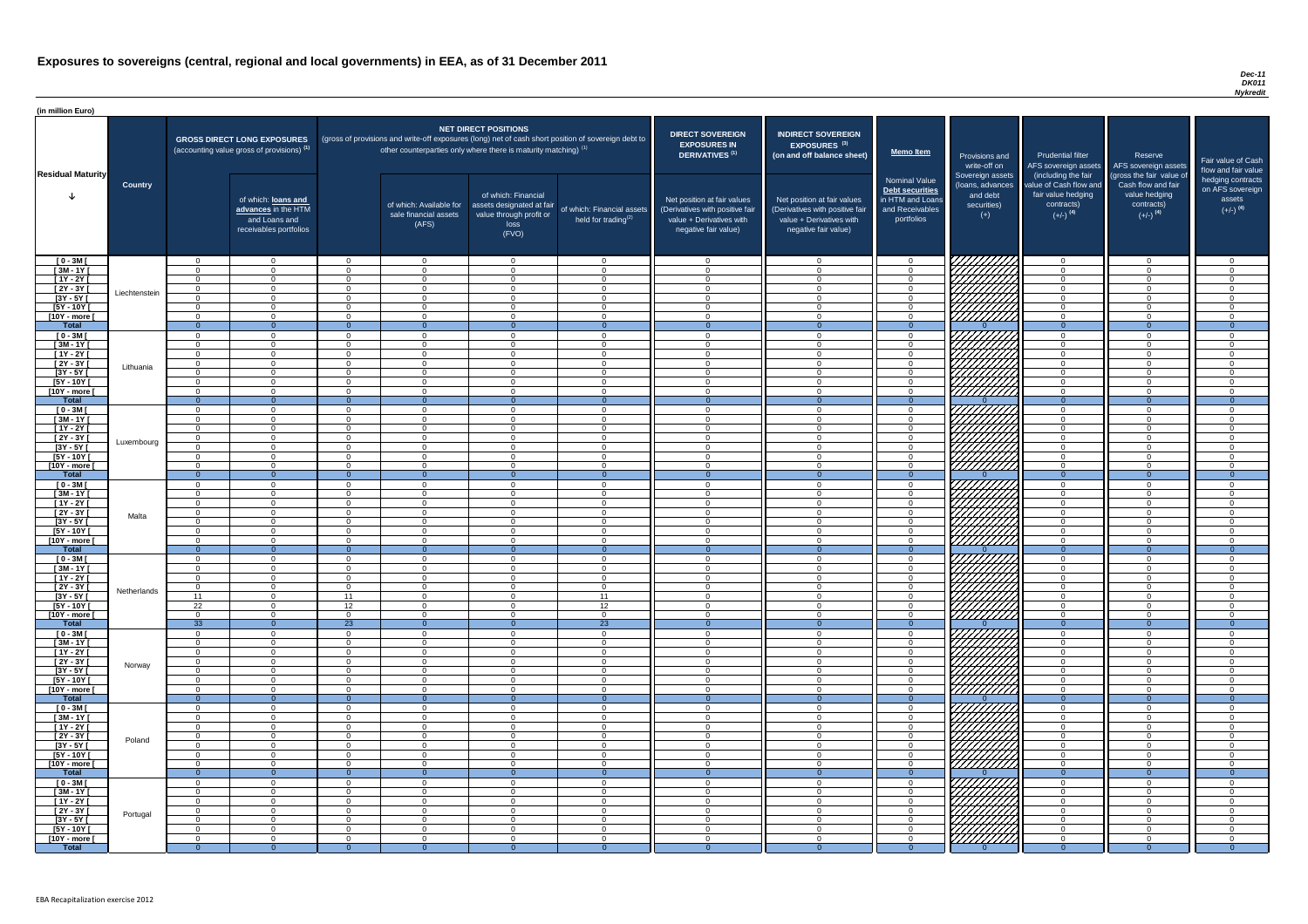#### *Dec-11 DK011 Nykredit*

(4) According with CEBS Guidelines on prudential filters it is required a consistent treatment of gains and losses resulting from a transaction whereby a cash flow hedge is created for an available for sale instrument: i.e item are recognised in additional own funds, so should the results of the corresponding cash flow hedging derivative. Moreover if fair-value hedging contracts on sovereign assets are taken in consideration for the computat (before their removal), the FV of such contracts must be reported in the column AB.

| (in million Euro)             |                     |                      |                                                                                             |                                                                                                                                                                                                                  |                                                           |                                                                                              |                                                                          |                                                                                                                    |                                                                                                                    |                                                                                              |                                                                          |                                                                                      |                                                                             |                                                                           |
|-------------------------------|---------------------|----------------------|---------------------------------------------------------------------------------------------|------------------------------------------------------------------------------------------------------------------------------------------------------------------------------------------------------------------|-----------------------------------------------------------|----------------------------------------------------------------------------------------------|--------------------------------------------------------------------------|--------------------------------------------------------------------------------------------------------------------|--------------------------------------------------------------------------------------------------------------------|----------------------------------------------------------------------------------------------|--------------------------------------------------------------------------|--------------------------------------------------------------------------------------|-----------------------------------------------------------------------------|---------------------------------------------------------------------------|
| <b>Residual Maturity</b>      |                     |                      | <b>GROSS DIRECT LONG EXPOSURES</b><br>(accounting value gross of provisions) <sup>(1)</sup> | <b>NET DIRECT POSITIONS</b><br>(gross of provisions and write-off exposures (long) net of cash short position of sovereign debt to<br>other counterparties only where there is maturity matching) <sup>(1)</sup> |                                                           |                                                                                              | <b>DIRECT SOVEREIGN</b><br><b>EXPOSURES IN</b><br><b>DERIVATIVES (1)</b> | <b>INDIRECT SOVEREIGN</b><br><b>EXPOSURES<sup>(3)</sup></b><br>(on and off balance sheet)                          | <b>Memo Item</b>                                                                                                   | Provisions and<br>write-off on                                                               | <b>Prudential filter</b><br>AFS sovereign assets<br>(including the fair  | Reserve<br>AFS sovereign assets<br>(gross the fair value of                          | Fair value of Cash<br>flow and fair value                                   |                                                                           |
|                               | <b>Country</b>      |                      | of which: loans and<br>advances in the HTM<br>and Loans and<br>receivables portfolios       |                                                                                                                                                                                                                  | of which: Available for<br>sale financial assets<br>(AFS) | of which: Financial<br>assets designated at fair<br>value through profit or<br>loss<br>(FVO) | of which: Financial assets<br>held for trading $(2)$                     | Net position at fair values<br>(Derivatives with positive fair<br>value + Derivatives with<br>negative fair value) | Net position at fair values<br>(Derivatives with positive fair<br>value + Derivatives with<br>negative fair value) | <b>Nominal Value</b><br>Debt securities<br>in HTM and Loans<br>and Receivables<br>portfolios | Sovereign assets<br>(loans, advances<br>and debt<br>securities)<br>$(+)$ | value of Cash flow and<br>fair value hedging<br>contracts)<br>$(+/-)$ <sup>(4)</sup> | Cash flow and fair<br>value hedging<br>contracts)<br>$(+/-)$ <sup>(4)</sup> | hedging contracts<br>on AFS sovereign<br>assets<br>$(+/-)$ <sup>(4)</sup> |
| $[0 - 3M]$                    |                     | $\Omega$             | $\Omega$                                                                                    | _റ                                                                                                                                                                                                               | $\Omega$                                                  | $\Omega$                                                                                     | $\overline{0}$                                                           | _ റ                                                                                                                | $\cap$                                                                                                             | $\Omega$                                                                                     | <i>V77777777</i>                                                         | $\overline{0}$                                                                       | $\Omega$                                                                    | - വ                                                                       |
| $[3M - 1Y]$                   |                     | $\Omega$             | $\Omega$                                                                                    | $\cap$                                                                                                                                                                                                           | $\Omega$                                                  | $\cap$                                                                                       | $\overline{0}$                                                           | $\cap$                                                                                                             | $\Omega$                                                                                                           | $\Omega$                                                                                     |                                                                          | $\overline{0}$                                                                       | $\Omega$                                                                    | $\Omega$                                                                  |
| $[1Y - 2Y]$                   |                     | $\Omega$             | $\cap$                                                                                      | $\Omega$                                                                                                                                                                                                         | $\Omega$                                                  | $\cap$                                                                                       | $\Omega$                                                                 | $\cap$                                                                                                             |                                                                                                                    | $\Omega$                                                                                     |                                                                          | $\Omega$                                                                             | $\Omega$                                                                    | $\Omega$                                                                  |
| $[2Y - 3Y]$                   | Romania             | $\Omega$             | $\cap$                                                                                      | $\cap$                                                                                                                                                                                                           | $\Omega$                                                  | $\cap$                                                                                       | $\Omega$                                                                 | $\cap$                                                                                                             |                                                                                                                    | $\Omega$                                                                                     | HHHH                                                                     | $\Omega$                                                                             | $\Omega$                                                                    |                                                                           |
| $[3Y - 5Y]$                   |                     | $\Omega$             | $\cap$<br>$\cap$                                                                            | $\Omega$<br>$\Omega$                                                                                                                                                                                             | $\Omega$<br>$\Omega$                                      | $\Omega$                                                                                     | $\Omega$<br>$\Omega$                                                     | - 0                                                                                                                |                                                                                                                    | $\Omega$                                                                                     |                                                                          | $\Omega$<br>$\Omega$                                                                 | $\Omega$                                                                    |                                                                           |
| $[5Y - 10Y]$<br>[10Y - more [ |                     | $\Omega$<br>$\Omega$ | $\cap$                                                                                      | $\Omega$                                                                                                                                                                                                         | $\Omega$                                                  | $\cap$                                                                                       | $\Omega$                                                                 | - വ                                                                                                                |                                                                                                                    | $\Omega$                                                                                     | HHHH                                                                     | $\overline{0}$                                                                       | $\Omega$                                                                    |                                                                           |
| Total                         |                     | $\Omega$             | $\Omega$                                                                                    |                                                                                                                                                                                                                  | $\Omega$                                                  | $\Omega$                                                                                     | $\Omega$                                                                 |                                                                                                                    |                                                                                                                    | $\Omega$                                                                                     |                                                                          | $\Omega$                                                                             | $\Omega$                                                                    | $\Omega$                                                                  |
| $[0 - 3M]$                    |                     | $\Omega$             | $\Omega$                                                                                    | $\Omega$                                                                                                                                                                                                         | $\Omega$                                                  | $\cap$                                                                                       | $\Omega$                                                                 | $\cap$                                                                                                             | $\Omega$                                                                                                           | $\Omega$                                                                                     | 7777777777                                                               | $\Omega$                                                                             | $\Omega$                                                                    | $\Omega$                                                                  |
| $[3M-1Y]$                     |                     | $\Omega$             | $\Omega$                                                                                    | $\cap$                                                                                                                                                                                                           | $\Omega$                                                  | $\cap$                                                                                       | $\overline{0}$                                                           | $\Omega$                                                                                                           | $\Omega$                                                                                                           | $\Omega$                                                                                     | ШША.                                                                     | $\overline{0}$                                                                       | $\Omega$                                                                    | $\cap$                                                                    |
| $[1Y - 2Y]$                   |                     | $\Omega$             | $\Omega$                                                                                    | $\cap$                                                                                                                                                                                                           | $\Omega$                                                  | $\cap$                                                                                       | $\overline{0}$                                                           | $\cap$                                                                                                             | $\Omega$                                                                                                           | $\Omega$                                                                                     |                                                                          | $\overline{0}$                                                                       | $\Omega$                                                                    | $\Omega$                                                                  |
| $[2Y - 3Y]$                   | Slovakia            | $\Omega$             | $\Omega$                                                                                    | $\cap$                                                                                                                                                                                                           | $\Omega$                                                  | $\cap$                                                                                       | $\overline{0}$                                                           | $\cap$                                                                                                             | $\Omega$                                                                                                           | $\Omega$                                                                                     | ШШ                                                                       | $\overline{0}$                                                                       | $\Omega$                                                                    | $\Omega$                                                                  |
| $[3Y - 5Y]$                   |                     | $\Omega$             | $\Omega$                                                                                    | $\Omega$                                                                                                                                                                                                         | $\Omega$                                                  | $\Omega$                                                                                     | $\overline{0}$                                                           | $\Omega$                                                                                                           | $\Omega$                                                                                                           | $\overline{0}$                                                                               |                                                                          | $\overline{0}$                                                                       | $\Omega$                                                                    | - 0                                                                       |
| $[5Y - 10Y]$                  |                     | $\Omega$             | $\Omega$                                                                                    | $\Omega$                                                                                                                                                                                                         | $\Omega$                                                  | $\Omega$                                                                                     | $\Omega$                                                                 | - 0                                                                                                                | $\Omega$                                                                                                           | $\Omega$                                                                                     | <u>UMMA</u>                                                              | $\overline{0}$                                                                       | $\Omega$                                                                    | - റ                                                                       |
| [10Y - more [                 |                     | $\Omega$             | $\Omega$                                                                                    | $\Omega$                                                                                                                                                                                                         | $\Omega$                                                  | $\Omega$                                                                                     | $\overline{0}$                                                           | $\Omega$                                                                                                           | $\Omega$                                                                                                           | $\Omega$                                                                                     |                                                                          | $\overline{0}$                                                                       | $\Omega$                                                                    | $\Omega$                                                                  |
| <b>Total</b>                  |                     | - റ                  | $\overline{0}$                                                                              |                                                                                                                                                                                                                  | $\Omega$                                                  |                                                                                              | $\Omega$                                                                 |                                                                                                                    |                                                                                                                    | $\Omega$                                                                                     |                                                                          | $\Omega$                                                                             |                                                                             | $\Omega$                                                                  |
| $[0 - 3M]$                    |                     | $\Omega$             | $\Omega$                                                                                    | $\Omega$                                                                                                                                                                                                         | $\Omega$                                                  | $\Omega$                                                                                     | $\overline{0}$                                                           | - 0                                                                                                                | $\cap$                                                                                                             | $\overline{0}$                                                                               | HHHH                                                                     | $\overline{0}$                                                                       | $\Omega$                                                                    | - 0                                                                       |
| $[3M - 1Y]$                   |                     | $\Omega$             | $\Omega$                                                                                    | $\Omega$                                                                                                                                                                                                         | $\Omega$                                                  | $\Omega$                                                                                     | $\Omega$                                                                 | $\cap$                                                                                                             | $\Omega$                                                                                                           | $\Omega$                                                                                     |                                                                          | $\overline{0}$                                                                       | $\Omega$                                                                    | $\Omega$                                                                  |
| $[1Y - 2Y]$                   |                     | $\Omega$             | $\Omega$                                                                                    | - റ                                                                                                                                                                                                              | $\Omega$                                                  | $\Omega$                                                                                     | $\overline{0}$                                                           | - 0                                                                                                                | $\Omega$                                                                                                           | $\Omega$                                                                                     |                                                                          | $\Omega$                                                                             | $\Omega$                                                                    | - 0                                                                       |
| $[2Y - 3Y]$                   | Slovenia            | $\Omega$             | $\Omega$                                                                                    | $\Omega$                                                                                                                                                                                                         | $\Omega$                                                  | $\cap$                                                                                       | $\Omega$                                                                 | $\cap$                                                                                                             | $\Omega$                                                                                                           | $\Omega$                                                                                     | HAAAN)                                                                   | $\Omega$                                                                             | $\Omega$                                                                    | $\cap$                                                                    |
| [3Y - 5Y [<br>$[5Y - 10Y]$    |                     | $\Omega$             | $\Omega$                                                                                    | - റ                                                                                                                                                                                                              | - 0<br>$\Omega$                                           | $\Omega$                                                                                     | 0                                                                        | $\cap$                                                                                                             | $\cap$                                                                                                             | $\Omega$                                                                                     |                                                                          | - 0<br>$\overline{0}$                                                                | $\Omega$                                                                    | - 0                                                                       |
| [10Y - more [                 |                     | $\Omega$             | $\Omega$                                                                                    | - റ                                                                                                                                                                                                              | $\Omega$                                                  | $\Omega$                                                                                     | $\overline{0}$<br>$\overline{0}$                                         | $\Omega$                                                                                                           | $\cap$                                                                                                             | $\Omega$                                                                                     |                                                                          | $\Omega$                                                                             | $\Omega$                                                                    | $\cap$                                                                    |
| <b>Total</b>                  |                     | - 0                  | $\overline{0}$                                                                              | $\Omega$                                                                                                                                                                                                         | $\Omega$                                                  | $\Omega$                                                                                     | $\overline{0}$                                                           | - 0                                                                                                                |                                                                                                                    | $\Omega$                                                                                     |                                                                          | $\Omega$                                                                             | $\overline{0}$                                                              | - 0                                                                       |
| $[0 - 3M]$                    |                     | $\Omega$             | $\Omega$                                                                                    | - റ                                                                                                                                                                                                              | $\Omega$                                                  | $\Omega$                                                                                     | $\overline{0}$                                                           | $\cap$                                                                                                             | $\cap$                                                                                                             | $\Omega$                                                                                     |                                                                          | $\Omega$                                                                             | $\Omega$                                                                    | - വ                                                                       |
| $[3M - 1Y]$                   |                     | $\Omega$             | $\Omega$                                                                                    | $\Omega$                                                                                                                                                                                                         | $\Omega$                                                  | $\Omega$                                                                                     | $\Omega$                                                                 | $\cap$                                                                                                             | $\Omega$                                                                                                           | $\Omega$                                                                                     |                                                                          | $\overline{0}$                                                                       | $\Omega$                                                                    | $\cap$                                                                    |
| $[1Y - 2Y]$                   |                     | $\Omega$             | $\Omega$                                                                                    | $\Omega$                                                                                                                                                                                                         | $\Omega$                                                  | $\Omega$                                                                                     | $\Omega$                                                                 | $\cap$                                                                                                             | $\Omega$                                                                                                           | $\Omega$                                                                                     |                                                                          | $\overline{0}$                                                                       | $\Omega$                                                                    | $\Omega$                                                                  |
| $[2Y - 3Y]$                   |                     | $\Omega$             | $\Omega$                                                                                    | $\Omega$                                                                                                                                                                                                         | $\Omega$                                                  | $\cap$                                                                                       | $\Omega$                                                                 | $\cap$                                                                                                             | $\cap$                                                                                                             | $\Omega$                                                                                     |                                                                          | $\Omega$                                                                             | $\Omega$                                                                    | $\Omega$                                                                  |
| $[3Y - 5Y]$                   | Spain               | $\Omega$             | $\Omega$                                                                                    | $\Omega$                                                                                                                                                                                                         | $\Omega$                                                  | $\Omega$                                                                                     | $\Omega$                                                                 | $\cap$                                                                                                             |                                                                                                                    | $\Omega$                                                                                     |                                                                          | $\Omega$                                                                             | $\Omega$                                                                    |                                                                           |
| $[5Y - 10Y]$                  |                     | $\Omega$             | $\Omega$                                                                                    | $\Omega$                                                                                                                                                                                                         | $\Omega$                                                  | $\Omega$                                                                                     | $\Omega$                                                                 | $\Omega$                                                                                                           | $\cap$                                                                                                             | $\Omega$                                                                                     |                                                                          | $\Omega$                                                                             | $\Omega$                                                                    | $\cap$                                                                    |
| [10Y - more [                 |                     | $\Omega$             | $\Omega$                                                                                    | $\Omega$                                                                                                                                                                                                         | $\Omega$                                                  | $\cap$                                                                                       | $\Omega$                                                                 | - വ                                                                                                                | $\cap$                                                                                                             | $\Omega$                                                                                     | <b>SANARA</b><br>SANARA                                                  | $\Omega$                                                                             | $\Omega$                                                                    | $\cap$                                                                    |
| Total                         |                     | $\Omega$             | $\overline{0}$                                                                              | $\Omega$                                                                                                                                                                                                         | $\Omega$                                                  | $\Omega$                                                                                     | $\overline{0}$                                                           | - 0                                                                                                                | $\Omega$                                                                                                           | $\Omega$                                                                                     |                                                                          | $\Omega$                                                                             | $\overline{0}$                                                              | $\Omega$                                                                  |
| $[0 - 3M]$                    |                     | 70                   | $\Omega$                                                                                    | 70                                                                                                                                                                                                               | $\Omega$                                                  | $\Omega$                                                                                     | 70                                                                       | $\Omega$                                                                                                           | $\Omega$                                                                                                           | $\Omega$                                                                                     | HAHHA<br>HAHA                                                            | $\overline{0}$                                                                       | $\Omega$                                                                    | $\Omega$                                                                  |
| $[3M - 1Y]$                   |                     | 82                   | $\Omega$                                                                                    | $-34$                                                                                                                                                                                                            | $\Omega$                                                  | $\Omega$                                                                                     | $-34$                                                                    | $\cap$                                                                                                             | $\Omega$                                                                                                           | $\Omega$                                                                                     |                                                                          | $\Omega$                                                                             | $\Omega$                                                                    | $\cap$                                                                    |
| [ 1Y - 2Y [                   |                     | $\overline{0}$       | $\overline{0}$<br>$\overline{0}$                                                            | $\Omega$                                                                                                                                                                                                         | $\overline{0}$                                            | $\Omega$<br>$\Omega$                                                                         | $\overline{0}$                                                           | $\Omega$<br>$\Omega$                                                                                               | $-374$<br>$\Omega$                                                                                                 | $\Omega$                                                                                     |                                                                          | $\overline{0}$                                                                       | $\Omega$<br>$\Omega$                                                        | $\Omega$<br>$\Omega$                                                      |
| [2Y - 3Y]<br>$[3Y - 5Y]$      | Sweden              | 153<br>110           | $\Omega$                                                                                    | 65<br>$-75$                                                                                                                                                                                                      | $\overline{0}$<br>$\Omega$                                | $\Omega$                                                                                     | 65<br>$-75$                                                              | $\Omega$                                                                                                           | 121                                                                                                                | $\Omega$<br>$\overline{0}$                                                                   |                                                                          | $\overline{0}$<br>$\overline{0}$                                                     | $\Omega$                                                                    | $\Omega$                                                                  |
| $[5Y - 10Y]$                  |                     | 203                  | $\Omega$                                                                                    | 137                                                                                                                                                                                                              | $\Omega$                                                  | $\Omega$                                                                                     | 137                                                                      | $\Omega$                                                                                                           | 3                                                                                                                  | $\overline{0}$                                                                               |                                                                          | $\overline{0}$                                                                       | $\Omega$                                                                    | $\Omega$                                                                  |
| [10Y - more [                 |                     | $\overline{2}$       | $\overline{0}$                                                                              | $-155$                                                                                                                                                                                                           | $\Omega$                                                  | $\Omega$                                                                                     | $-155$                                                                   | $\Omega$                                                                                                           | $\Omega$                                                                                                           | $\overline{0}$                                                                               | 77777777                                                                 | $\overline{0}$                                                                       | $\Omega$                                                                    | $\Omega$                                                                  |
| <b>Total</b>                  |                     | 620                  | $\overline{0}$                                                                              |                                                                                                                                                                                                                  | $\Omega$                                                  | $\Omega$                                                                                     |                                                                          | - 0                                                                                                                | $-250$                                                                                                             | $\Omega$                                                                                     |                                                                          | $\Omega$                                                                             | $\Omega$                                                                    | $\Omega$                                                                  |
| $[0 - 3M]$                    |                     | $\Omega$             | $\Omega$                                                                                    | $\Omega$                                                                                                                                                                                                         | $\Omega$                                                  | $\Omega$                                                                                     | $\overline{0}$                                                           | $\Omega$                                                                                                           | $\Omega$                                                                                                           | $\Omega$                                                                                     | HAHHA<br>HAHHA                                                           | $\overline{0}$                                                                       | $\Omega$                                                                    | $\Omega$                                                                  |
| $[3M - 1Y]$                   |                     | - 0                  | $\Omega$                                                                                    | $\Omega$                                                                                                                                                                                                         | $\Omega$                                                  | $\Omega$                                                                                     | $\overline{0}$                                                           | - 0                                                                                                                | $\Omega$                                                                                                           | $\Omega$                                                                                     |                                                                          | $\overline{0}$                                                                       | $\mathbf{0}$                                                                | $\Omega$                                                                  |
| $[1Y - 2Y]$                   |                     | $\Omega$             | $\Omega$                                                                                    | $\Omega$                                                                                                                                                                                                         | - 0                                                       | $\Omega$                                                                                     | $\overline{0}$                                                           | - 0                                                                                                                | $\Omega$                                                                                                           | $\Omega$                                                                                     |                                                                          | $\overline{0}$                                                                       | $\Omega$                                                                    | - റ                                                                       |
| $[2Y - 3Y]$                   |                     | $\Omega$             | $\Omega$                                                                                    | $\Omega$                                                                                                                                                                                                         | $\Omega$                                                  | $\Omega$                                                                                     | $\overline{0}$                                                           | - 0                                                                                                                | $\Omega$                                                                                                           | $\Omega$                                                                                     |                                                                          | $\overline{0}$                                                                       | $\Omega$                                                                    | $\Omega$                                                                  |
| $[3Y - 5Y]$                   | United Kingdom      | $\Omega$             | $\overline{0}$                                                                              | $\Omega$                                                                                                                                                                                                         | $\Omega$                                                  | $\Omega$                                                                                     | $\overline{0}$                                                           | $\overline{0}$                                                                                                     | $\Omega$                                                                                                           | $\Omega$                                                                                     |                                                                          | $\overline{0}$                                                                       | - 0                                                                         | - 0                                                                       |
| $[5Y - 10Y]$                  |                     | $\Omega$             | - റ                                                                                         | - റ                                                                                                                                                                                                              | $\Omega$                                                  | - റ                                                                                          | $\overline{0}$                                                           | റ                                                                                                                  | $\cap$                                                                                                             | $\Omega$                                                                                     |                                                                          | $\Omega$                                                                             | $\Omega$                                                                    | - 0                                                                       |
| [10Y - more [                 |                     | $\Omega$             | $\cap$                                                                                      | $\Omega$                                                                                                                                                                                                         | $\cap$                                                    | $\cap$                                                                                       | $\Omega$                                                                 | $\cap$                                                                                                             | $\cap$                                                                                                             | $\cap$                                                                                       | 77777777                                                                 | $\Omega$                                                                             | $\cap$                                                                      | $\cap$                                                                    |
| <b>Total</b>                  |                     |                      |                                                                                             |                                                                                                                                                                                                                  |                                                           |                                                                                              |                                                                          |                                                                                                                    |                                                                                                                    |                                                                                              |                                                                          |                                                                                      |                                                                             |                                                                           |
|                               |                     |                      |                                                                                             |                                                                                                                                                                                                                  |                                                           |                                                                                              |                                                                          |                                                                                                                    |                                                                                                                    |                                                                                              |                                                                          |                                                                                      |                                                                             |                                                                           |
|                               | <b>TOTAL EEA 30</b> | 3,783                | $\overline{0}$                                                                              | 2,230                                                                                                                                                                                                            | $\Omega$                                                  |                                                                                              | 2,230                                                                    |                                                                                                                    | $-865$                                                                                                             | $\Omega$                                                                                     | $\Omega$                                                                 | $\Omega$                                                                             | $\Omega$                                                                    | $\Omega$                                                                  |

(3) The exposures reported include the positions towards counterparts (other than sovereign) on sovereign credit risk (i.e. CDS, financial guarantees) booked in all the accounting portfolio (on-off balance sheet). Irrespec or accounting classification of the positions the economic substance over the form must be used as a criteria for the identification of the exposures to be included in this column. This item does not include exposures to c sovereign) with full or partial government guarantees by central, regional and local governments

**(5)** Please report gross and net direct positions before eventual write-off (PSI); in the column provisions must be included eventual write-off (PSI).

#### **Notes and definitions**

**(1)** The exposures reported cover only exposures to central, regional and local governments on immediate borrower basis, and do not include exposures to other counterparts with full or partial government guarantees **(2)** The banks disclose the exposures in the "Financial assets held for trading" portfolio after offsetting the cash short positions having the same maturities.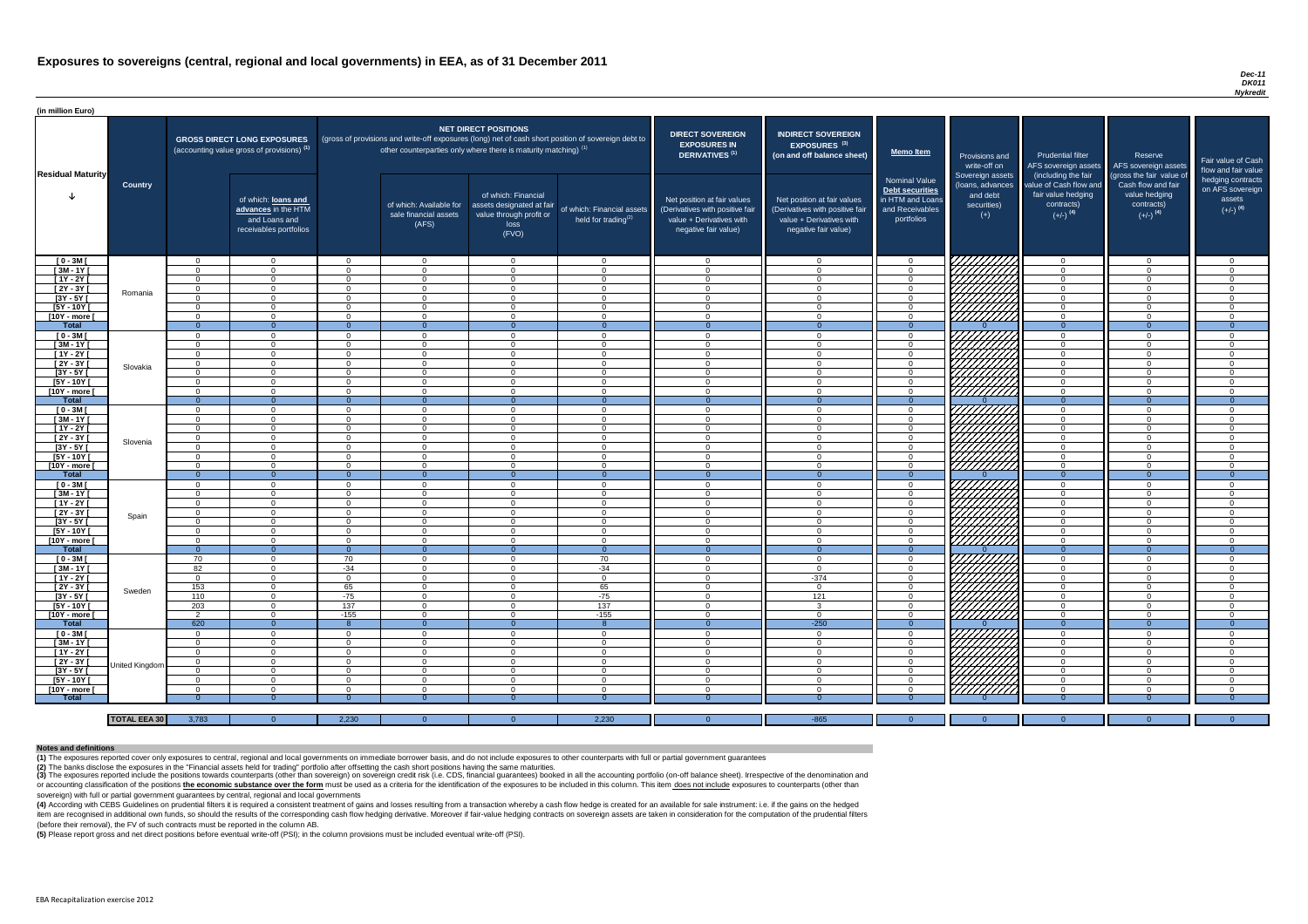| (in million Euro)                   |                |                            |                                                                                             |                      |                                                                      |                                                                                              |                                                                                                     |                                                                                                                    |                                                                                                                    |                                                                                                     |                                                                          |                                                                                                             |                                                                                                         |                                                   |
|-------------------------------------|----------------|----------------------------|---------------------------------------------------------------------------------------------|----------------------|----------------------------------------------------------------------|----------------------------------------------------------------------------------------------|-----------------------------------------------------------------------------------------------------|--------------------------------------------------------------------------------------------------------------------|--------------------------------------------------------------------------------------------------------------------|-----------------------------------------------------------------------------------------------------|--------------------------------------------------------------------------|-------------------------------------------------------------------------------------------------------------|---------------------------------------------------------------------------------------------------------|---------------------------------------------------|
|                                     |                |                            | <b>GROSS DIRECT LONG EXPOSURES</b><br>(accounting value gross of provisions) <sup>(1)</sup> |                      | other counterparties only where there is maturity matching) $^{(1)}$ | <b>NET DIRECT POSITIONS</b>                                                                  | (gross of provisions and write-off exposures (long) net of cash short position of sovereign debt to | <b>DIRECT SOVEREIGN</b><br><b>EXPOSURES IN</b><br>DERIVATIVES <sup>(1)</sup>                                       | <b>INDIRECT SOVEREIGN</b><br><b>EXPOSURES<sup>(3)</sup></b><br>(on and off balance sheet)                          | <b>Memo Item</b>                                                                                    | Provisions and<br>write-off on                                           | <b>Prudential filter</b><br>AFS sovereign assets                                                            | Reserve<br>AFS sovereign assets                                                                         | <b>Fair value</b><br>flow and t                   |
| <b>Residual Maturity</b>            | <b>Country</b> |                            | of which: loans and<br>advances in the HTM<br>and Loans and<br>receivables portfolios       |                      | of which: Available for<br>sale financial assets<br>(AFS)            | of which: Financial<br>assets designated at fair<br>value through profit or<br>loss<br>(FVO) | of which: Financial assets<br>held for trading <sup>(2)</sup>                                       | Net position at fair values<br>(Derivatives with positive fair<br>value + Derivatives with<br>negative fair value) | Net position at fair values<br>(Derivatives with positive fair<br>value + Derivatives with<br>negative fair value) | <b>Nominal Value</b><br><b>Debt securities</b><br>in HTM and Loans<br>and Receivables<br>portfolios | Sovereign assets<br>(loans, advances<br>and debt<br>securities)<br>$(+)$ | (including the fair<br>value of Cash flow and<br>fair value hedging<br>contracts)<br>$(+/-)$ <sup>(4)</sup> | (gross the fair value of<br>Cash flow and fair<br>value hedging<br>contracts)<br>$(+/-)$ <sup>(4)</sup> | hedging o<br>on AFS <sub>s</sub><br>ass<br>$(+/-$ |
| $[0 - 3M]$                          |                | $\Omega$                   | $\Omega$                                                                                    | $\Omega$             | $\Omega$                                                             | $\Omega$                                                                                     | $\cap$                                                                                              | $\cap$                                                                                                             | $\Omega$                                                                                                           | - റ                                                                                                 | 77777777                                                                 | $\Omega$                                                                                                    | $\overline{0}$                                                                                          |                                                   |
| $[3M - 1Y]$                         |                | $\Omega$<br>$\Omega$       | $\cap$                                                                                      | $\Omega$<br>$\Omega$ | $\overline{0}$                                                       | $\Omega$<br>$\Omega$                                                                         |                                                                                                     |                                                                                                                    | $\Omega$<br>$\Omega$                                                                                               | $\Omega$<br>$\overline{0}$                                                                          |                                                                          | $\Omega$<br>$\Omega$                                                                                        | $\Omega$<br>$\Omega$                                                                                    |                                                   |
| $[1Y - 2Y]$<br>$[2Y - 3Y]$          |                | $\Omega$                   | $\cap$                                                                                      | $\Omega$             | $\overline{0}$<br>$\Omega$                                           | $\Omega$                                                                                     | $\Omega$                                                                                            | $\Omega$                                                                                                           | $\Omega$                                                                                                           | $\Omega$                                                                                            |                                                                          | $\Omega$                                                                                                    | $\Omega$                                                                                                |                                                   |
| $[3Y - 5Y]$                         | Austria        | $\Omega$                   | $\cap$                                                                                      | $\Omega$             | $\overline{0}$                                                       | $\Omega$                                                                                     | $\sqrt{ }$                                                                                          |                                                                                                                    | $\Omega$                                                                                                           | $\Omega$                                                                                            | <i>Chilli</i> a                                                          | $\Omega$                                                                                                    | $\Omega$                                                                                                |                                                   |
| $[5Y - 10Y]$                        |                | $\Omega$                   |                                                                                             | $\Omega$             | $\overline{0}$                                                       | $\Omega$                                                                                     |                                                                                                     |                                                                                                                    | $\cap$                                                                                                             | $\Omega$                                                                                            |                                                                          | $\Omega$                                                                                                    | $\Omega$                                                                                                |                                                   |
| [10Y - more [                       |                | $\Omega$                   | $\cap$                                                                                      | $\cap$               | $\Omega$                                                             | $\Omega$                                                                                     |                                                                                                     |                                                                                                                    | $\cap$                                                                                                             | $\Omega$                                                                                            | 7777777777                                                               | $\Omega$                                                                                                    | $\Omega$                                                                                                |                                                   |
| <b>Total</b><br>$[0 - 3M]$          |                | $\Omega$<br>31             | $\cap$                                                                                      | $\Omega$<br>31       | $\Omega$<br>$\overline{0}$                                           | $\Omega$                                                                                     | $\Omega$<br>31                                                                                      |                                                                                                                    | $\cap$                                                                                                             | $\Omega$<br>$\Omega$                                                                                |                                                                          | $\Omega$<br>$\Omega$                                                                                        | $\Omega$<br>$\Omega$                                                                                    |                                                   |
| $[3M-1Y]$                           |                | $\Omega$                   | $\cap$                                                                                      | $\Omega$             | $\overline{0}$                                                       | $\Omega$                                                                                     | $\Omega$                                                                                            | $\Omega$                                                                                                           | $\Omega$                                                                                                           | $\overline{0}$                                                                                      | CHHAA                                                                    | $\overline{0}$                                                                                              | $\Omega$                                                                                                |                                                   |
| $[1Y - 2Y]$                         |                | $\Omega$                   | $\Omega$                                                                                    | $\Omega$             | $\overline{0}$                                                       | $\Omega$                                                                                     | . വ                                                                                                 | $\cap$                                                                                                             | $\Omega$                                                                                                           | $\overline{0}$                                                                                      | HAAAN K                                                                  | $\overline{0}$                                                                                              | $\Omega$                                                                                                |                                                   |
| $[2Y - 3Y]$                         | Belgium        | $\Omega$                   | $\Omega$                                                                                    | $\Omega$             | $\Omega$                                                             | $\Omega$                                                                                     | $\Omega$                                                                                            | $\Omega$                                                                                                           | $\Omega$                                                                                                           | $\Omega$                                                                                            |                                                                          | $\overline{0}$                                                                                              | $\Omega$                                                                                                |                                                   |
| $[3Y - 5Y]$                         |                | $\Omega$                   | $\Omega$                                                                                    | $\Omega$             | $\Omega$                                                             | $\Omega$                                                                                     | $\Omega$                                                                                            | $\Omega$                                                                                                           | $\Omega$                                                                                                           | $\overline{0}$                                                                                      |                                                                          | $\overline{0}$                                                                                              | $\Omega$                                                                                                |                                                   |
| $[5Y - 10Y]$<br>[10Y - more [       |                | 66<br>$\Omega$             | $\Omega$<br>$\Omega$                                                                        | 66<br>$\Omega$       | $\overline{0}$<br>$\overline{0}$                                     | $\Omega$<br>$\Omega$                                                                         | 66<br>- 0                                                                                           | $\cap$                                                                                                             | $\Omega$<br>$\Omega$                                                                                               | $\Omega$<br>$\Omega$                                                                                | 777777777                                                                | $\Omega$<br>$\overline{0}$                                                                                  | $\overline{0}$<br>$\Omega$                                                                              |                                                   |
| <b>Total</b>                        |                | 97                         |                                                                                             | 97                   | $\Omega$                                                             |                                                                                              | 97                                                                                                  |                                                                                                                    |                                                                                                                    | $\Omega$                                                                                            |                                                                          | $\Omega$                                                                                                    | $\Omega$                                                                                                |                                                   |
| $[0 - 3M]$                          |                | $\overline{0}$             | $\Omega$                                                                                    | $\Omega$             | $\overline{0}$                                                       | $\Omega$                                                                                     | $\cap$                                                                                              | $\Omega$                                                                                                           | $\Omega$                                                                                                           | $\Omega$                                                                                            |                                                                          | $\Omega$                                                                                                    | $\Omega$                                                                                                |                                                   |
| $[3M - 1Y]$                         |                | $\Omega$                   | $\cap$                                                                                      | $\Omega$             | $\Omega$                                                             | $\Omega$                                                                                     |                                                                                                     |                                                                                                                    | $\Omega$                                                                                                           | $\Omega$                                                                                            | 177777777                                                                | $\Omega$                                                                                                    | $\Omega$                                                                                                |                                                   |
| $[1Y - 2Y]$<br>$[2Y - 3Y]$          |                | $\Omega$<br>$\Omega$       | $\cap$<br>$\Omega$                                                                          | $\Omega$<br>$\Omega$ | $\overline{0}$<br>$\Omega$                                           | $\Omega$<br>$\Omega$                                                                         | $\Omega$                                                                                            | $\cap$                                                                                                             | $\Omega$<br>$\overline{0}$                                                                                         | $\Omega$<br>$\Omega$                                                                                |                                                                          | $\Omega$<br>$\Omega$                                                                                        | $\Omega$<br>$\Omega$                                                                                    |                                                   |
| [3Y - 5Y [                          | Bulgaria       |                            |                                                                                             |                      | 0                                                                    |                                                                                              |                                                                                                     |                                                                                                                    |                                                                                                                    |                                                                                                     | <i>WAHAA</i>                                                             |                                                                                                             |                                                                                                         |                                                   |
| $[5Y - 10Y]$                        |                | $\Omega$                   |                                                                                             | $\Omega$             | $\overline{0}$                                                       | $\Omega$                                                                                     |                                                                                                     |                                                                                                                    | $\Omega$                                                                                                           | $\Omega$                                                                                            | <i>VIIIIIII</i>                                                          | $\Omega$                                                                                                    | ∩                                                                                                       |                                                   |
| $\sqrt{10Y}$ - more [               |                | $\overline{0}$             | $\cap$                                                                                      | $\Omega$             | $\overline{0}$                                                       | $\Omega$                                                                                     | $\cap$                                                                                              | $\Omega$                                                                                                           | $\cap$                                                                                                             | $\Omega$                                                                                            | 7777777777                                                               | $\overline{0}$                                                                                              | $\Omega$                                                                                                |                                                   |
| <b>Total</b>                        |                | $\overline{0}$             | $\Omega$                                                                                    | $\Omega$             | $\Omega$                                                             | $\Omega$                                                                                     | $\Omega$                                                                                            |                                                                                                                    |                                                                                                                    | $\Omega$                                                                                            |                                                                          | $\overline{0}$                                                                                              | $\Omega$                                                                                                |                                                   |
| $[0 - 3M]$<br>$[3M - 1Y]$           |                | $\Omega$<br>$\Omega$       | $\cap$<br>$\Omega$                                                                          | $\Omega$<br>$\Omega$ | $\overline{0}$<br>$\overline{0}$                                     | $\Omega$<br>$\overline{0}$                                                                   | $\Omega$                                                                                            | $\Omega$                                                                                                           | $\Omega$<br>$\Omega$                                                                                               | $\Omega$<br>$\Omega$                                                                                |                                                                          | $\Omega$<br>$\overline{0}$                                                                                  | $\Omega$<br>$\Omega$                                                                                    |                                                   |
| $[1Y - 2Y]$                         |                | $\Omega$                   | $\Omega$                                                                                    | $\Omega$             | $\Omega$                                                             | $\Omega$                                                                                     | $\cap$                                                                                              | $\Omega$                                                                                                           | $\Omega$                                                                                                           | $\Omega$                                                                                            | —                                                                        | $\overline{0}$                                                                                              | $\Omega$                                                                                                |                                                   |
| [2Y - 3Y [                          | Cyprus         | $\Omega$                   | $\Omega$                                                                                    | $\Omega$             | $\overline{0}$                                                       | $\Omega$                                                                                     |                                                                                                     |                                                                                                                    | $\Omega$                                                                                                           | $\Omega$                                                                                            |                                                                          | $\Omega$                                                                                                    | $\Omega$                                                                                                |                                                   |
| $[3Y - 5Y]$                         |                | $\Omega$                   |                                                                                             | $\Omega$             | $\Omega$                                                             | $\Omega$                                                                                     |                                                                                                     |                                                                                                                    | $\Omega$                                                                                                           | $\Omega$                                                                                            |                                                                          | $\Omega$                                                                                                    | $\Omega$                                                                                                |                                                   |
| $[5Y - 10Y]$                        |                | $\Omega$<br>$\Omega$       | $\cap$<br>$\cap$                                                                            | $\Omega$<br>റ        | $\overline{0}$                                                       | $\Omega$<br>$\Omega$                                                                         |                                                                                                     |                                                                                                                    | $\Omega$<br>$\Omega$                                                                                               | - 0<br>$\Omega$                                                                                     | 777777777                                                                | $\Omega$<br>$\Omega$                                                                                        | $\Omega$<br>$\Omega$                                                                                    |                                                   |
| [10Y - more [<br><b>Total</b>       |                | $\Omega$                   |                                                                                             | - റ                  | $\overline{0}$<br>$\Omega$                                           |                                                                                              |                                                                                                     |                                                                                                                    |                                                                                                                    | $\Omega$                                                                                            | /////////                                                                | $\Omega$                                                                                                    | $\Omega$                                                                                                |                                                   |
| $[0 - 3M]$                          |                | $\Omega$                   | $\cap$                                                                                      | - 0                  | $\Omega$                                                             | $\Omega$                                                                                     | $\cap$                                                                                              | $\cap$                                                                                                             | $\Omega$                                                                                                           | $\Omega$                                                                                            |                                                                          | $\Omega$                                                                                                    | $\Omega$                                                                                                |                                                   |
| $[3M - 1Y]$                         |                | $\Omega$                   | $\cap$                                                                                      | $\Omega$             | $\Omega$                                                             | $\Omega$                                                                                     | $\Omega$                                                                                            | $\cap$                                                                                                             | $\Omega$                                                                                                           | $\Omega$                                                                                            |                                                                          | $\overline{0}$                                                                                              | $\Omega$                                                                                                |                                                   |
| $[1Y - 2Y]$                         |                | $\Omega$                   | $\Omega$                                                                                    | $\Omega$             | $\overline{0}$                                                       | $\Omega$                                                                                     | $\Omega$                                                                                            | $\sim$                                                                                                             | $\Omega$                                                                                                           | $\overline{0}$                                                                                      |                                                                          | $\Omega$                                                                                                    | $\Omega$                                                                                                |                                                   |
| $[2Y - 3Y]$<br>$[3Y - 5Y]$          | Czech Republic | $\overline{0}$<br>$\Omega$ | $\Omega$<br>$\Omega$                                                                        | $\Omega$<br>$\Omega$ | $\overline{0}$<br>$\overline{0}$                                     | $\Omega$<br>$\Omega$                                                                         | $\Omega$<br>$\Omega$                                                                                | $\Omega$<br>$\Omega$                                                                                               | $\Omega$<br>$\Omega$                                                                                               | $\Omega$<br>$\Omega$                                                                                |                                                                          | $\overline{0}$<br>$\overline{0}$                                                                            | $\Omega$<br>$\overline{0}$                                                                              |                                                   |
| $[5Y - 10Y]$                        |                | $\Omega$                   | $\Omega$                                                                                    | $\Omega$             | $\overline{0}$                                                       | $\Omega$                                                                                     | $\cap$                                                                                              |                                                                                                                    | $\Omega$                                                                                                           | $\Omega$                                                                                            | HAAAN<br>HAAAN                                                           | $\Omega$                                                                                                    | $\Omega$                                                                                                |                                                   |
| [10Y - more [                       |                | $\Omega$                   | $\Omega$                                                                                    | $\Omega$             | $\overline{0}$                                                       | $\Omega$                                                                                     | $\Omega$                                                                                            |                                                                                                                    | $\Omega$                                                                                                           | $\Omega$                                                                                            | <u> 77777777</u>                                                         | $\Omega$                                                                                                    | $\Omega$                                                                                                |                                                   |
| <b>Total</b>                        |                | $\overline{0}$             | $\Omega$                                                                                    | $\Omega$             | $\Omega$                                                             |                                                                                              | $\Omega$                                                                                            |                                                                                                                    |                                                                                                                    | $\Omega$                                                                                            |                                                                          | $\overline{0}$                                                                                              | $\Omega$                                                                                                |                                                   |
| $[0 - 3M]$<br>$[3M - 1Y]$           |                | 1,224<br>54                | $\Omega$<br>- 0                                                                             | 1,143<br>54          | $\Omega$<br>$\Omega$                                                 | $\Omega$<br>$\Omega$                                                                         | 1,143<br>54                                                                                         |                                                                                                                    | $\Omega$<br>0                                                                                                      | $\Omega$<br>$\Omega$                                                                                | /////////<br>777777777                                                   | $\Omega$<br>$\Omega$                                                                                        | $\Omega$<br>$\Omega$                                                                                    |                                                   |
| $[1Y - 2Y]$                         |                | 24                         | $\Omega$                                                                                    | 24                   | $\overline{0}$                                                       | $\Omega$                                                                                     | 24                                                                                                  |                                                                                                                    | $\Omega$                                                                                                           | $\Omega$                                                                                            |                                                                          | $\Omega$                                                                                                    | $\Omega$                                                                                                |                                                   |
| $[2Y - 3Y]$                         | Denmark        | $\Omega$                   | . റ                                                                                         | $-81$                | $\overline{0}$                                                       | $\Omega$                                                                                     | $-81$                                                                                               |                                                                                                                    | $\Omega$                                                                                                           | $\Omega$                                                                                            |                                                                          | $\Omega$                                                                                                    | $\Omega$                                                                                                |                                                   |
| $[3Y - 5Y]$                         |                | 121                        | $\cap$                                                                                      | 35                   | $\overline{0}$                                                       | $\Omega$                                                                                     | 35                                                                                                  |                                                                                                                    | $\cap$                                                                                                             | $\Omega$                                                                                            |                                                                          | $\overline{0}$                                                                                              | $\Omega$                                                                                                |                                                   |
| $[5Y - 10Y]$                        |                | 23<br>$\Omega$             | $\Omega$<br>$\cap$                                                                          | $-63$<br>-8          | $\overline{0}$                                                       | $\Omega$<br>$\Omega$                                                                         | $-63$                                                                                               | $\cap$<br>$\Omega$                                                                                                 | $\Omega$<br>$\Omega$                                                                                               | $\Omega$<br>$\Omega$                                                                                |                                                                          | $\overline{0}$                                                                                              | $\Omega$<br>$\Omega$                                                                                    |                                                   |
| [10Y - more [<br><b>Total</b>       |                | 1,446                      | - റ                                                                                         | 1,104                | $\Omega$<br>$\overline{0}$                                           | $\Omega$                                                                                     | -8<br>1,104                                                                                         | $\Omega$                                                                                                           | $\Omega$                                                                                                           | $\overline{0}$                                                                                      | 777777777                                                                | $\overline{0}$<br>$\overline{0}$                                                                            | $\Omega$                                                                                                |                                                   |
| $[0 - 3M]$                          |                | $\Omega$                   | . റ                                                                                         | $\Omega$             | $\overline{0}$                                                       | $\Omega$                                                                                     | $\Omega$                                                                                            | $\Omega$                                                                                                           | $\Omega$                                                                                                           | $\Omega$                                                                                            | 77777                                                                    | $\overline{0}$                                                                                              | $\Omega$                                                                                                |                                                   |
| $[3M - 1Y]$                         |                | $\Omega$                   | . റ                                                                                         | $\Omega$             | $\Omega$                                                             | $\Omega$                                                                                     | $\cap$                                                                                              | $\Omega$                                                                                                           | $\Omega$                                                                                                           | $\Omega$                                                                                            |                                                                          | $\Omega$                                                                                                    | $\Omega$                                                                                                |                                                   |
| $[1Y - 2Y]$                         |                | $\Omega$                   | $\Omega$                                                                                    | $\Omega$             | $\overline{0}$                                                       | $\Omega$                                                                                     |                                                                                                     |                                                                                                                    | $\Omega$                                                                                                           | $\Omega$                                                                                            |                                                                          | $\Omega$                                                                                                    | $\Omega$                                                                                                |                                                   |
| $\overline{2Y - 3Y}$<br>$[3Y - 5Y]$ | Estonia        | $\Omega$<br>$\Omega$       | $\cap$                                                                                      | $\Omega$<br>$\Omega$ | $\overline{0}$<br>$\Omega$                                           | $\Omega$<br>$\Omega$                                                                         |                                                                                                     | ∩                                                                                                                  | $\Omega$<br>$\Omega$                                                                                               | $\overline{0}$<br>$\Omega$                                                                          |                                                                          | $\Omega$<br>$\Omega$                                                                                        | $\Omega$<br>$\Omega$                                                                                    |                                                   |
| $[5Y - 10Y]$                        |                | $\cap$                     | $\cap$                                                                                      | $\Omega$             | $\overline{0}$                                                       | $\Omega$                                                                                     |                                                                                                     |                                                                                                                    | $\Omega$                                                                                                           | $\Omega$                                                                                            |                                                                          | $\Omega$                                                                                                    | - 0                                                                                                     |                                                   |
| [10Y - more [                       |                | $\Omega$                   |                                                                                             | $\Omega$             | $\Omega$                                                             | $\Omega$                                                                                     |                                                                                                     |                                                                                                                    | $\Omega$                                                                                                           | $\cap$                                                                                              |                                                                          | $\Omega$                                                                                                    | - 0                                                                                                     |                                                   |
| <b>Total</b>                        |                | $\Omega$                   |                                                                                             |                      | $\Omega$                                                             |                                                                                              |                                                                                                     |                                                                                                                    |                                                                                                                    |                                                                                                     |                                                                          | $\Omega$                                                                                                    |                                                                                                         |                                                   |
| $[0 - 3M]$                          |                |                            |                                                                                             | $\cap$               | $\Omega$                                                             | $\Omega$                                                                                     | $\cap$                                                                                              | $\Omega$                                                                                                           |                                                                                                                    | $\cap$                                                                                              | ג <i>דודודודו</i>                                                        | $\Omega$                                                                                                    |                                                                                                         |                                                   |
| $[3M - 1Y]$<br>$[1Y - 2Y]$          |                | $\overline{0}$<br>$\Omega$ | $\Omega$<br>$\Omega$                                                                        | $\Omega$<br>$\Omega$ | $\overline{0}$<br>$\overline{0}$                                     | $\Omega$<br>$\Omega$                                                                         | $\Omega$                                                                                            | $\cap$                                                                                                             | $\overline{0}$<br>$\Omega$                                                                                         | $\overline{0}$<br>$\overline{0}$                                                                    |                                                                          | $\overline{0}$<br>$\overline{0}$                                                                            | $\Omega$<br>$\overline{0}$                                                                              |                                                   |
| $[2Y - 3Y]$                         |                | $\overline{2}$             | $\Omega$                                                                                    | 2                    | $\overline{0}$                                                       | $\Omega$                                                                                     | $\overline{2}$                                                                                      | $\Omega$                                                                                                           | $\overline{0}$                                                                                                     | $\overline{0}$                                                                                      |                                                                          | $\overline{0}$                                                                                              | $\overline{0}$                                                                                          |                                                   |
| $[3Y - 5Y]$                         | Finland        | $\overline{0}$             | $\overline{0}$                                                                              | -9                   | $\overline{0}$                                                       | $\overline{0}$                                                                               | -9                                                                                                  | $\Omega$                                                                                                           | $\overline{0}$                                                                                                     | $\overline{0}$                                                                                      | <b>Commons</b>                                                           | $\overline{0}$                                                                                              | $\overline{0}$                                                                                          |                                                   |
| [5Y - 10Y [                         |                | 24                         | $\Omega$                                                                                    | 13                   | $\overline{0}$                                                       | $\Omega$                                                                                     | 13                                                                                                  | $\Omega$                                                                                                           | $\overline{0}$                                                                                                     | $\overline{0}$                                                                                      | Hillittin                                                                | $\overline{0}$                                                                                              | $\overline{0}$                                                                                          | $\cap$                                            |
| [10Y - more [<br><b>Total</b>       |                | 11<br>37                   | <u>റ</u><br>$\Omega$                                                                        | $\mathcal{D}$        | $\overline{0}$<br>$\Omega$                                           | $\Omega$<br>$\Omega$                                                                         | $\overline{2}$                                                                                      | $\Omega$                                                                                                           | $\Omega$                                                                                                           | $\Omega$                                                                                            |                                                                          | $\Omega$<br>$\overline{0}$                                                                                  | $\Omega$<br>$\Omega$                                                                                    | $\cap$                                            |
|                                     |                |                            |                                                                                             |                      |                                                                      |                                                                                              |                                                                                                     |                                                                                                                    |                                                                                                                    |                                                                                                     |                                                                          |                                                                                                             |                                                                                                         |                                                   |

#### *Jun-12 DK011 Nykredit*

| <b>DIRECT SOVEREIGN</b><br><b>EXPOSURES IN</b><br><b>DERIVATIVES<sup>(1)</sup></b>                                 | <b>INDIRECT SOVEREIGN</b><br><b>EXPOSURES<sup>(3)</sup></b><br>(on and off balance sheet)                          | <b>Memo Item</b>                                                                                    | Provisions and<br>write-off on                                           | <b>Prudential filter</b><br>AFS sovereign assets                                                            | Reserve<br>AFS sovereign assets                                                                         | Fair value of Cash                                                                               |
|--------------------------------------------------------------------------------------------------------------------|--------------------------------------------------------------------------------------------------------------------|-----------------------------------------------------------------------------------------------------|--------------------------------------------------------------------------|-------------------------------------------------------------------------------------------------------------|---------------------------------------------------------------------------------------------------------|--------------------------------------------------------------------------------------------------|
| Net position at fair values<br>(Derivatives with positive fair<br>value + Derivatives with<br>negative fair value) | Net position at fair values<br>(Derivatives with positive fair<br>value + Derivatives with<br>negative fair value) | <b>Nominal Value</b><br><b>Debt securities</b><br>in HTM and Loans<br>and Receivables<br>portfolios | Sovereign assets<br>(loans, advances<br>and debt<br>securities)<br>$(+)$ | (including the fair<br>value of Cash flow and<br>fair value hedging<br>contracts)<br>$(+/-)$ <sup>(4)</sup> | (gross the fair value of<br>Cash flow and fair<br>value hedging<br>contracts)<br>$(+/-)$ <sup>(4)</sup> | flow and fair value<br>hedging contracts<br>on AFS sovereign<br>assets<br>$(+/-)$ <sup>(4)</sup> |
| 0                                                                                                                  | 0                                                                                                                  | $\mathbf 0$                                                                                         |                                                                          | $\mathbf 0$                                                                                                 | $\mathbf 0$                                                                                             | 0                                                                                                |
| $\mathbf 0$                                                                                                        | $\mathbf 0$                                                                                                        | $\mathbf 0$                                                                                         |                                                                          | $\mathbf 0$                                                                                                 | $\mathbf 0$                                                                                             | $\mathbf 0$                                                                                      |
| $\mathbf 0$                                                                                                        | $\mathbf 0$                                                                                                        | $\mathbf 0$                                                                                         |                                                                          | $\mathbf 0$                                                                                                 | 0                                                                                                       | 0                                                                                                |
| $\mathbf 0$                                                                                                        | $\mathbf 0$                                                                                                        | 0                                                                                                   |                                                                          | $\mathbf 0$                                                                                                 | $\mathbf 0$                                                                                             | $\mathbf 0$                                                                                      |
| $\mathbf 0$                                                                                                        | $\mathbf 0$                                                                                                        | $\mathbf 0$                                                                                         |                                                                          | $\mathbf 0$                                                                                                 | $\mathbf 0$                                                                                             | $\pmb{0}$                                                                                        |
| $\mathbf 0$                                                                                                        | $\mathbf 0$                                                                                                        | 0                                                                                                   |                                                                          | $\mathbf 0$                                                                                                 | $\mathbf 0$                                                                                             | $\mathbf 0$                                                                                      |
| $\mathbf 0$<br>$\mathbf{0}$                                                                                        | 0<br>$\overline{0}$                                                                                                | 0<br>$\overline{0}$                                                                                 | $\Omega$                                                                 | $\mathbf 0$<br>$\overline{0}$                                                                               | $\mathbf 0$<br>$\overline{0}$                                                                           | $\mathbf 0$<br>$\overline{0}$                                                                    |
| $\mathbf 0$                                                                                                        | 0                                                                                                                  | 0                                                                                                   |                                                                          | $\mathbf 0$                                                                                                 | 0                                                                                                       | 0                                                                                                |
| $\mathbf 0$                                                                                                        | $\mathbf 0$                                                                                                        | $\boldsymbol{0}$                                                                                    |                                                                          | $\mathbf 0$                                                                                                 | $\mathbf 0$                                                                                             | $\mathbf 0$                                                                                      |
| $\pmb{0}$                                                                                                          | $\mathbf 0$                                                                                                        | $\pmb{0}$                                                                                           |                                                                          | $\mathbf 0$                                                                                                 | $\mathbf 0$                                                                                             | $\mathbf 0$                                                                                      |
| $\mathbf 0$                                                                                                        | $\mathbf 0$                                                                                                        | $\mathbf 0$                                                                                         |                                                                          | $\mathbf 0$                                                                                                 | $\mathbf 0$                                                                                             | $\overline{0}$                                                                                   |
| $\mathbf 0$                                                                                                        | $\mathbf 0$                                                                                                        | $\mathbf 0$                                                                                         |                                                                          | $\mathbf 0$                                                                                                 | $\overline{0}$                                                                                          | $\mathbf 0$                                                                                      |
| $\mathbf 0$                                                                                                        | $\mathbf 0$                                                                                                        | $\mathbf 0$                                                                                         |                                                                          | $\mathbf 0$                                                                                                 | $\overline{0}$                                                                                          | $\mathbf 0$                                                                                      |
| $\mathbf 0$                                                                                                        | 0                                                                                                                  | 0                                                                                                   |                                                                          | $\mathbf 0$                                                                                                 | $\overline{0}$                                                                                          | $\mathbf 0$                                                                                      |
| $\mathbf{0}$                                                                                                       | $\overline{0}$                                                                                                     | $\overline{0}$                                                                                      |                                                                          | $\overline{0}$                                                                                              | $\overline{0}$                                                                                          | $\overline{0}$                                                                                   |
| $\mathbf 0$<br>$\mathbf 0$                                                                                         | $\mathbf 0$<br>$\mathbf 0$                                                                                         | $\pmb{0}$<br>$\boldsymbol{0}$                                                                       |                                                                          | $\mathbf 0$<br>$\mathbf 0$                                                                                  | $\overline{0}$<br>$\overline{0}$                                                                        | $\mathbf 0$<br>$\mathbf 0$                                                                       |
| $\mathbf 0$                                                                                                        | $\mathbf 0$                                                                                                        | $\boldsymbol{0}$                                                                                    |                                                                          | $\mathbf 0$                                                                                                 | $\overline{0}$                                                                                          | $\mathbf 0$                                                                                      |
| $\mathbf 0$                                                                                                        | $\mathbf 0$                                                                                                        | $\pmb{0}$                                                                                           |                                                                          | $\mathbf 0$                                                                                                 | $\overline{0}$                                                                                          | $\mathbf 0$                                                                                      |
| $\Omega$                                                                                                           | $\Omega$                                                                                                           | $\Omega$                                                                                            |                                                                          | $\Omega$                                                                                                    | $\Omega$                                                                                                | $\Omega$                                                                                         |
| 0                                                                                                                  | 0                                                                                                                  | 0                                                                                                   |                                                                          | $\mathbf{0}$                                                                                                | 0                                                                                                       | 0                                                                                                |
| $\mathbf 0$                                                                                                        | $\mathbf 0$                                                                                                        | $\boldsymbol{0}$                                                                                    |                                                                          | 0                                                                                                           | 0                                                                                                       | $\mathbf 0$                                                                                      |
| $\mathbf{0}$                                                                                                       | $\overline{0}$                                                                                                     | $\pmb{0}$                                                                                           | $\overline{0}$                                                           | $\overline{0}$                                                                                              | $\overline{0}$                                                                                          | $\overline{0}$                                                                                   |
| $\mathbf 0$                                                                                                        | 0                                                                                                                  | $\,0\,$                                                                                             |                                                                          | 0                                                                                                           | 0                                                                                                       | 0                                                                                                |
| 0                                                                                                                  | $\mathbf 0$                                                                                                        | $\boldsymbol{0}$                                                                                    |                                                                          | $\overline{0}$                                                                                              | $\overline{0}$                                                                                          | $\mathbf 0$                                                                                      |
| 0<br>$\mathbf 0$                                                                                                   | 0<br>0                                                                                                             | 0<br>0                                                                                              |                                                                          | 0<br>0                                                                                                      | 0<br>0                                                                                                  | 0<br>0                                                                                           |
| $\mathbf 0$                                                                                                        | $\mathbf 0$                                                                                                        | $\pmb{0}$                                                                                           |                                                                          | $\mathbf 0$                                                                                                 | $\mathbf 0$                                                                                             | 0                                                                                                |
| $\mathbf 0$                                                                                                        | 0                                                                                                                  | $\boldsymbol{0}$                                                                                    |                                                                          | 0                                                                                                           | 0                                                                                                       | 0                                                                                                |
| 0                                                                                                                  | 0                                                                                                                  | $\boldsymbol{0}$                                                                                    |                                                                          | 0                                                                                                           | 0                                                                                                       | 0                                                                                                |
| $\mathbf{0}$                                                                                                       | $\overline{0}$                                                                                                     | $\overline{0}$                                                                                      | $\overline{0}$                                                           | $\overline{0}$                                                                                              | $\mathbf{0}$                                                                                            | $\overline{0}$                                                                                   |
| 0                                                                                                                  | 0                                                                                                                  | 0                                                                                                   |                                                                          | $\mathbf 0$                                                                                                 | 0                                                                                                       | 0                                                                                                |
| 0                                                                                                                  | 0                                                                                                                  | $\boldsymbol{0}$                                                                                    |                                                                          | 0                                                                                                           | 0                                                                                                       | 0                                                                                                |
| $\mathbf 0$                                                                                                        | $\mathbf 0$                                                                                                        | $\pmb{0}$                                                                                           |                                                                          | $\mathbf 0$                                                                                                 | $\mathbf 0$                                                                                             | $\mathbf 0$                                                                                      |
| $\mathbf 0$                                                                                                        | 0<br>$\mathbf 0$                                                                                                   | $\boldsymbol{0}$                                                                                    |                                                                          | 0<br>$\mathbf 0$                                                                                            | $\mathbf 0$<br>$\mathbf 0$                                                                              | $\mathbf 0$                                                                                      |
| $\mathbf 0$<br>$\mathbf 0$                                                                                         | $\mathbf 0$                                                                                                        | $\boldsymbol{0}$<br>$\boldsymbol{0}$                                                                |                                                                          | $\mathbf 0$                                                                                                 | $\overline{0}$                                                                                          | $\mathbf 0$<br>$\mathbf 0$                                                                       |
| $\mathbf 0$                                                                                                        | 0                                                                                                                  | 0                                                                                                   |                                                                          | 0                                                                                                           | $\mathbf 0$                                                                                             | 0                                                                                                |
| $\overline{0}$                                                                                                     | $\overline{0}$                                                                                                     | $\boldsymbol{0}$                                                                                    | $\mathbf{0}$                                                             | $\overline{0}$                                                                                              | $\overline{0}$                                                                                          | $\overline{0}$                                                                                   |
| $\mathbf 0$                                                                                                        | 0                                                                                                                  | $\boldsymbol{0}$                                                                                    |                                                                          | $\mathbf 0$                                                                                                 | $\mathbf 0$                                                                                             | 0                                                                                                |
| $\mathbf 0$                                                                                                        | $\mathbf 0$                                                                                                        | $\boldsymbol{0}$                                                                                    |                                                                          | $\mathbf 0$                                                                                                 | $\mathbf 0$                                                                                             | 0                                                                                                |
| $\mathbf 0$                                                                                                        | $\mathbf 0$                                                                                                        | $\boldsymbol{0}$                                                                                    |                                                                          | $\mathbf 0$                                                                                                 | $\mathbf 0$                                                                                             | $\mathbf 0$                                                                                      |
| 0                                                                                                                  | 0                                                                                                                  | $\,0\,$                                                                                             |                                                                          | $\mathbf 0$                                                                                                 | 0                                                                                                       | $\mathbf 0$                                                                                      |
| $\mathbf 0$<br>0                                                                                                   | 0<br>0                                                                                                             | $\boldsymbol{0}$<br>$\,0\,$                                                                         |                                                                          | 0<br>0                                                                                                      | 0<br>0                                                                                                  | $\mathbf 0$<br>$\mathbf 0$                                                                       |
| $\mathbf 0$                                                                                                        | 0                                                                                                                  | $\mathbf 0$                                                                                         | <u> 1111</u>                                                             | $\mathbf 0$                                                                                                 | 0                                                                                                       | $\mathbf 0$                                                                                      |
| $\mathbf{0}$                                                                                                       | $\overline{0}$                                                                                                     | $\overline{0}$                                                                                      | $\mathbf{0}$                                                             | $\overline{0}$                                                                                              | $\overline{0}$                                                                                          | $\overline{0}$                                                                                   |
| 0                                                                                                                  | 0                                                                                                                  | $\,0\,$                                                                                             |                                                                          | $\mathbf 0$                                                                                                 | 0                                                                                                       | $\mathbf 0$                                                                                      |
| $\mathbf 0$                                                                                                        | $\mathbf 0$                                                                                                        | $\,0\,$                                                                                             |                                                                          | $\overline{0}$                                                                                              | $\mathbf 0$                                                                                             | 0                                                                                                |
| $\mathbf 0$                                                                                                        | 0                                                                                                                  | $\boldsymbol{0}$                                                                                    |                                                                          | 0                                                                                                           | 0                                                                                                       | 0                                                                                                |
| $\mathbf 0$                                                                                                        | 0                                                                                                                  | $\,0\,$                                                                                             |                                                                          | 0                                                                                                           | 0                                                                                                       | 0                                                                                                |
| $\mathbf 0$                                                                                                        | 0                                                                                                                  | $\boldsymbol{0}$                                                                                    |                                                                          | 0                                                                                                           | 0                                                                                                       | 0                                                                                                |
| 0<br>0                                                                                                             | 0<br>0                                                                                                             | 0<br>0                                                                                              |                                                                          | 0<br>0                                                                                                      | 0<br>0                                                                                                  | 0<br>0                                                                                           |
| $\overline{0}$                                                                                                     | $\overline{0}$                                                                                                     | $\mathbf{0}$                                                                                        | $\overline{0}$                                                           | $\overline{0}$                                                                                              | $\overline{0}$                                                                                          | $\overline{0}$                                                                                   |
| 0                                                                                                                  | 0                                                                                                                  | 0                                                                                                   |                                                                          | 0                                                                                                           | 0                                                                                                       | 0                                                                                                |
| $\pmb{0}$                                                                                                          | 0                                                                                                                  | 0                                                                                                   | VZZZZZZZZ                                                                | $\pmb{0}$                                                                                                   | $\mathbf 0$                                                                                             | $\pmb{0}$                                                                                        |
| $\mathbf 0$                                                                                                        | $\mathbf 0$                                                                                                        | $\mathbf 0$                                                                                         |                                                                          | $\overline{0}$                                                                                              | $\overline{0}$                                                                                          | $\mathbf 0$                                                                                      |
| $\mathbf 0$                                                                                                        | $\overline{0}$                                                                                                     | $\mathbf 0$                                                                                         |                                                                          | $\overline{0}$                                                                                              | $\overline{0}$                                                                                          | $\overline{0}$                                                                                   |
| $\mathbf 0$                                                                                                        | $\overline{0}$                                                                                                     | $\pmb{0}$                                                                                           |                                                                          | $\overline{0}$                                                                                              | $\overline{0}$                                                                                          | $\overline{0}$                                                                                   |
| $\mathbf 0$                                                                                                        | $\mathbf 0$                                                                                                        | $\mathbf 0$                                                                                         |                                                                          | $\overline{0}$                                                                                              | $\overline{0}$                                                                                          | $\overline{0}$                                                                                   |
| $\overline{0}$                                                                                                     | $\overline{0}$<br>$\overline{0}$                                                                                   | $\mathbf 0$<br>$\overline{0}$                                                                       | $\Omega$                                                                 | $\overline{0}$<br>$\overline{0}$                                                                            | $\overline{0}$                                                                                          | $\overline{0}$<br>$\overline{0}$                                                                 |
| $\overline{0}$                                                                                                     |                                                                                                                    |                                                                                                     |                                                                          |                                                                                                             | $\overline{0}$                                                                                          |                                                                                                  |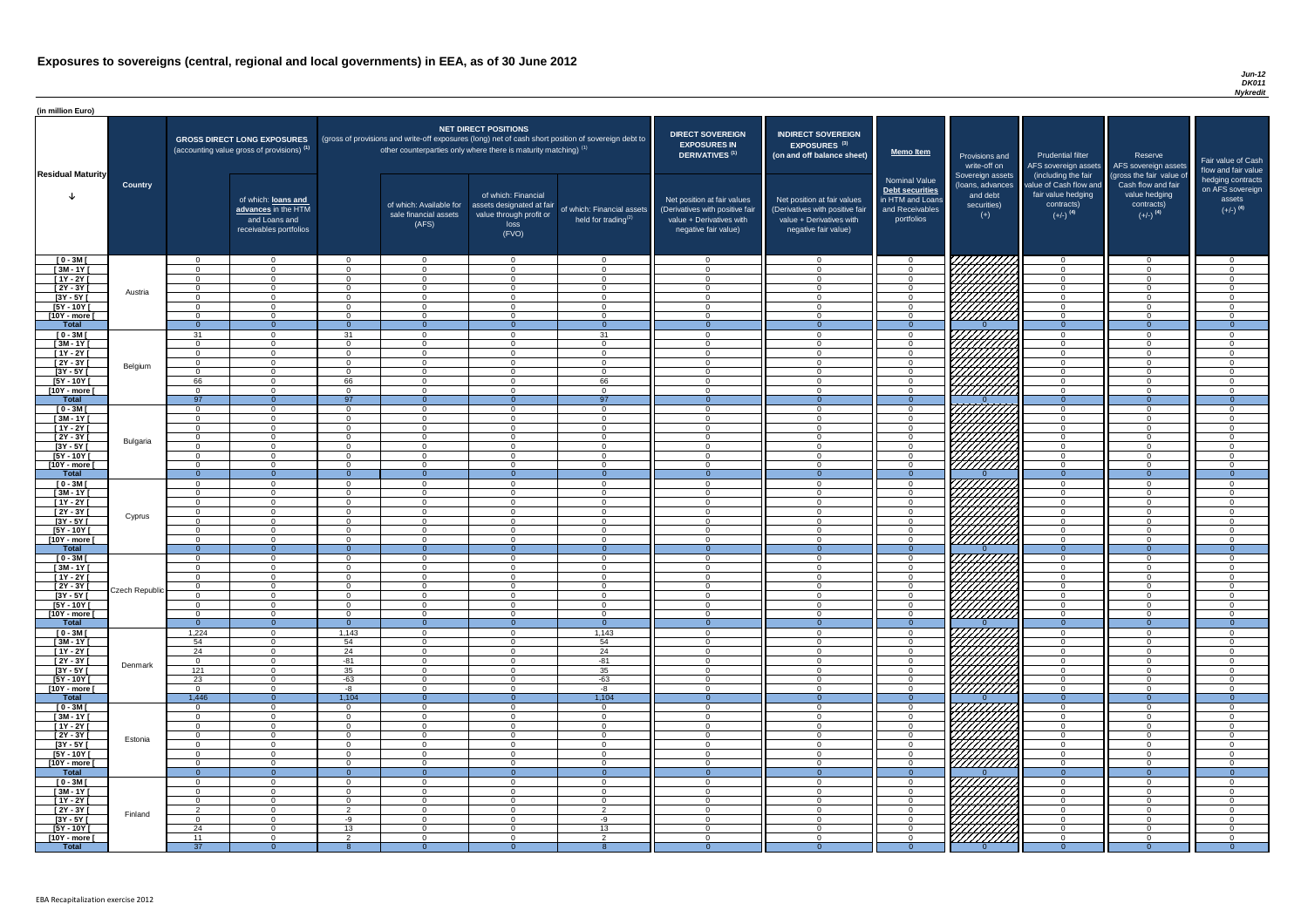#### *Jun-12 DK011 Nykredit*

| (in million Euro)                   |                       |                            |                                                                                             |                            |                                                                                                     |                                                                                                  |                                                      |                                                                                                                    |                                                                                                                    |                                                                                                     |                                                                          |                                                                                                             |                                                                                                         |                                                                           |
|-------------------------------------|-----------------------|----------------------------|---------------------------------------------------------------------------------------------|----------------------------|-----------------------------------------------------------------------------------------------------|--------------------------------------------------------------------------------------------------|------------------------------------------------------|--------------------------------------------------------------------------------------------------------------------|--------------------------------------------------------------------------------------------------------------------|-----------------------------------------------------------------------------------------------------|--------------------------------------------------------------------------|-------------------------------------------------------------------------------------------------------------|---------------------------------------------------------------------------------------------------------|---------------------------------------------------------------------------|
|                                     |                       |                            | <b>GROSS DIRECT LONG EXPOSURES</b><br>(accounting value gross of provisions) <sup>(1)</sup> |                            | (gross of provisions and write-off exposures (long) net of cash short position of sovereign debt to | <b>NET DIRECT POSITIONS</b><br>other counterparties only where there is maturity matching) $(1)$ |                                                      | <b>DIRECT SOVEREIGN</b><br><b>EXPOSURES IN</b><br><b>DERIVATIVES (1)</b>                                           | <b>INDIRECT SOVEREIGN</b><br><b>EXPOSURES<sup>(3)</sup></b><br>(on and off balance sheet)                          | Memo Item                                                                                           | Provisions and<br>write-off on                                           | <b>Prudential filter</b>                                                                                    | Reserve<br>AFS sovereign assets AFS sovereign assets                                                    | Fair value of Cash<br>flow and fair value                                 |
| <b>Residual Maturity</b>            | <b>Country</b>        |                            | of which: loans and<br>advances in the HTM<br>and Loans and<br>receivables portfolios       |                            | of which: Available for<br>sale financial assets<br>(AFS)                                           | of which: Financial<br>assets designated at fair<br>value through profit or<br>loss<br>(FVO)     | of which: Financial assets<br>held for trading $(2)$ | Net position at fair values<br>(Derivatives with positive fair<br>value + Derivatives with<br>negative fair value) | Net position at fair values<br>(Derivatives with positive fair<br>value + Derivatives with<br>negative fair value) | <b>Nominal Value</b><br><b>Debt securities</b><br>in HTM and Loans<br>and Receivables<br>portfolios | Sovereign assets<br>(loans, advances<br>and debt<br>securities)<br>$(+)$ | (including the fair<br>value of Cash flow and<br>fair value hedging<br>contracts)<br>$(+/-)$ <sup>(4)</sup> | (gross the fair value of<br>Cash flow and fair<br>value hedging<br>contracts)<br>$(+/-)$ <sup>(4)</sup> | hedging contracts<br>on AFS sovereign<br>assets<br>$(+/-)$ <sup>(4)</sup> |
| $[0 - 3M]$                          |                       | - 0                        | $\overline{0}$                                                                              | $\Omega$                   | $\overline{0}$                                                                                      | $\Omega$                                                                                         | $\overline{0}$                                       | - 0                                                                                                                | - 0                                                                                                                | - 0                                                                                                 | 777777777                                                                | $\cap$                                                                                                      | $\overline{0}$                                                                                          | $\Omega$                                                                  |
| $[3M - 1Y]$                         |                       | $\Omega$                   | $\overline{0}$                                                                              | $\Omega$<br>$\Omega$       | $\Omega$                                                                                            | $\Omega$<br>$\Omega$                                                                             | $\Omega$                                             | $\Omega$<br>$\cap$                                                                                                 | $\Omega$                                                                                                           | $\Omega$<br>$\Omega$                                                                                | HAAAAA                                                                   | $\Omega$<br>$\Omega$                                                                                        | $\Omega$                                                                                                | $\Omega$                                                                  |
| $[1Y - 2Y]$<br>$[2Y - 3Y]$          |                       | $\Omega$<br>$\overline{0}$ | $\Omega$<br>$\Omega$                                                                        | $\Omega$                   | $\Omega$<br>$\Omega$                                                                                | $\Omega$                                                                                         | $\Omega$<br>$\overline{0}$                           | $\Omega$                                                                                                           | $\Omega$<br>$\Omega$                                                                                               | $\Omega$                                                                                            |                                                                          | $\Omega$                                                                                                    | $\overline{0}$<br>$\overline{0}$                                                                        | $\Omega$<br>$\overline{0}$                                                |
| $[3Y - 5Y]$                         | France                | $\Omega$                   | $\Omega$                                                                                    | $-12$                      | $\Omega$                                                                                            | $\Omega$                                                                                         | $-12$                                                | $\Omega$                                                                                                           | $\Omega$                                                                                                           | - റ                                                                                                 | HAHAHA<br>HAAHA                                                          | - റ                                                                                                         | $\overline{0}$                                                                                          | $\Omega$                                                                  |
| $[5Y - 10Y]$                        |                       | $\Omega$                   | $\Omega$                                                                                    | $-11$                      | $\Omega$                                                                                            | $\Omega$                                                                                         | $-11$                                                | $\cap$                                                                                                             | $\Omega$                                                                                                           | $\cap$                                                                                              |                                                                          | $\Omega$                                                                                                    | $\Omega$                                                                                                | $\Omega$                                                                  |
| [10Y - more [                       |                       | $\Omega$                   | $\Omega$                                                                                    | $\Omega$                   | $\Omega$                                                                                            | $\cap$                                                                                           | $\overline{0}$                                       | $\cap$                                                                                                             | $\Omega$                                                                                                           | _റ                                                                                                  |                                                                          | $\cap$                                                                                                      | $\Omega$                                                                                                | $\Omega$                                                                  |
| Total<br>$[0 - 3M]$                 |                       | $\Omega$<br>$\Omega$       | $\overline{0}$<br>$\Omega$                                                                  | $-23$<br>$\Omega$          | $\Omega$<br>$\Omega$                                                                                | $\Omega$                                                                                         | $-23$<br>$\overline{0}$                              | - റ<br>$\cap$                                                                                                      | $\Omega$                                                                                                           | $\Omega$<br>$\Omega$                                                                                |                                                                          | $\Omega$<br>$\cap$                                                                                          | $\Omega$<br>$\overline{0}$                                                                              | $\overline{0}$<br>$\cap$                                                  |
| $[3M - 1Y]$                         |                       | $\Omega$                   | $\overline{0}$                                                                              | $\Omega$                   | $\overline{0}$                                                                                      | $\Omega$                                                                                         | $\overline{0}$                                       | $\cap$                                                                                                             | $\Omega$                                                                                                           | $\Omega$                                                                                            | HAAHA<br>HAAHA                                                           | $\Omega$                                                                                                    | $\overline{0}$                                                                                          | $\Omega$                                                                  |
| $[1Y - 2Y]$                         |                       | $\Omega$                   | $\overline{0}$                                                                              | $-48$                      | $\overline{0}$                                                                                      | $\Omega$                                                                                         | $-48$                                                | $\cap$                                                                                                             | $-277$                                                                                                             | $\Omega$                                                                                            |                                                                          | $\Omega$                                                                                                    | $\overline{0}$                                                                                          | $\Omega$                                                                  |
| $[2Y - 3Y]$                         | Germany               | 111                        | $\overline{0}$                                                                              | 77                         | $\Omega$                                                                                            | $\Omega$                                                                                         | 77                                                   | $\cap$                                                                                                             | $\Omega$                                                                                                           | $\Omega$                                                                                            |                                                                          | $\Omega$                                                                                                    | $\Omega$                                                                                                | $\Omega$                                                                  |
| $[3Y - 5Y]$                         |                       | 112                        | $\overline{0}$                                                                              | $\overline{98}$            | $\Omega$                                                                                            | $\Omega$                                                                                         | 98                                                   | $\cap$                                                                                                             | $-145$                                                                                                             | $\cap$                                                                                              | HHHH                                                                     | $\Omega$                                                                                                    | $\Omega$                                                                                                | $\Omega$                                                                  |
| $[5Y - 10Y]$<br>[10Y - more [       |                       | $\Omega$<br>11             | $\Omega$<br>$\Omega$                                                                        | $-51$<br>11                | $\Omega$<br>$\Omega$                                                                                | $\Omega$<br>$\Omega$                                                                             | $-51$<br>11                                          | $\cap$                                                                                                             | $-102$<br>$\Omega$                                                                                                 | $\Omega$<br>$\cap$                                                                                  |                                                                          | $\Omega$<br>$\Omega$                                                                                        | $\Omega$<br>$\Omega$                                                                                    | $\Omega$<br>$\Omega$                                                      |
| <b>Total</b>                        |                       | 234                        | $\Omega$                                                                                    | 87                         | $\Omega$                                                                                            | $\Omega$                                                                                         | 87                                                   | - റ                                                                                                                | $-524$                                                                                                             | $\Omega$                                                                                            |                                                                          | $\Omega$                                                                                                    | $\Omega$                                                                                                | $\Omega$                                                                  |
| $[0 - 3M]$                          |                       | $\cap$                     | $\Omega$                                                                                    | $\Omega$                   | $\Omega$                                                                                            | $\cap$                                                                                           | $\overline{0}$                                       | $\cap$                                                                                                             | $\Omega$                                                                                                           | $\cap$                                                                                              |                                                                          | $\cap$                                                                                                      | $\Omega$                                                                                                | $\Omega$                                                                  |
| $[3M - 1Y]$                         |                       | $\cap$                     | $\Omega$                                                                                    | $\Omega$                   | $\Omega$                                                                                            | $\cap$                                                                                           | $\overline{0}$                                       | $\cap$                                                                                                             | $\Omega$                                                                                                           | $\cap$                                                                                              | ШШ                                                                       | $\Omega$                                                                                                    | $\Omega$                                                                                                | $\Omega$                                                                  |
| $[1Y - 2Y]$                         |                       | $\cap$                     | $\Omega$                                                                                    | $\Omega$                   | $\Omega$                                                                                            | $\cap$                                                                                           | $\overline{0}$                                       | $\cap$<br>$\cap$                                                                                                   | $\Omega$                                                                                                           | $\cap$                                                                                              |                                                                          | $\cap$<br>$\cap$                                                                                            | $\Omega$                                                                                                | $\Omega$                                                                  |
| $\sqrt{2Y-3Y}$<br>[3Y - 5Y          | Greece <sup>(5)</sup> | $\Omega$                   | $\Omega$                                                                                    | $\Omega$                   | $\Omega$                                                                                            | $\Omega$                                                                                         | $\overline{0}$                                       |                                                                                                                    | $\Omega$                                                                                                           | $\Omega$                                                                                            | <i>ШША</i>                                                               |                                                                                                             | $\overline{0}$                                                                                          | $\Omega$                                                                  |
| $[5Y - 10Y]$                        |                       | $\Omega$                   | $\Omega$                                                                                    | $\Omega$                   | $\Omega$                                                                                            | $\Omega$                                                                                         | $\Omega$                                             | $\Omega$                                                                                                           |                                                                                                                    | $\Omega$                                                                                            | <i>UHHHH</i>                                                             | $\Omega$                                                                                                    | $\overline{0}$                                                                                          |                                                                           |
| [10Y - more [                       |                       | $\Omega$                   | $\Omega$                                                                                    | $\Omega$                   | $\Omega$                                                                                            | $\Omega$                                                                                         | $\Omega$                                             | $\cap$                                                                                                             | $\Omega$                                                                                                           | $\Omega$                                                                                            | 777777777                                                                | $\Omega$                                                                                                    | $\overline{0}$                                                                                          | $\Omega$                                                                  |
| <b>Total</b>                        |                       | $\Omega$                   | $\Omega$                                                                                    | $\Omega$                   | $\Omega$                                                                                            |                                                                                                  | $\overline{0}$                                       |                                                                                                                    |                                                                                                                    | $\Omega$                                                                                            |                                                                          | $\Omega$                                                                                                    | $\Omega$                                                                                                |                                                                           |
| $[0 - 3M]$<br>$[3M - 1Y]$           |                       | $\Omega$                   | $\overline{0}$<br>$\overline{0}$                                                            | $\Omega$<br>$\Omega$       | $\Omega$<br>$\Omega$                                                                                | $\Omega$<br>$\Omega$                                                                             | $\overline{0}$<br>$\overline{0}$                     | $\Omega$<br>$\Omega$                                                                                               | $\Omega$<br>$\Omega$                                                                                               | $\Omega$<br>$\Omega$                                                                                | 7777,                                                                    | $\Omega$<br>$\Omega$                                                                                        | $\overline{0}$<br>$\overline{0}$                                                                        | $\Omega$<br>$\Omega$                                                      |
| $[1Y - 2Y]$                         |                       | $\overline{0}$             | $\overline{0}$                                                                              | $\Omega$                   | $\Omega$                                                                                            | $\Omega$                                                                                         | $\overline{0}$                                       | $\Omega$                                                                                                           | $\Omega$                                                                                                           | $\Omega$                                                                                            |                                                                          | $\Omega$                                                                                                    | $\overline{0}$                                                                                          | $\Omega$                                                                  |
| [2Y - 3Y [                          | Hungary               | $\Omega$                   | $\overline{0}$                                                                              | $\Omega$                   | $\Omega$                                                                                            | $\Omega$                                                                                         | $\Omega$                                             | - 0                                                                                                                | $\Omega$                                                                                                           | $\Omega$                                                                                            | <u>V////////</u>                                                         | $\Omega$                                                                                                    | $\overline{0}$                                                                                          | $\Omega$                                                                  |
| $[3Y - 5Y]$                         |                       | <u>n</u>                   | $\Omega$                                                                                    | $\Omega$                   | $\Omega$                                                                                            | $\Omega$                                                                                         | $\overline{0}$                                       | $\Omega$                                                                                                           | $\Omega$                                                                                                           | $\Omega$                                                                                            |                                                                          | $\Omega$                                                                                                    | $\overline{0}$                                                                                          | $\Omega$                                                                  |
| [5Y - 10Y]<br>$[10Y - more]$        |                       | $\Omega$<br><u>__</u>      | $\Omega$<br>$\Omega$                                                                        | $\Omega$<br>$\Omega$       | $\Omega$<br>$\Omega$                                                                                | $\Omega$<br>$\cap$                                                                               | $\overline{0}$<br>$\Omega$                           | - 0<br>$\cap$                                                                                                      | $\Omega$<br>$\Omega$                                                                                               | $\Omega$<br>$\cap$                                                                                  |                                                                          | $\Omega$<br>$\Omega$                                                                                        | $\overline{0}$<br>$\Omega$                                                                              | $\Omega$<br>$\Omega$                                                      |
| <b>Total</b>                        |                       | - റ                        | $\Omega$                                                                                    | $\Omega$                   | - 0                                                                                                 |                                                                                                  | $\Omega$                                             |                                                                                                                    |                                                                                                                    | $\Omega$                                                                                            |                                                                          | $\Omega$                                                                                                    | $\Omega$                                                                                                |                                                                           |
| $[0 - 3M]$                          |                       | - 0                        | $\overline{0}$                                                                              | $\Omega$                   | $\overline{0}$                                                                                      | $\Omega$                                                                                         | $\overline{0}$                                       | $\Omega$                                                                                                           | $\Omega$                                                                                                           | $\Omega$                                                                                            |                                                                          | $\Omega$                                                                                                    | $\overline{0}$                                                                                          | $\Omega$                                                                  |
| $[3M - 1Y]$                         |                       | $\Omega$                   | $\overline{0}$                                                                              | $\Omega$                   | $\overline{0}$                                                                                      | $\Omega$                                                                                         | $\overline{0}$                                       | $\Omega$                                                                                                           | $\Omega$                                                                                                           | $\Omega$                                                                                            |                                                                          | $\Omega$                                                                                                    | $\overline{0}$                                                                                          | $\Omega$                                                                  |
| $[1Y - 2Y]$                         |                       | $\Omega$                   | $\Omega$                                                                                    | $\Omega$                   | $\Omega$                                                                                            | $\Omega$                                                                                         | $\overline{0}$                                       | $\Omega$                                                                                                           | $\Omega$                                                                                                           | $\Omega$                                                                                            |                                                                          | $\Omega$                                                                                                    | $\overline{0}$                                                                                          | $\Omega$                                                                  |
| $[2Y - 3Y]$<br>$[3Y - 5Y]$          | Iceland               | $\Omega$<br>$\Omega$       | $\overline{0}$<br>$\overline{0}$                                                            | $\overline{0}$<br>$\Omega$ | $\Omega$<br>$\Omega$                                                                                | $\Omega$<br>$\Omega$                                                                             | $\overline{0}$<br>$\overline{0}$                     | $\Omega$<br>$\Omega$                                                                                               | $\Omega$<br>$\Omega$                                                                                               | $\Omega$<br>$\Omega$                                                                                |                                                                          | $\Omega$<br>$\Omega$                                                                                        | $\overline{0}$<br>$\Omega$                                                                              | $\Omega$<br>$\Omega$                                                      |
| $[5Y - 10Y]$                        |                       | $\Omega$                   | $\Omega$                                                                                    | $\Omega$                   | $\Omega$                                                                                            | $\Omega$                                                                                         | $\Omega$                                             | $\cap$                                                                                                             | $\Omega$                                                                                                           | $\cap$                                                                                              |                                                                          | $\Omega$                                                                                                    | $\Omega$                                                                                                | $\Omega$                                                                  |
| [10Y - more [                       |                       | $\Omega$                   | $\Omega$                                                                                    | $\Omega$                   | $\Omega$                                                                                            | $\Omega$                                                                                         | $\Omega$                                             | $\cap$                                                                                                             | $\Omega$                                                                                                           | $\Omega$                                                                                            | /////////                                                                | $\Omega$                                                                                                    | $\Omega$                                                                                                | $\Omega$                                                                  |
| <b>Total</b>                        |                       | $\Omega$                   | $\Omega$                                                                                    | $\Omega$<br>$\Omega$       | $\Omega$                                                                                            | $\Omega$                                                                                         | $\overline{0}$                                       | $\cap$                                                                                                             | $\Omega$                                                                                                           | $\Omega$<br>$\Omega$                                                                                |                                                                          | $\Omega$<br>$\Omega$                                                                                        | $\overline{0}$                                                                                          | $\Omega$                                                                  |
| $[0 - 3M]$<br>$[3M - 1Y]$           |                       | $\cap$<br>$\Omega$         | $\Omega$<br>$\Omega$                                                                        | $\Omega$                   | $\Omega$<br>$\Omega$                                                                                | $\Omega$<br>$\Omega$                                                                             | $\Omega$<br>$\overline{0}$                           | $\cap$                                                                                                             | $\Omega$                                                                                                           | $\cap$                                                                                              |                                                                          | $\Omega$                                                                                                    | $\Omega$<br>$\overline{0}$                                                                              | $\Omega$                                                                  |
| $\overline{[1Y-2Y]}$                |                       | $\Omega$                   | $\Omega$                                                                                    | $\Omega$                   | $\Omega$                                                                                            | $\Omega$                                                                                         | $\overline{0}$                                       | $\cap$                                                                                                             | $\Omega$                                                                                                           | $\Omega$                                                                                            |                                                                          | $\Omega$                                                                                                    | $\overline{0}$                                                                                          | $\Omega$                                                                  |
| $[2Y - 3Y]$                         | Ireland               | $\Omega$                   | $\Omega$                                                                                    | $\Omega$                   | $\Omega$                                                                                            | $\Omega$                                                                                         | $\Omega$                                             | $\cap$                                                                                                             | $\Omega$                                                                                                           | $\cap$                                                                                              |                                                                          | $\cap$                                                                                                      | $\overline{0}$                                                                                          | $\Omega$                                                                  |
| $[3Y - 5Y]$                         |                       | $\cap$<br>$\Omega$         | $\Omega$                                                                                    | $\Omega$<br>$\Omega$       | $\Omega$                                                                                            | $\Omega$                                                                                         | $\Omega$                                             | $\Omega$<br>$\Omega$                                                                                               | $\Omega$<br>$\Omega$                                                                                               | $\Omega$<br>$\Omega$                                                                                | 7777777777                                                               | $\Omega$<br>$\Omega$                                                                                        | $\overline{0}$                                                                                          | $\Omega$<br>$\Omega$                                                      |
| $[5Y - 10Y]$<br>[10Y - more [       |                       | $\Omega$                   | $\Omega$<br>$\Omega$                                                                        | $\Omega$                   | $\Omega$<br>$\Omega$                                                                                | $\Omega$<br>$\Omega$                                                                             | $\Omega$<br>$\Omega$                                 | $\Omega$                                                                                                           | $\Omega$                                                                                                           | $\Omega$                                                                                            | 7777777777<br>,,,,,,,,,,,                                                | $\Omega$                                                                                                    | $\overline{0}$<br>$\overline{0}$                                                                        | $\Omega$                                                                  |
| <b>Total</b>                        |                       | $\Omega$                   | $\Omega$                                                                                    | $\Omega$                   | $\Omega$                                                                                            | $\Omega$                                                                                         | $\Omega$                                             | - 0                                                                                                                | $\Omega$                                                                                                           | $\Omega$                                                                                            |                                                                          | $\overline{0}$                                                                                              | $\Omega$                                                                                                | $\Omega$                                                                  |
| $[0 - 3M]$                          |                       |                            | $\Omega$                                                                                    | $\Omega$                   | $\Omega$                                                                                            | $\Omega$                                                                                         | $\Omega$                                             | $\cap$                                                                                                             | $\Omega$                                                                                                           | $\cap$                                                                                              |                                                                          | $\Omega$                                                                                                    | $\Omega$                                                                                                |                                                                           |
| $[3M-1Y]$                           |                       | $\Omega$                   | $\Omega$                                                                                    | $\Omega$                   | $\Omega$                                                                                            | $\Omega$                                                                                         | $\mathbf{0}$                                         | $\cap$                                                                                                             | $\Omega$                                                                                                           | $\Omega$                                                                                            |                                                                          | $\Omega$                                                                                                    | $\overline{0}$                                                                                          | $\Omega$                                                                  |
| $[1Y - 2Y]$<br>$\overline{2Y - 3Y}$ |                       | $\Omega$<br>- 0            | $\Omega$<br>$\Omega$                                                                        | $\Omega$<br>$\Omega$       | $\Omega$<br><u>_0</u>                                                                               | $\Omega$<br>$\Omega$                                                                             | $\mathbf{0}$<br>$\Omega$                             | $\Omega$                                                                                                           | $\Omega$<br>$\Omega$                                                                                               | $\Omega$                                                                                            | 77777777                                                                 | $\Omega$<br>$\Omega$                                                                                        | $\overline{0}$<br>$\Omega$                                                                              |                                                                           |
| $[3Y - 5Y]$                         | Italy                 | $\Omega$                   | $\Omega$                                                                                    | $\Omega$                   | $\Omega$                                                                                            | $\Omega$                                                                                         | $\Omega$                                             | - 0                                                                                                                | $\Omega$                                                                                                           | $\Omega$                                                                                            | 77777777                                                                 | $\Omega$                                                                                                    | $\Omega$                                                                                                | $\Omega$                                                                  |
| [5Y - 10Y]                          |                       | - 0                        | $\Omega$                                                                                    | $\Omega$                   | $\Omega$                                                                                            | $\Omega$                                                                                         | $\overline{0}$                                       | $\Omega$                                                                                                           | $\Omega$                                                                                                           | $\Omega$                                                                                            |                                                                          | $\Omega$                                                                                                    | $\overline{0}$                                                                                          | $\Omega$                                                                  |
| [10Y - more [                       |                       | റ                          | $\cap$                                                                                      | $\Omega$                   | $\Omega$                                                                                            | $\Omega$                                                                                         | $\Omega$                                             | $\cap$                                                                                                             | $\Omega$                                                                                                           | $\cap$                                                                                              | 777777777                                                                | $\cap$                                                                                                      | $\Omega$                                                                                                | $\Omega$                                                                  |
| <b>Total</b><br>$[0 - 3M]$          |                       | <u>__</u>                  | $\Omega$<br>$\Omega$                                                                        | $\Omega$                   | $\Omega$                                                                                            | $\Omega$                                                                                         | $\Omega$<br>$\Omega$                                 | $\cap$                                                                                                             | $\Omega$                                                                                                           | $\cap$                                                                                              | 777777777                                                                | $\Omega$<br>$\cap$                                                                                          | $\Omega$                                                                                                |                                                                           |
| $[3M - 1Y]$                         |                       | $\Omega$                   | $\overline{0}$                                                                              | - 0                        | $\overline{0}$                                                                                      | $\Omega$                                                                                         | $\overline{0}$                                       | $\Omega$                                                                                                           | $\Omega$                                                                                                           | - 0                                                                                                 |                                                                          | $\overline{0}$                                                                                              | $\overline{0}$                                                                                          | - റ                                                                       |
| $[1Y - 2Y]$                         |                       | $\Omega$                   | $\overline{0}$                                                                              | $\overline{0}$             | $\Omega$                                                                                            | $\overline{0}$                                                                                   | $\overline{0}$                                       | $\Omega$                                                                                                           | - 0                                                                                                                | $\Omega$                                                                                            |                                                                          | $\Omega$                                                                                                    | $\overline{0}$                                                                                          | $\Omega$                                                                  |
| $[2Y - 3Y]$                         | Latvia                | $\overline{0}$             | $\overline{0}$                                                                              | $\overline{0}$             | $\overline{0}$                                                                                      | $\overline{0}$                                                                                   | $\overline{0}$                                       | $\overline{0}$                                                                                                     | $\overline{0}$                                                                                                     | $\overline{0}$                                                                                      |                                                                          | $\overline{0}$                                                                                              | $\overline{0}$                                                                                          | $\overline{0}$                                                            |
| $[3Y - 5Y]$<br>$[5Y - 10Y]$         |                       | - 0<br>. റ                 | $\overline{0}$                                                                              | $\overline{0}$<br>$\Omega$ | $\Omega$<br>$\Omega$                                                                                | $\overline{0}$                                                                                   | $\overline{0}$                                       | - 0<br>$\Omega$                                                                                                    | $\Omega$<br>$\Omega$                                                                                               | $\overline{0}$<br>$\Omega$                                                                          | HATTA SANTANG PANG                                                       | - 0<br>$\Omega$                                                                                             | $\overline{0}$<br>$\overline{0}$                                                                        | $\Omega$<br>$\Omega$                                                      |
| [10Y - more [                       |                       | $\Omega$                   | $\overline{0}$<br>$\overline{0}$                                                            | $\Omega$                   | - 0                                                                                                 | $\overline{0}$<br>$\Omega$                                                                       | $\overline{0}$<br>$\Omega$                           | $\Omega$                                                                                                           | $\Omega$                                                                                                           | $\Omega$                                                                                            | ///////////                                                              | $\Omega$                                                                                                    | $\Omega$                                                                                                | $\Omega$                                                                  |
| <b>Total</b>                        |                       |                            | $\Omega$                                                                                    |                            |                                                                                                     |                                                                                                  |                                                      |                                                                                                                    |                                                                                                                    |                                                                                                     |                                                                          |                                                                                                             |                                                                                                         | $\Omega$                                                                  |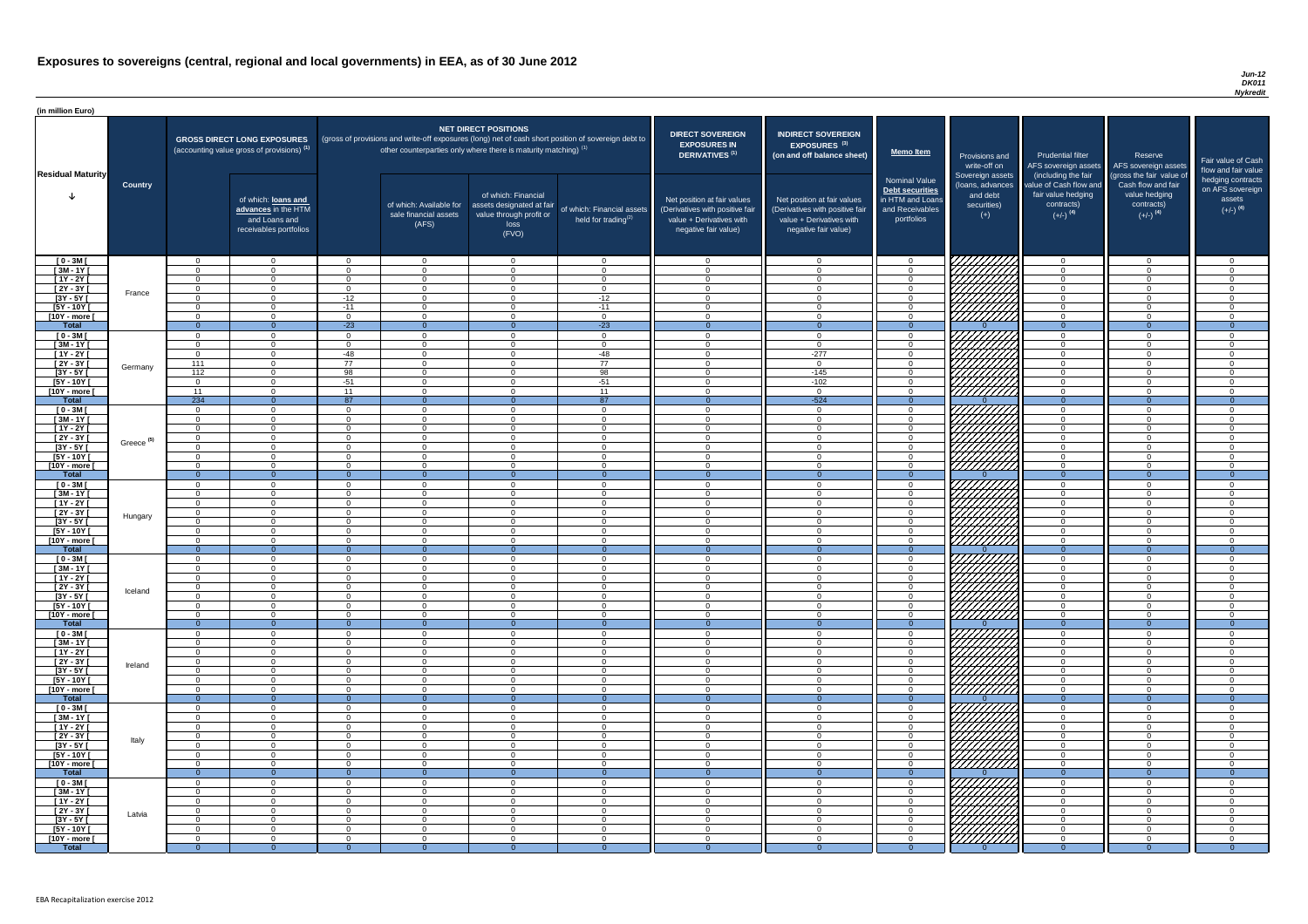#### *Jun-12 DK011 Nykredit*

| <b>DIRECT SOVEREIGN</b><br><b>EXPOSURES IN</b><br><b>DERIVATIVES<sup>(1)</sup></b>                                 | <b>INDIRECT SOVEREIGN</b><br><b>EXPOSURES<sup>(3)</sup></b><br>(on and off balance sheet)                          | <b>Memo Item</b>                                                                                    | Provisions and<br>write-off on                                           | <b>Prudential filter</b><br>AFS sovereign assets                                                            | Reserve<br>AFS sovereign assets                                                                         | Fair value of Cash<br>flow and fair value                                 |
|--------------------------------------------------------------------------------------------------------------------|--------------------------------------------------------------------------------------------------------------------|-----------------------------------------------------------------------------------------------------|--------------------------------------------------------------------------|-------------------------------------------------------------------------------------------------------------|---------------------------------------------------------------------------------------------------------|---------------------------------------------------------------------------|
| Net position at fair values<br>(Derivatives with positive fair<br>value + Derivatives with<br>negative fair value) | Net position at fair values<br>(Derivatives with positive fair<br>value + Derivatives with<br>negative fair value) | <b>Nominal Value</b><br><b>Debt securities</b><br>in HTM and Loans<br>and Receivables<br>portfolios | Sovereign assets<br>(loans, advances<br>and debt<br>securities)<br>$(+)$ | (including the fair<br>value of Cash flow and<br>fair value hedging<br>contracts)<br>$(+/-)$ <sup>(4)</sup> | (gross the fair value of<br>Cash flow and fair<br>value hedging<br>contracts)<br>$(+/-)$ <sup>(4)</sup> | hedging contracts<br>on AFS sovereign<br>assets<br>$(+/-)$ <sup>(4)</sup> |
| $\mathbf 0$                                                                                                        | $\mathbf 0$                                                                                                        | $\boldsymbol{0}$                                                                                    |                                                                          | $\mathbf 0$                                                                                                 | $\mathbf 0$                                                                                             | $\mathbf 0$                                                               |
| $\mathbf 0$                                                                                                        | $\mathbf 0$                                                                                                        | 0                                                                                                   |                                                                          | $\mathbf 0$                                                                                                 | $\mathbf 0$                                                                                             | $\mathbf 0$                                                               |
| $\mathbf 0$                                                                                                        | 0                                                                                                                  | 0                                                                                                   |                                                                          | $\mathbf 0$                                                                                                 | $\mathbf 0$                                                                                             | $\mathbf 0$                                                               |
| $\mathbf 0$                                                                                                        | $\mathbf 0$                                                                                                        | $\mathbf 0$                                                                                         |                                                                          | $\mathbf 0$                                                                                                 | $\mathbf 0$                                                                                             | $\mathbf 0$                                                               |
| $\mathbf 0$                                                                                                        | $\mathbf 0$                                                                                                        | $\mathbf 0$                                                                                         |                                                                          | $\mathbf 0$                                                                                                 | $\mathbf 0$                                                                                             | $\mathbf 0$                                                               |
| $\mathbf 0$                                                                                                        | $\mathbf 0$                                                                                                        | $\boldsymbol{0}$                                                                                    |                                                                          | $\mathbf 0$                                                                                                 | $\mathbf 0$                                                                                             | $\mathbf 0$                                                               |
| $\pmb{0}$<br>$\overline{0}$                                                                                        | $\mathbf 0$<br>$\overline{0}$                                                                                      | $\pmb{0}$<br>$\overline{0}$                                                                         | $\Omega$                                                                 | $\pmb{0}$<br>$\overline{0}$                                                                                 | $\mathbf 0$<br>$\overline{0}$                                                                           | $\mathbf 0$<br>$\overline{0}$                                             |
| $\mathbf 0$                                                                                                        | $\mathbf 0$                                                                                                        | 0                                                                                                   |                                                                          | $\mathbf 0$                                                                                                 | $\overline{0}$                                                                                          | $\mathbf 0$                                                               |
| $\mathbf 0$                                                                                                        | $\mathbf 0$                                                                                                        | $\mathbf 0$                                                                                         |                                                                          | $\mathbf 0$                                                                                                 | $\mathbf 0$                                                                                             | $\mathbf 0$                                                               |
| $\mathbf 0$                                                                                                        | $\mathbf 0$                                                                                                        | $\mathbf 0$                                                                                         |                                                                          | $\mathbf 0$                                                                                                 | $\overline{0}$                                                                                          | $\mathbf 0$                                                               |
| $\mathbf 0$                                                                                                        | $\mathbf 0$                                                                                                        | $\boldsymbol{0}$                                                                                    |                                                                          | $\mathbf 0$                                                                                                 | $\mathbf 0$                                                                                             | $\mathbf 0$                                                               |
| $\mathbf 0$                                                                                                        | $\mathbf 0$                                                                                                        | $\mathbf 0$                                                                                         |                                                                          | $\mathbf 0$                                                                                                 | $\mathbf 0$                                                                                             | $\mathbf 0$                                                               |
| $\mathbf 0$                                                                                                        | $\mathbf 0$                                                                                                        | $\mathbf 0$                                                                                         |                                                                          | $\mathbf 0$                                                                                                 | $\mathbf 0$                                                                                             | $\mathbf 0$                                                               |
| $\mathbf 0$<br>$\mathbf{0}$                                                                                        | $\mathbf 0$<br>$\overline{0}$                                                                                      | $\boldsymbol{0}$<br>$\overline{0}$                                                                  | $\Omega$                                                                 | $\mathbf 0$<br>$\overline{0}$                                                                               | $\overline{0}$<br>$\overline{0}$                                                                        | $\mathbf 0$<br>$\overline{0}$                                             |
| $\mathbf 0$                                                                                                        | $\mathbf 0$                                                                                                        | $\mathbf 0$                                                                                         |                                                                          | $\mathbf 0$                                                                                                 | $\overline{0}$                                                                                          | $\mathbf 0$                                                               |
| $\mathbf 0$                                                                                                        | $\mathbf 0$                                                                                                        | $\mathbf 0$                                                                                         |                                                                          | $\mathbf 0$                                                                                                 | $\mathbf 0$                                                                                             | $\pmb{0}$                                                                 |
| $\mathbf 0$                                                                                                        | $\pmb{0}$                                                                                                          | $\mathbf 0$                                                                                         |                                                                          | $\mathbf 0$                                                                                                 | $\mathbf 0$                                                                                             | $\mathbf 0$                                                               |
| $\mathbf 0$                                                                                                        | $\mathbf 0$                                                                                                        | $\pmb{0}$                                                                                           |                                                                          | $\mathbf 0$                                                                                                 | $\mathbf 0$                                                                                             | $\mathbf 0$                                                               |
| $\Omega$                                                                                                           | $\Omega$                                                                                                           | $\Omega$                                                                                            |                                                                          | $\Omega$                                                                                                    | $\Omega$                                                                                                | $\Omega$                                                                  |
| $\mathbf 0$                                                                                                        | 0                                                                                                                  | 0                                                                                                   |                                                                          | $\mathbf 0$                                                                                                 | 0                                                                                                       | 0                                                                         |
| $\mathbf 0$<br>$\mathbf{0}$                                                                                        | 0<br>$\mathbf{0}$                                                                                                  | 0<br>$\mathbf 0$                                                                                    | <u>////</u><br>.<br>$\overline{0}$                                       | 0<br>$\overline{0}$                                                                                         | 0<br>$\overline{0}$                                                                                     | 0<br>$\mathbf 0$                                                          |
| $\mathbf 0$                                                                                                        | $\mathbf 0$                                                                                                        | $\mathbf 0$                                                                                         |                                                                          | $\mathbf 0$                                                                                                 | $\mathbf 0$                                                                                             | 0                                                                         |
| $\mathbf 0$                                                                                                        | 0                                                                                                                  | 0                                                                                                   |                                                                          | 0                                                                                                           | 0                                                                                                       | 0                                                                         |
| $\mathbf 0$                                                                                                        | 0                                                                                                                  | 0                                                                                                   |                                                                          | $\mathbf 0$                                                                                                 | 0                                                                                                       | 0                                                                         |
| 0                                                                                                                  | 0                                                                                                                  | $\boldsymbol{0}$                                                                                    |                                                                          | 0                                                                                                           | 0                                                                                                       | 0                                                                         |
| 0                                                                                                                  | 0                                                                                                                  | 0                                                                                                   |                                                                          | 0                                                                                                           | 0                                                                                                       | 0                                                                         |
| $\mathbf 0$                                                                                                        | 0                                                                                                                  | 0                                                                                                   |                                                                          | 0                                                                                                           | 0                                                                                                       | 0                                                                         |
| $\boldsymbol{0}$<br>$\mathbf{0}$                                                                                   | $\mathbf 0$<br>$\overline{0}$                                                                                      | $\pmb{0}$<br>$\boldsymbol{0}$                                                                       | $\mathbf{0}$                                                             | $\mathbf 0$<br>$\overline{0}$                                                                               | $\mathbf 0$<br>$\overline{0}$                                                                           | 0<br>$\overline{0}$                                                       |
| $\mathbf 0$                                                                                                        | 0                                                                                                                  | 0                                                                                                   |                                                                          | 0                                                                                                           | 0                                                                                                       | 0                                                                         |
| $\mathbf 0$                                                                                                        | $\mathbf 0$                                                                                                        | $\mathbf 0$                                                                                         |                                                                          | $\mathbf 0$                                                                                                 | $\mathbf 0$                                                                                             | 0                                                                         |
| 0                                                                                                                  | 0                                                                                                                  | 0                                                                                                   |                                                                          | $\overline{0}$                                                                                              | $\overline{0}$                                                                                          | 0                                                                         |
| $\mathbf 0$                                                                                                        | 0                                                                                                                  | 0                                                                                                   |                                                                          | $\mathbf 0$                                                                                                 | 0                                                                                                       | 0                                                                         |
| $\boldsymbol{0}$                                                                                                   | $\mathbf 0$                                                                                                        | $\pmb{0}$                                                                                           |                                                                          | $\mathbf 0$                                                                                                 | $\mathbf 0$                                                                                             | 0                                                                         |
| $\mathbf 0$<br>$\mathbf 0$                                                                                         | $\mathbf 0$<br>$\mathbf 0$                                                                                         | $\pmb{0}$<br>$\pmb{0}$                                                                              |                                                                          | $\mathbf 0$<br>0                                                                                            | $\mathbf 0$<br>0                                                                                        | 0<br>0                                                                    |
| $\mathbf{0}$                                                                                                       | $\overline{0}$                                                                                                     | $\overline{0}$                                                                                      | $\overline{0}$                                                           | $\overline{0}$                                                                                              | $\overline{0}$                                                                                          | $\overline{0}$                                                            |
| $\mathbf 0$                                                                                                        | 0                                                                                                                  | 0                                                                                                   |                                                                          | $\mathbf 0$                                                                                                 | 0                                                                                                       | 0                                                                         |
| $\mathbf 0$                                                                                                        | 0                                                                                                                  | 0                                                                                                   |                                                                          | $\mathbf 0$                                                                                                 | 0                                                                                                       | 0                                                                         |
| $\mathbf 0$                                                                                                        | $\mathbf 0$                                                                                                        | $\pmb{0}$                                                                                           |                                                                          | $\mathbf 0$                                                                                                 | 0                                                                                                       | $\mathbf 0$                                                               |
| $\mathbf 0$                                                                                                        | $\mathbf 0$                                                                                                        | $\pmb{0}$                                                                                           |                                                                          | $\mathbf 0$                                                                                                 | 0                                                                                                       | $\mathbf 0$                                                               |
| $\mathbf 0$<br>$\mathbf 0$                                                                                         | $\mathbf 0$<br>$\mathbf 0$                                                                                         | $\pmb{0}$<br>$\pmb{0}$                                                                              |                                                                          | $\mathbf 0$<br>$\overline{0}$                                                                               | 0<br>0                                                                                                  | $\mathbf 0$<br>0                                                          |
| $\mathbf 0$                                                                                                        | $\mathbf 0$                                                                                                        | 0                                                                                                   |                                                                          | 0                                                                                                           | 0                                                                                                       | 0                                                                         |
| $\mathbf{0}$                                                                                                       | $\mathbf{0}$                                                                                                       | $\boldsymbol{0}$                                                                                    | $\mathbf{0}$                                                             | $\overline{0}$                                                                                              | $\overline{0}$                                                                                          | $\mathbf 0$                                                               |
| $\mathbf 0$                                                                                                        | 0                                                                                                                  | $\pmb{0}$                                                                                           |                                                                          | 0                                                                                                           | 0                                                                                                       | 0                                                                         |
| $\mathbf 0$                                                                                                        | 0                                                                                                                  | 0                                                                                                   |                                                                          | 0                                                                                                           | 0                                                                                                       | 0                                                                         |
| $\mathbf 0$                                                                                                        | 0                                                                                                                  | 0                                                                                                   |                                                                          | 0                                                                                                           | 0                                                                                                       | 0                                                                         |
| 0<br>0                                                                                                             | 0<br>0                                                                                                             | 0<br>0                                                                                              |                                                                          | 0<br>0                                                                                                      | 0<br>0                                                                                                  | 0<br>0                                                                    |
| 0                                                                                                                  | 0                                                                                                                  | 0                                                                                                   |                                                                          | 0                                                                                                           | 0                                                                                                       | 0                                                                         |
| $\boldsymbol{0}$                                                                                                   | 0                                                                                                                  | 0                                                                                                   | <u> 777 </u>                                                             | $\mathbf 0$                                                                                                 | $\mathbf 0$                                                                                             | 0                                                                         |
| $\mathbf{0}$                                                                                                       | $\overline{0}$                                                                                                     | $\overline{0}$                                                                                      | $\overline{0}$                                                           | $\overline{0}$                                                                                              | $\overline{0}$                                                                                          | $\overline{0}$                                                            |
| 0                                                                                                                  | 0                                                                                                                  | 0                                                                                                   |                                                                          | 0                                                                                                           | 0                                                                                                       | 0                                                                         |
| $\pmb{0}$                                                                                                          | $\overline{0}$                                                                                                     | $\pmb{0}$                                                                                           | <u>VZZZZZZZZZ</u>                                                        | $\pmb{0}$                                                                                                   | $\mathbf 0$                                                                                             | $\pmb{0}$                                                                 |
| $\mathbf 0$<br>$\overline{0}$                                                                                      | $\overline{0}$<br>$\overline{0}$                                                                                   | $\overline{0}$<br>$\mathbf 0$                                                                       |                                                                          | $\overline{0}$<br>$\overline{0}$                                                                            | $\overline{0}$<br>$\overline{0}$                                                                        | $\overline{0}$<br>$\overline{0}$                                          |
| $\mathbf 0$                                                                                                        | $\mathbf 0$                                                                                                        | $\mathbf 0$                                                                                         |                                                                          | $\overline{0}$                                                                                              | $\mathbf 0$                                                                                             | $\overline{0}$                                                            |
| $\mathbf 0$                                                                                                        | $\mathbf 0$                                                                                                        | $\pmb{0}$                                                                                           |                                                                          | $\overline{0}$                                                                                              | $\mathbf 0$                                                                                             | $\overline{0}$                                                            |
| $\mathbf 0$                                                                                                        | $\overline{0}$                                                                                                     | $\pmb{0}$                                                                                           |                                                                          | $\overline{0}$                                                                                              | $\mathbf 0$                                                                                             | $\mathbf 0$                                                               |
| $\overline{0}$                                                                                                     | $\overline{0}$                                                                                                     | $\overline{0}$                                                                                      | $\Omega$                                                                 | $\overline{0}$                                                                                              | $\overline{0}$                                                                                          | $\overline{0}$                                                            |

| (in million Euro)                   |                |                                                                                             |                      |                                                                                                                                                                                                            |                                                                                       |                            |                                                           |                                                                                              |                                                                                           |                                                                                                                    |                                                                                                                    |                                                                                              |                                                                          |                                                                                                             |
|-------------------------------------|----------------|---------------------------------------------------------------------------------------------|----------------------|------------------------------------------------------------------------------------------------------------------------------------------------------------------------------------------------------------|---------------------------------------------------------------------------------------|----------------------------|-----------------------------------------------------------|----------------------------------------------------------------------------------------------|-------------------------------------------------------------------------------------------|--------------------------------------------------------------------------------------------------------------------|--------------------------------------------------------------------------------------------------------------------|----------------------------------------------------------------------------------------------|--------------------------------------------------------------------------|-------------------------------------------------------------------------------------------------------------|
| <b>Residual Maturity</b>            | <b>Country</b> | <b>GROSS DIRECT LONG EXPOSURES</b><br>(accounting value gross of provisions) <sup>(1)</sup> |                      | <b>NET DIRECT POSITIONS</b><br>(gross of provisions and write-off exposures (long) net of cash short position of sovereign debt to<br>other counterparties only where there is maturity matching) $^{(1)}$ |                                                                                       |                            |                                                           | <b>DIRECT SOVEREIGN</b><br><b>EXPOSURES IN</b><br><b>DERIVATIVES<sup>(1)</sup></b>           | <b>INDIRECT SOVEREIGN</b><br><b>EXPOSURES<sup>(3)</sup></b><br>(on and off balance sheet) | <b>Memo Item</b>                                                                                                   | Provisions and<br>write-off on                                                                                     | <b>Prudential filter</b><br>AFS sovereign assets                                             | Reserve<br>AFS sovereign assets                                          | <b>Fair value</b><br>flow and f                                                                             |
|                                     |                |                                                                                             |                      |                                                                                                                                                                                                            | of which: loans and<br>advances in the HTM<br>and Loans and<br>receivables portfolios |                            | of which: Available for<br>sale financial assets<br>(AFS) | of which: Financial<br>assets designated at fair<br>value through profit or<br>loss<br>(FVO) | of which: Financial assets<br>held for trading <sup>(2)</sup>                             | Net position at fair values<br>(Derivatives with positive fair<br>value + Derivatives with<br>negative fair value) | Net position at fair values<br>(Derivatives with positive fair<br>value + Derivatives with<br>negative fair value) | <b>Nominal Value</b><br>Debt securities<br>in HTM and Loans<br>and Receivables<br>portfolios | Sovereign assets<br>(loans, advances<br>and debt<br>securities)<br>$(+)$ | (including the fair<br>value of Cash flow and<br>fair value hedging<br>contracts)<br>$(+/-)$ <sup>(4)</sup> |
| $[0 - 3M]$                          |                | $\Omega$                                                                                    | $\Omega$             | $\Omega$                                                                                                                                                                                                   | $\overline{0}$                                                                        | $\overline{0}$             | $\cap$                                                    | $\cap$                                                                                       | $\overline{0}$                                                                            | $\overline{0}$                                                                                                     | 7777777777                                                                                                         | $\overline{0}$                                                                               | $\Omega$                                                                 |                                                                                                             |
| $[3M - 1Y]$                         |                | $\Omega$                                                                                    | $\Omega$             | $\Omega$                                                                                                                                                                                                   | $\overline{0}$                                                                        | $\Omega$                   | $\cap$                                                    | $\cap$                                                                                       | $\Omega$                                                                                  | $\Omega$                                                                                                           |                                                                                                                    | $\Omega$                                                                                     | $\Omega$                                                                 |                                                                                                             |
| $[1Y - 2Y]$<br>$\boxed{2Y - 3Y}$    |                | $\Omega$<br>$\Omega$                                                                        | $\cap$<br>$\Omega$   | $\Omega$<br>$\Omega$                                                                                                                                                                                       | $\overline{0}$<br>$\overline{0}$                                                      | $\Omega$<br>$\Omega$       | $\cap$<br>$\Omega$                                        | $\Omega$                                                                                     | $\Omega$<br>$\Omega$                                                                      | $\Omega$<br>$\Omega$                                                                                               |                                                                                                                    | $\Omega$<br>$\Omega$                                                                         | $\Omega$<br>$\Omega$                                                     |                                                                                                             |
| $[3Y - 5Y]$                         | Liechtenstein  | $\Omega$                                                                                    | $\cap$               | $\Omega$                                                                                                                                                                                                   | $\Omega$                                                                              | $\Omega$                   | $\cap$                                                    | $\cap$                                                                                       | - റ                                                                                       | $\Omega$                                                                                                           |                                                                                                                    | $\Omega$                                                                                     | $\Omega$                                                                 |                                                                                                             |
| $[5Y - 10Y]$                        |                | $\Omega$                                                                                    | $\cap$               | $\Omega$                                                                                                                                                                                                   | $\overline{0}$                                                                        | $\Omega$                   | $\cap$                                                    | $\Omega$                                                                                     | $\cap$                                                                                    | $\Omega$                                                                                                           | HAHARA KADALLAR<br>HAHARARA                                                                                        | $\overline{0}$                                                                               | $\Omega$                                                                 |                                                                                                             |
| [10Y - more [                       |                | $\Omega$                                                                                    | $\Omega$             | $\Omega$                                                                                                                                                                                                   | $\overline{0}$                                                                        | $\Omega$                   | $\Omega$                                                  | $\Omega$                                                                                     | $\cap$                                                                                    | $\overline{0}$                                                                                                     |                                                                                                                    | $\overline{0}$                                                                               | $\Omega$                                                                 |                                                                                                             |
| <b>Total</b>                        |                | $\Omega$<br>$\Omega$                                                                        | റ<br>$\Omega$        | - വ<br>$\Omega$                                                                                                                                                                                            | $\Omega$<br>$\overline{0}$                                                            | $\cap$<br>$\Omega$         | $\Omega$<br>$\Omega$                                      | $\Omega$                                                                                     | $\Omega$                                                                                  | $\Omega$<br>$\Omega$                                                                                               | 77777777                                                                                                           | $\Omega$<br>$\Omega$                                                                         | $\Omega$<br>$\Omega$                                                     |                                                                                                             |
| $[0 - 3M]$<br>$[3M - 1Y]$           |                | $\overline{0}$                                                                              | $\Omega$             | $\Omega$                                                                                                                                                                                                   | $\overline{0}$                                                                        | $\Omega$                   | $\Omega$                                                  |                                                                                              | $\Omega$                                                                                  | $\overline{0}$                                                                                                     |                                                                                                                    | $\overline{0}$                                                                               | $\overline{0}$                                                           |                                                                                                             |
| $[1Y - 2Y]$                         |                | $\Omega$                                                                                    | $\cap$               | $\Omega$                                                                                                                                                                                                   | $\overline{0}$                                                                        | $\Omega$                   | $\Omega$                                                  |                                                                                              | $\Omega$                                                                                  | $\overline{0}$                                                                                                     |                                                                                                                    | $\overline{0}$                                                                               | $\Omega$                                                                 |                                                                                                             |
| $[2Y - 3Y]$                         | Lithuania      | $\Omega$                                                                                    | $\cap$               | $\Omega$                                                                                                                                                                                                   | $\Omega$                                                                              | $\Omega$                   | $\Omega$                                                  | $\sim$                                                                                       | $\Omega$                                                                                  | $\Omega$                                                                                                           |                                                                                                                    | $\Omega$                                                                                     | $\Omega$                                                                 |                                                                                                             |
| $[3Y - 5Y]$<br>$[5Y - 10Y]$         |                | $\Omega$<br>$\Omega$                                                                        |                      | $\Omega$<br>$\Omega$                                                                                                                                                                                       | $\overline{0}$<br>$\overline{0}$                                                      | $\Omega$<br>$\Omega$       |                                                           |                                                                                              | $\Omega$<br>$\Omega$                                                                      | $\overline{0}$<br>$\Omega$                                                                                         | 777777777<br>777777777                                                                                             | $\Omega$<br>$\Omega$                                                                         | $\Omega$<br>$\Omega$                                                     |                                                                                                             |
| [10Y - more [                       |                | $\cap$                                                                                      | $\cap$               | $\Omega$                                                                                                                                                                                                   | $\Omega$                                                                              | $\Omega$                   |                                                           |                                                                                              | $\cap$                                                                                    | $\Omega$                                                                                                           | 777777777                                                                                                          | $\Omega$                                                                                     | $\Omega$                                                                 |                                                                                                             |
| <b>Total</b>                        |                | $\overline{0}$                                                                              |                      | $\Omega$                                                                                                                                                                                                   | $\Omega$                                                                              | - റ                        | - 0                                                       |                                                                                              | $\Omega$                                                                                  | $\Omega$                                                                                                           |                                                                                                                    | $\Omega$                                                                                     | $\Omega$                                                                 |                                                                                                             |
| $[0 - 3M]$                          |                | $\Omega$                                                                                    | $\cap$               | $\Omega$                                                                                                                                                                                                   | $\Omega$                                                                              | $\Omega$                   |                                                           |                                                                                              | $\cap$                                                                                    | . വ                                                                                                                | 777777777                                                                                                          | $\Omega$                                                                                     | $\Omega$                                                                 |                                                                                                             |
| $[3M-1Y]$<br>$[1Y - 2Y]$            |                | $\Omega$<br>$\Omega$                                                                        | $\cap$<br>$\cap$     | $\Omega$<br>$\Omega$                                                                                                                                                                                       | $\Omega$<br>$\Omega$                                                                  | $\Omega$<br>$\cap$         |                                                           | $\Omega$<br>$\Omega$                                                                         | $\Omega$<br>$\Omega$                                                                      | $\Omega$<br>. റ                                                                                                    |                                                                                                                    | $\overline{0}$<br>$\Omega$                                                                   | $\Omega$<br>$\Omega$                                                     |                                                                                                             |
| $[2Y - 3Y]$                         |                | $\Omega$                                                                                    | $\cap$               | $\Omega$                                                                                                                                                                                                   | $\Omega$                                                                              | $\Omega$                   |                                                           | $\Omega$                                                                                     | $\Omega$                                                                                  | $\Omega$                                                                                                           | $\mathbb{Z}$                                                                                                       | $\Omega$                                                                                     | $\Omega$                                                                 |                                                                                                             |
| $[3Y - 5Y]$                         | Luxembourg     |                                                                                             |                      |                                                                                                                                                                                                            |                                                                                       |                            |                                                           |                                                                                              |                                                                                           |                                                                                                                    | 444411<br>644                                                                                                      |                                                                                              |                                                                          |                                                                                                             |
| $[5Y - 10Y]$                        |                | $\Omega$<br>$\Omega$                                                                        | $\cap$               | $\Omega$                                                                                                                                                                                                   | $\Omega$                                                                              | $\Omega$                   |                                                           |                                                                                              | $\Omega$                                                                                  | $\Omega$<br>$\Omega$                                                                                               |                                                                                                                    | $\Omega$                                                                                     | $\Omega$<br>$\Omega$                                                     |                                                                                                             |
| [10Y - more ]<br><b>Total</b>       |                | $\overline{0}$                                                                              |                      | $\Omega$<br>$\Omega$                                                                                                                                                                                       | $\Omega$<br>$\Omega$                                                                  | $\Omega$                   | $\Omega$                                                  |                                                                                              |                                                                                           | $\Omega$                                                                                                           | 777777777                                                                                                          | $\Omega$<br>$\overline{0}$                                                                   | $\Omega$                                                                 |                                                                                                             |
| $[0 - 3M]$                          |                | $\Omega$                                                                                    | $\cap$               | $\Omega$                                                                                                                                                                                                   | $\Omega$                                                                              | $\Omega$                   |                                                           |                                                                                              | $\Omega$                                                                                  | $\Omega$                                                                                                           |                                                                                                                    | $\Omega$                                                                                     | - 0                                                                      |                                                                                                             |
| $[3M - 1Y]$                         |                |                                                                                             |                      | $\Omega$                                                                                                                                                                                                   | $\Omega$                                                                              | $\Omega$                   |                                                           |                                                                                              | $\Omega$                                                                                  | $\Omega$                                                                                                           | VIIIIIIIII<br>レフフフ                                                                                                 | $\Omega$                                                                                     | $\Omega$                                                                 |                                                                                                             |
| $[1Y - 2Y]$                         |                | $\Omega$<br>$\Omega$                                                                        | $\Omega$<br>$\cap$   | $\Omega$<br>- 0                                                                                                                                                                                            | $\overline{0}$                                                                        | $\Omega$<br>$\Omega$       | $\cap$                                                    | $\cap$                                                                                       | $\Omega$<br>$\Omega$                                                                      | $\Omega$<br>$\Omega$                                                                                               |                                                                                                                    | $\Omega$<br>$\Omega$                                                                         | $\Omega$<br>$\Omega$                                                     |                                                                                                             |
| [2Y - 3Y [<br>$[3Y - 5Y]$           | Malta          | $\Omega$                                                                                    | $\cap$               | - 0                                                                                                                                                                                                        | $\overline{0}$<br>$\overline{0}$                                                      | $\Omega$                   | $\cap$                                                    |                                                                                              | $\Omega$                                                                                  | $\Omega$                                                                                                           |                                                                                                                    | $\Omega$                                                                                     | $\Omega$                                                                 |                                                                                                             |
| $[5Y - 10Y]$                        |                | $\Omega$                                                                                    | $\cap$               | $\Omega$                                                                                                                                                                                                   | $\overline{0}$                                                                        | $\Omega$                   | $\Omega$                                                  | $\Omega$                                                                                     | $\Omega$                                                                                  | $\overline{0}$                                                                                                     | //////////                                                                                                         | $\Omega$                                                                                     | $\Omega$                                                                 |                                                                                                             |
| [10Y - more [                       |                | $\Omega$                                                                                    | $\cap$               | $\Omega$                                                                                                                                                                                                   | $\Omega$                                                                              | $\Omega$                   | $\cap$                                                    | $\Omega$                                                                                     | $\Omega$                                                                                  | $\Omega$                                                                                                           | r <i>ttiiiiin</i>                                                                                                  | $\overline{0}$                                                                               | $\Omega$                                                                 |                                                                                                             |
| <b>Total</b><br>$[0 - 3M]$          |                | $\overline{0}$<br>$\Omega$                                                                  | $\Omega$<br>$\Omega$ | $\Omega$<br>$\Omega$                                                                                                                                                                                       | $\Omega$<br>$\overline{0}$                                                            | $\Omega$<br>$\Omega$       | $\overline{0}$<br>$\Omega$                                | ∩                                                                                            | $\Omega$                                                                                  | $\Omega$<br>$\overline{0}$                                                                                         |                                                                                                                    | $\Omega$<br>$\Omega$                                                                         | - 0<br>$\Omega$                                                          |                                                                                                             |
| $[3M - 1Y]$                         |                | $\Omega$                                                                                    | <u>റ</u>             | $\Omega$                                                                                                                                                                                                   | $\overline{0}$                                                                        | $\Omega$                   | $\Omega$                                                  | $\cap$                                                                                       | $\Omega$                                                                                  | $\Omega$                                                                                                           |                                                                                                                    | $\Omega$                                                                                     | $\overline{0}$                                                           |                                                                                                             |
| $[1Y - 2Y]$                         |                | $\Omega$                                                                                    | $\Omega$             | $\Omega$                                                                                                                                                                                                   | $\overline{0}$                                                                        | $\Omega$                   | $\Omega$                                                  |                                                                                              | $\Omega$                                                                                  | $\Omega$                                                                                                           |                                                                                                                    | $\overline{0}$                                                                               | $\Omega$                                                                 |                                                                                                             |
| $[2Y - 3Y]$                         | Netherlands    | $\overline{0}$                                                                              | $\Omega$             | $\Omega$                                                                                                                                                                                                   | $\overline{0}$                                                                        | $\Omega$                   | $\cap$                                                    |                                                                                              | $\Omega$                                                                                  | $\overline{0}$                                                                                                     |                                                                                                                    | $\overline{0}$                                                                               | $\overline{0}$                                                           |                                                                                                             |
| $[3Y - 5Y]$<br>$[5Y - 10Y]$         |                | 11<br>$\Omega$                                                                              | $\Omega$<br>$\Omega$ | 11<br>$\Omega$                                                                                                                                                                                             | $\Omega$<br>$\overline{0}$                                                            | $\Omega$<br>$\Omega$       | 11<br>$\cap$                                              |                                                                                              | $\Omega$<br>$\Omega$                                                                      | $\Omega$<br>$\Omega$                                                                                               |                                                                                                                    | $\Omega$<br>$\Omega$                                                                         | $\Omega$<br>$\Omega$                                                     |                                                                                                             |
| [10Y - more [                       |                | $\Omega$                                                                                    | $\Omega$             | $\Omega$                                                                                                                                                                                                   | $\overline{0}$                                                                        | $\overline{0}$             | $\Omega$                                                  |                                                                                              | $\Omega$                                                                                  | $\Omega$                                                                                                           | <u> ЧШТЛ</u>                                                                                                       | $\Omega$                                                                                     | $\Omega$                                                                 |                                                                                                             |
| <b>Total</b>                        |                | 11                                                                                          | -0                   | 11                                                                                                                                                                                                         | $\overline{0}$                                                                        | -0                         | 11                                                        |                                                                                              |                                                                                           | $\Omega$                                                                                                           |                                                                                                                    | $\overline{0}$                                                                               | $\Omega$                                                                 |                                                                                                             |
| $[0 - 3M]$                          | Norway         | $\Omega$                                                                                    | . വ                  | - 0                                                                                                                                                                                                        | $\Omega$                                                                              | $\Omega$                   | $\cap$<br>$\cap$                                          | $\Omega$                                                                                     | $\Omega$                                                                                  | $\Omega$                                                                                                           |                                                                                                                    | $\Omega$                                                                                     | $\Omega$                                                                 |                                                                                                             |
| $[3M - 1Y]$<br>$[1Y - 2Y]$          |                | $\overline{0}$<br>$\Omega$                                                                  | <u>റ</u><br>$\Omega$ | $\Omega$<br>$\Omega$                                                                                                                                                                                       | $\overline{0}$<br>$\overline{0}$                                                      | $\Omega$<br>$\Omega$       | $\Omega$                                                  | $\Omega$                                                                                     | $\Omega$<br>$\Omega$                                                                      | $\Omega$<br>$\Omega$                                                                                               |                                                                                                                    | $\overline{0}$<br>$\overline{0}$                                                             | $\Omega$<br>$\Omega$                                                     |                                                                                                             |
| $[2Y - 3Y]$                         |                | $\Omega$                                                                                    | $\Omega$             | $\Omega$                                                                                                                                                                                                   | $\Omega$                                                                              | $\Omega$                   | $\Omega$                                                  | $\Omega$                                                                                     | $\Omega$                                                                                  | $\Omega$                                                                                                           | HAAAB                                                                                                              | $\overline{0}$                                                                               | $\Omega$                                                                 |                                                                                                             |
| $[3Y - 5Y]$                         |                | $\Omega$                                                                                    | . റ                  | $\Omega$                                                                                                                                                                                                   | $\overline{0}$                                                                        | $\Omega$                   | $\cap$                                                    | $\cap$                                                                                       | $\Omega$                                                                                  | $\Omega$                                                                                                           |                                                                                                                    | $\overline{0}$                                                                               | $\Omega$                                                                 |                                                                                                             |
| $[5Y - 10Y]$                        |                | $\Omega$<br>$\Omega$                                                                        | $\cap$<br>$\cap$     | $\Omega$<br>$\Omega$                                                                                                                                                                                       | $\overline{0}$                                                                        | $\Omega$<br>$\Omega$       | $\cap$<br>$\cap$                                          | $\Omega$<br>$\Omega$                                                                         | $\Omega$<br>$\Omega$                                                                      | $\Omega$<br>$\Omega$                                                                                               | 777777777                                                                                                          | $\Omega$<br>$\Omega$                                                                         | $\Omega$<br>$\Omega$                                                     |                                                                                                             |
| [10Y - more [<br><b>Total</b>       |                | $\overline{0}$                                                                              |                      | - 0                                                                                                                                                                                                        | $\Omega$<br>$\Omega$                                                                  |                            | - 0                                                       |                                                                                              |                                                                                           | $\Omega$                                                                                                           | <u>V//////////</u>                                                                                                 | $\overline{0}$                                                                               | - 0                                                                      |                                                                                                             |
| $[0 - 3M]$                          |                | $\Omega$                                                                                    |                      | -C                                                                                                                                                                                                         | $\Omega$                                                                              | $\Omega$                   |                                                           |                                                                                              | $\Omega$                                                                                  | $\Omega$                                                                                                           |                                                                                                                    | $\Omega$                                                                                     | $\Omega$                                                                 |                                                                                                             |
| $[3M - 1Y]$                         | Poland         | $\Omega$                                                                                    | $\Omega$             | $\Omega$                                                                                                                                                                                                   | $\overline{0}$                                                                        | $\Omega$                   |                                                           |                                                                                              | $\Omega$                                                                                  | $\Omega$                                                                                                           |                                                                                                                    | $\Omega$                                                                                     | $\Omega$                                                                 |                                                                                                             |
| $[1Y - 2Y]$                         |                | $\Omega$<br>$\Omega$                                                                        | $\cap$<br>$\Omega$   | $\Omega$<br>- 0                                                                                                                                                                                            | $\overline{0}$                                                                        | $\Omega$<br>$\Omega$       | $\cap$<br>$\cap$                                          |                                                                                              | $\Omega$<br>$\Omega$                                                                      | $\Omega$<br>$\Omega$                                                                                               |                                                                                                                    | $\Omega$<br>$\Omega$                                                                         | $\Omega$<br>$\Omega$                                                     |                                                                                                             |
| $\overline{2Y - 3Y}$<br>$[3Y - 5Y]$ |                | $\Omega$                                                                                    | $\cap$               | - 0                                                                                                                                                                                                        | $\overline{0}$<br>$\Omega$                                                            | $\Omega$                   | $\Omega$                                                  |                                                                                              | $\Omega$                                                                                  | $\Omega$                                                                                                           |                                                                                                                    | $\Omega$                                                                                     | $\Omega$                                                                 |                                                                                                             |
| $[5Y - 10Y]$                        |                | $\Omega$                                                                                    | $\cap$               | $\Omega$                                                                                                                                                                                                   | $\Omega$                                                                              | $\Omega$                   | $\cap$                                                    | ∩                                                                                            | $\Omega$                                                                                  | $\Omega$                                                                                                           | HHHHH                                                                                                              | $\overline{0}$                                                                               | $\Omega$                                                                 |                                                                                                             |
| [10Y - more [                       |                | $\Omega$                                                                                    | $\cap$               | $\Omega$                                                                                                                                                                                                   | $\Omega$                                                                              | $\Omega$                   | $\Omega$                                                  |                                                                                              | $\Omega$                                                                                  | $\Omega$                                                                                                           |                                                                                                                    | $\Omega$                                                                                     | $\Omega$                                                                 |                                                                                                             |
| <b>Total</b><br>$[0 - 3M]$          |                | $\Omega$<br>$\Omega$                                                                        |                      | - വ<br>$\Omega$                                                                                                                                                                                            | $\Omega$<br>$\Omega$                                                                  | $\Omega$                   | $\Omega$                                                  |                                                                                              | $\Omega$                                                                                  | $\Omega$<br>$\cap$                                                                                                 | <i>VIIIIIII</i>                                                                                                    | $\Omega$<br>$\Omega$                                                                         | - 0<br>$\Omega$                                                          |                                                                                                             |
| $[3M - 1Y]$                         |                | $\Omega$                                                                                    | . റ                  | $\Omega$                                                                                                                                                                                                   | $\overline{0}$                                                                        | $\overline{0}$             | $\Omega$                                                  | $\cap$                                                                                       | $\Omega$                                                                                  | $\Omega$                                                                                                           |                                                                                                                    | $\overline{0}$                                                                               | $\overline{0}$                                                           |                                                                                                             |
| $[1Y - 2Y]$                         |                | $\Omega$                                                                                    | $\Omega$             | $\Omega$                                                                                                                                                                                                   | $\overline{0}$                                                                        | $\overline{0}$             | $\Omega$                                                  | $\Omega$                                                                                     | $\Omega$                                                                                  | $\overline{0}$                                                                                                     |                                                                                                                    | $\overline{0}$                                                                               | $\overline{0}$                                                           |                                                                                                             |
| $[2Y - 3Y]$                         | Portugal       | $\overline{0}$                                                                              | $\overline{0}$       | $\Omega$                                                                                                                                                                                                   | $\overline{0}$                                                                        | $\overline{0}$             | $\Omega$                                                  | $\Omega$                                                                                     | $\Omega$                                                                                  | $\overline{0}$                                                                                                     |                                                                                                                    | $\overline{0}$                                                                               | $\Omega$                                                                 |                                                                                                             |
| $[3Y - 5Y]$<br>$[5Y - 10Y]$         |                | $\Omega$<br>$\Omega$                                                                        | $\Omega$<br>$\Omega$ | - റ<br>$\Omega$                                                                                                                                                                                            | $\overline{0}$<br>$\overline{0}$                                                      | $\Omega$<br>$\overline{0}$ |                                                           | $\Omega$                                                                                     | $\Omega$<br>$\Omega$                                                                      | $\Omega$<br>$\overline{0}$                                                                                         |                                                                                                                    | $\Omega$<br>$\Omega$                                                                         | $\Omega$<br>$\Omega$                                                     | $\cap$                                                                                                      |
| [10Y - more [                       |                |                                                                                             | $\Omega$             | $\Omega$                                                                                                                                                                                                   | $\Omega$                                                                              | $\Omega$                   |                                                           |                                                                                              | $\Omega$                                                                                  | $\Omega$                                                                                                           | UNITA<br>UNITA                                                                                                     | $\Omega$                                                                                     | - ೧                                                                      | C                                                                                                           |
| <b>Total</b>                        |                | $\Omega$                                                                                    |                      | $\Omega$                                                                                                                                                                                                   | $\Omega$                                                                              |                            |                                                           |                                                                                              |                                                                                           |                                                                                                                    |                                                                                                                    | $\Omega$                                                                                     |                                                                          |                                                                                                             |